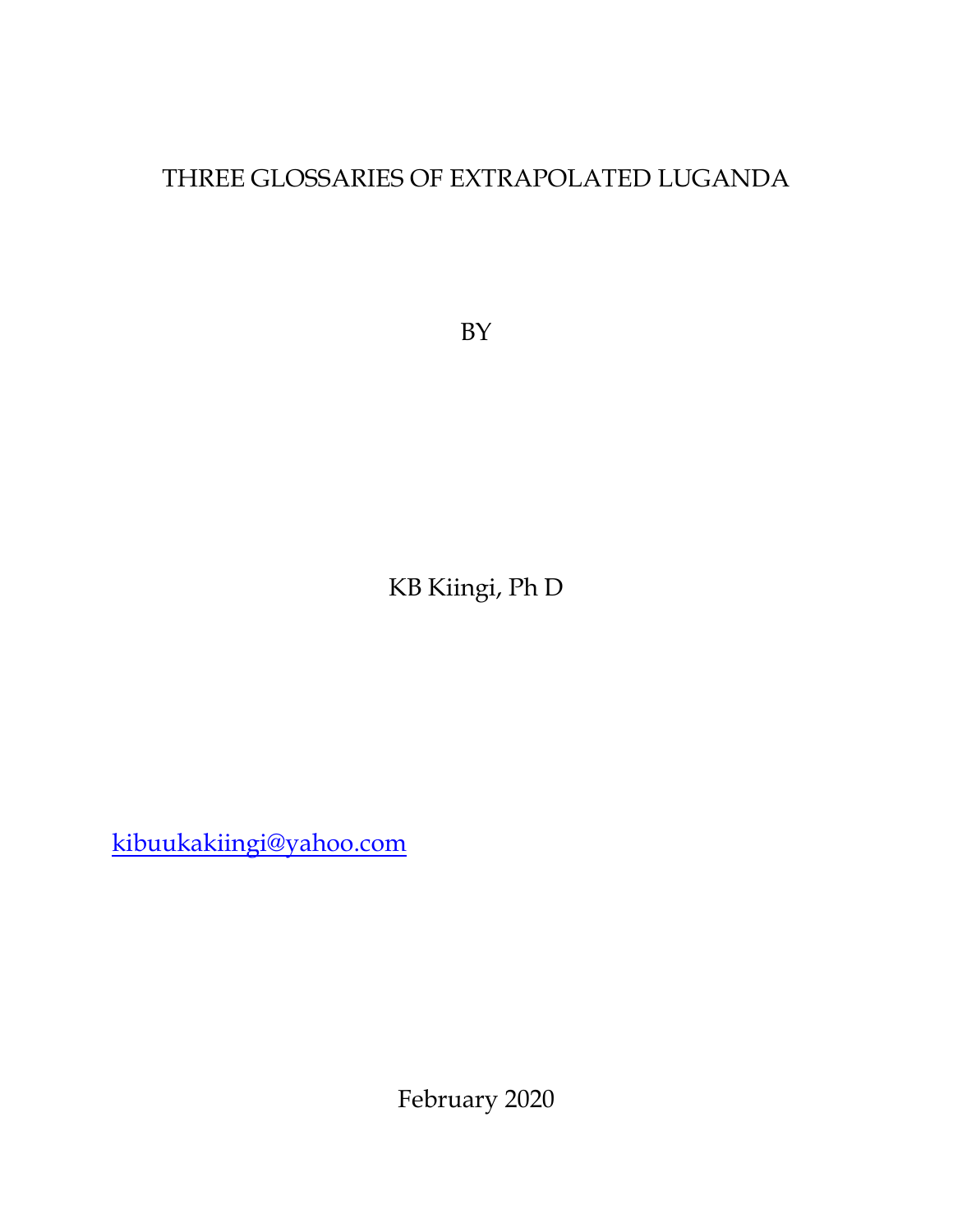#### 1.0 INTRODUCTION TO EXTRAPOLATED LUGANDA

### **1.1 Background to the Problem**

If a mainstream linguist were to insist that Luganda, or any other present-day African language for that matter, be left to its own devices to evolve into a full-fledged medium of scientific discourse at all levels of education and training, then he/she would occasion reflective colleagues to reckon with at least one and a half centuries of requisite evolution for four reasons:

- (i) The growth of scientific knowledge is exponential.
- (ii) In accord with Werner (1967) there are approximately 1500 bioscientific word-elements of Greco-Latin origin.
- (iii) A scientific term is defined as concept plus expression with the proviso that its acceptability to the scientific community is a function of its precision, economy, generativity, internationality, transparency, objectivity, systemicity, and consistency.
- (iv) The overwhelming majority of scientific terms are articulations of the semantic thought categories of situation (i.e. change or nonchange), feature, form, quantity, collective/set, number, space, direction, time, entity (concrete or abstract), and gradation.

From (i)- (iv) as premises we infer the problem in (v).

### **1.2 The Problem**

(v) How can the requisite period to expressive maturity of Luganda be considerably reduced?

### **1.3 Overall Objective**

(vi) Our general objective is to enhance the expressive power of Luganda in all domains of formal, natural, and social sciences.

Consequently, in relation to (iv), we hypothesize (vii).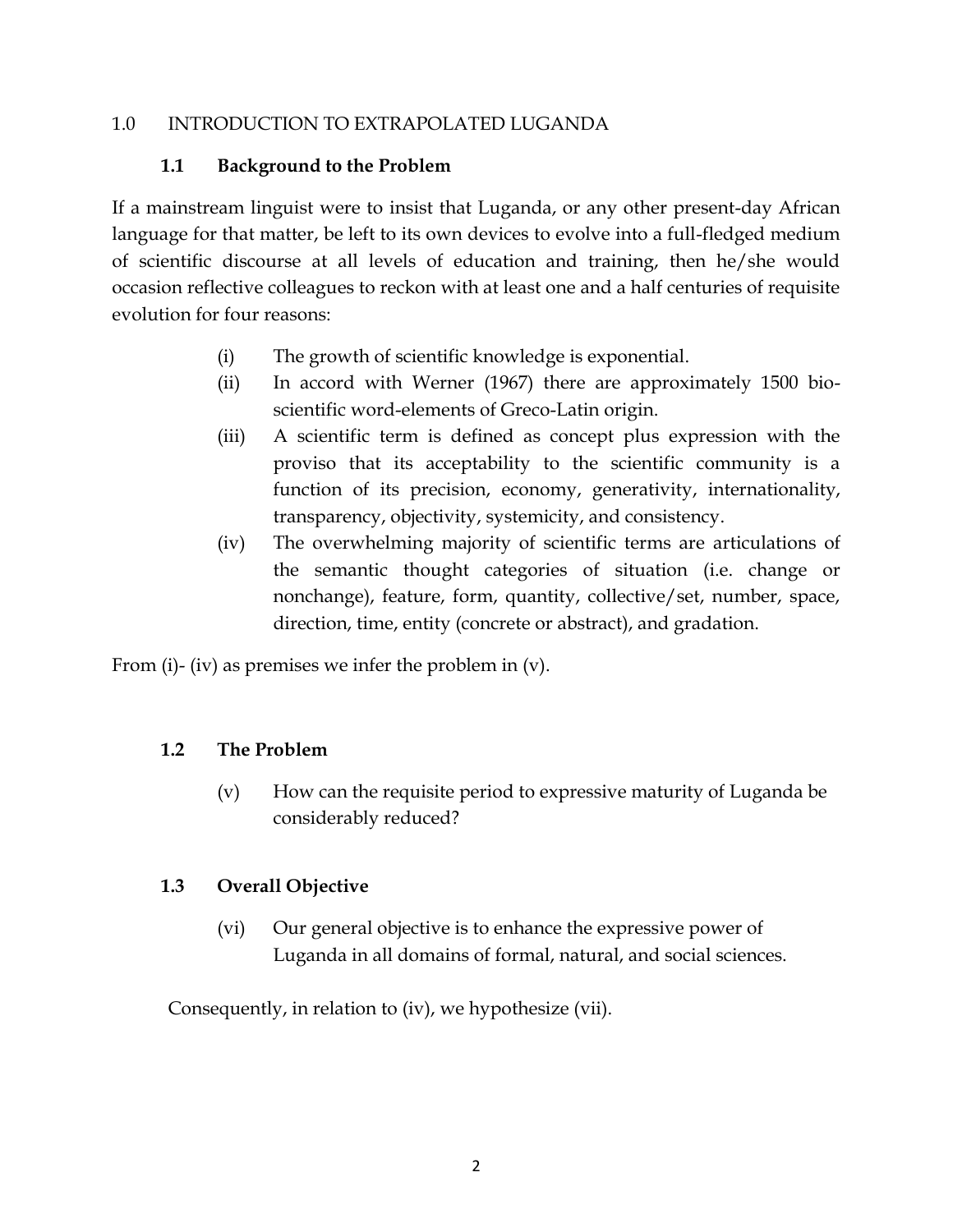#### **1.4 Hypothesis**

- (viia) Present-day Luganda is extrapolated for lexeme formatives.
- (viib) Present-day Luganda is extrapolated for lexeme formation rules.

#### **1.5 Test Implication**

Let the test implication be formalized as

 $[[H \wedge A] \wedge D] \rightarrow R$ , where H is the hypothesis in (vii); A is the auxiliary assumption in (viii); D is a conjunction of hypothesis testing propositions linked to extrapolation moves in (ix); and R is a conjunction of predicted/expected results in  $(x)$ .

- (viii) Luganda and English are, in principle, factually intertranslatable.
- (ix) Extrapolation moves include generalization of rules of lexeme formation rules; revision of the Luganda alphabet; transparent phonographic lugandization of pegitoscally<sup>1</sup> relevant word-elements; backformation; exploitation of cultural correspondences relative to mainstream Luganda speakers and mainstream Standard Average European (SAE)<sup>2</sup> speakers; disambiguation of Luganda terms; wordelement; adoption from (Common) Bantu; syllable truncation and syllable substitution contoid deletion.
- (x) Extrapolated Luganda can, in principle, function as a medium of scientific discourse at all levels of education and training.

#### **1.6 Specific Objective**

In relation to (vii) the specific objective in (xi) is pursued.

A limited but representative glossary of Luganda-language combining forms is compiled.

<sup>&</sup>lt;sup>1</sup> The acronym PEGITOSCA results from premise (iii) above.

<sup>2</sup> Standard Average European is a blanket term for the standard varieties of English, French, German, Russian, etc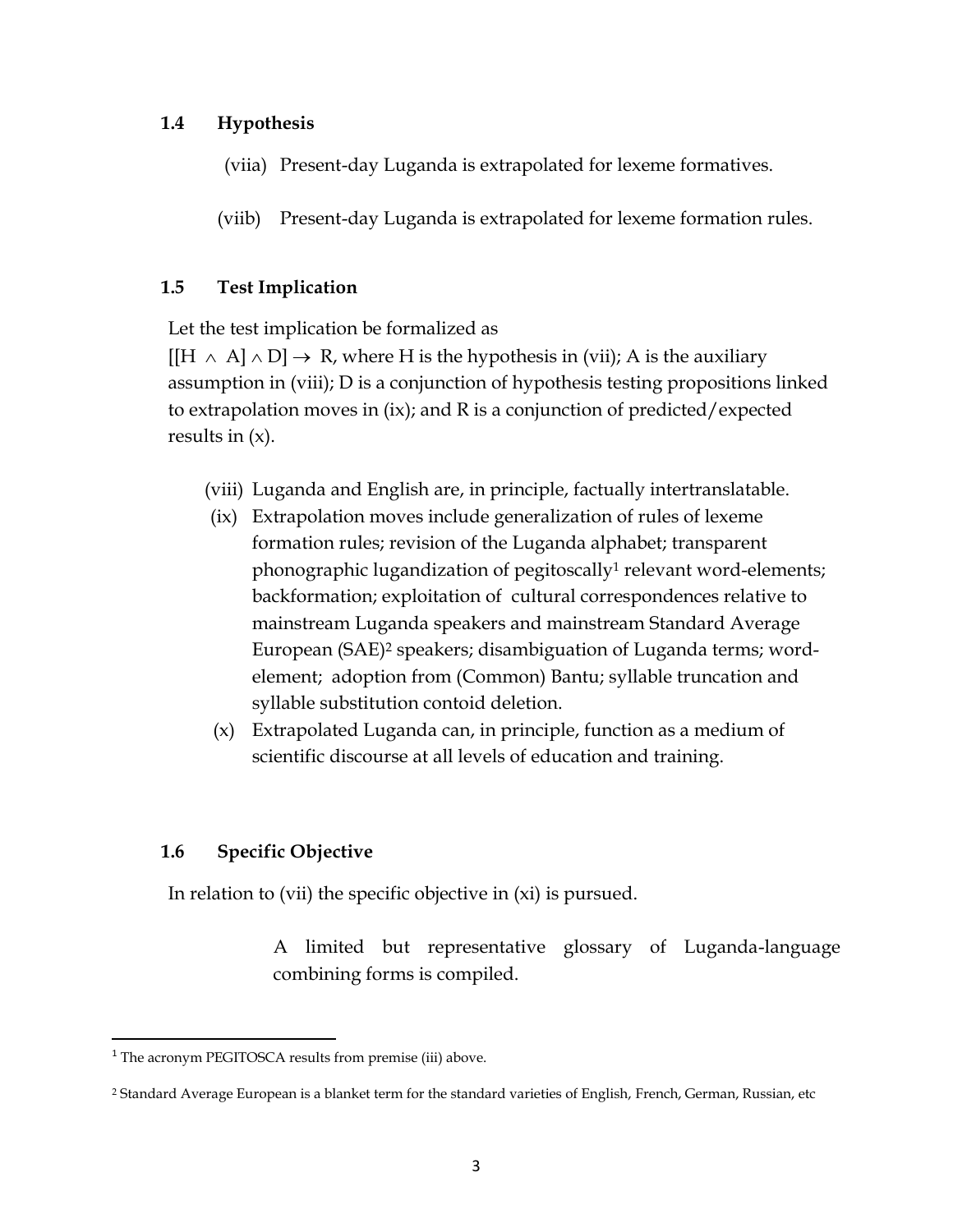#### **1.7 Results**

The results of testing the hypothesis in (vii) are set out in (xii) as follows.

- (xiia) A Luganda -Luganda-English Glossary of Lexemic Affixes (see Section 2)
- (xiib) An English- Luganda Glossary of Highly Specialized Combining Forms (see Section 3)
- (xiic) An English –Luganda Glossary of International Lexemic Formatives (see Section 4)
- $(xiid)$  [[ F<sub>1</sub>⋅S<sub>1</sub>]" +V"C + [F<sub>2</sub>⋅S<sub>2</sub>]" + P"C + [F⋅S]"] →  $\Box$  F<sub>1</sub> · R · a · F<sub>2</sub> · S<sub>2</sub>  $\Box$  oku $\{S, R\} \cdot H_{\{s,r\}}$  $\Box$   $(F_1 \cdot S_1) \cdot \{R^+ \cdot a, S^+ \cdot H_s\} \cdot (F_2 \cdot S_2)$ (xiie)  $[[F_1 \cdot S_1]'' + P''C + [F_2 \cdot S_2]'' + ((P''C + [F_3 \cdot S_3]'') ] \rightarrow F_1 \cdot S_1 \cdot S_2 \cdot (S_3)^3$

Here is the key to the abbreviations and symbols used in (xiid) and (xiie):

- F noun/adjective prefix
- agglutinational boundary
- S noun/adjective stem
- " double primes denoting phrase level
- +" word boundary
- V"C verb complex
- R verb root, simple or otherwise
- a final vowel of verb in citation form
- 1,2,3 subscripted numerals for identification
- P"C preposition complex
- ( ) optionality or occassionality brackets
- [ ] block brackets

<sup>&</sup>lt;sup>3</sup> Explanation of abbreviations and symbols follows in short order.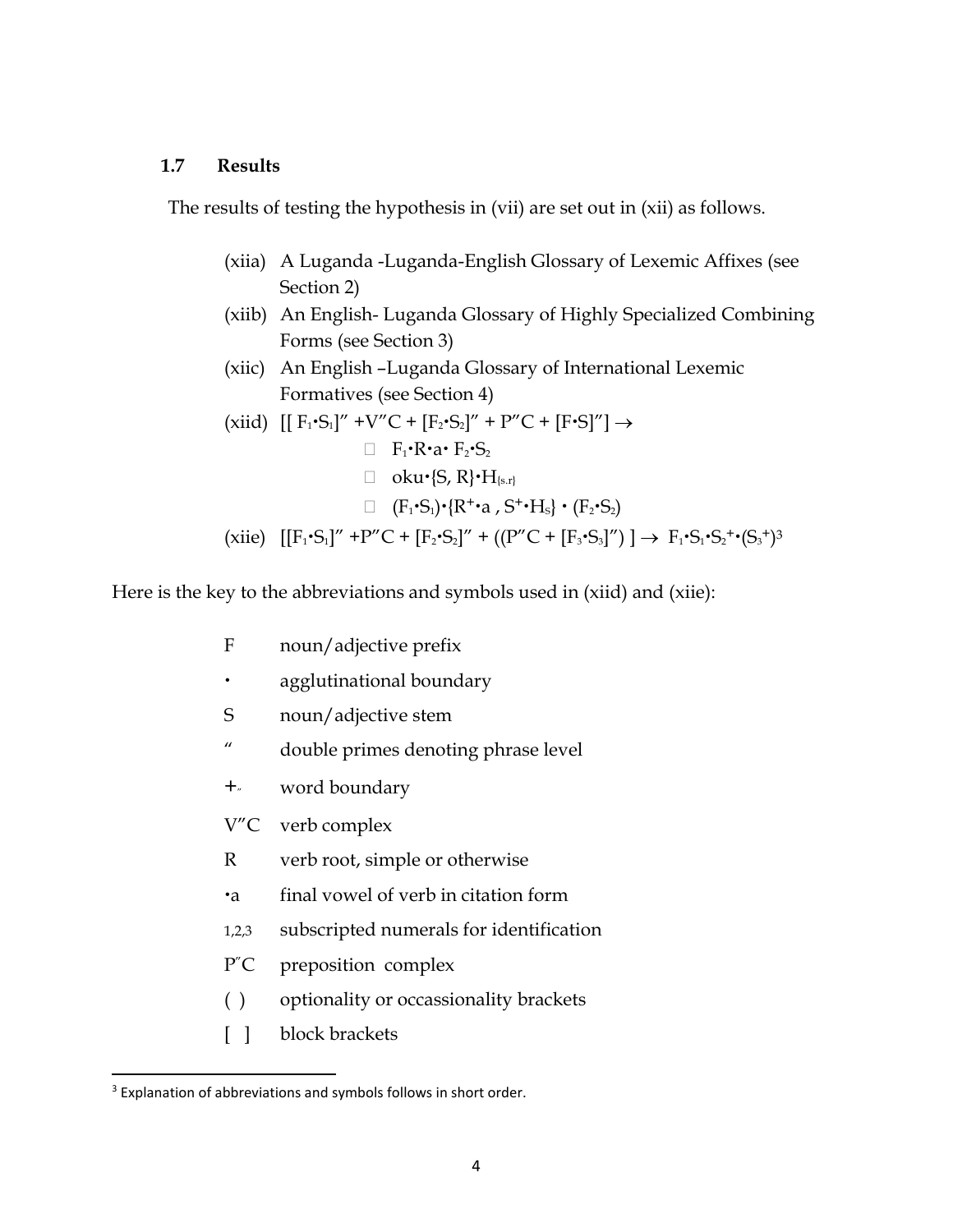$\rightarrow$  "becomes"

oku · prefix of verb in citation form

- { } choice brackets
- H<sup>s</sup> noun/adjective stem suffix
- H<sup>r</sup> verb root suffix
- R+, S+ initial consonant of R or S geminated

### **1.8 Preview of the Subsequent Sections**

While the Glossaries are presented in Sections 2-4, it is in Section 5 where we grapple with the problem of coining Luganda-language terms. To this end, two indexes prove to be significant auxiliary tools:

- (i) An Index of English Lexemic Affixes ( See Section 5.1)
- (ii) An Index of Luganda Lexemic Affixes<sup>4</sup> (See Section 5.2)

Having formulated a general method of term coining in Section 5.3, a few exemple coinages are shown in Section 5.4.

<sup>4</sup> Both Indexes are culled from Glossary 1 (in Section 2)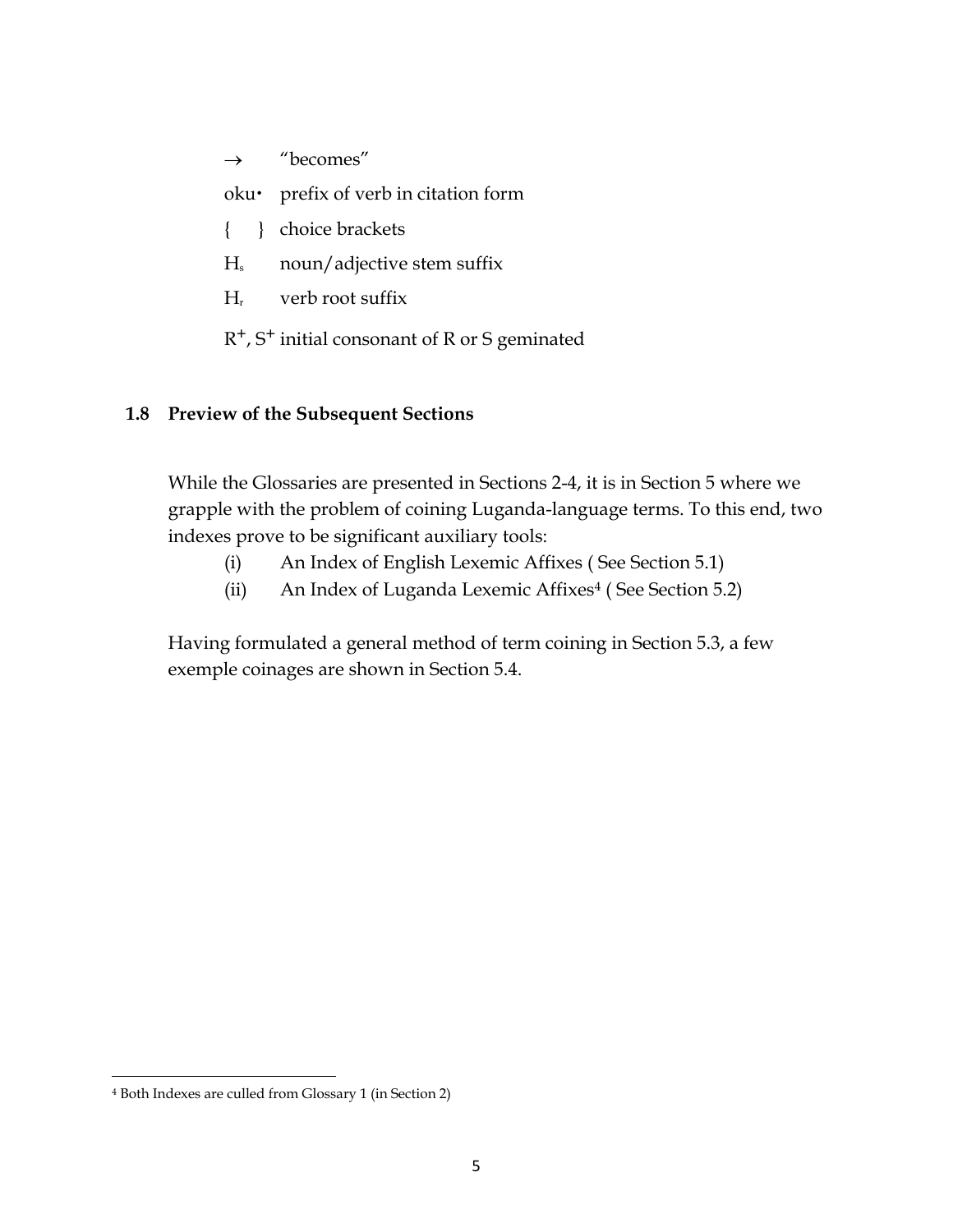## 2.0 A LUGANDA-LUGANDA –ENGLISH GLOSSARY OF LEXEMIC AFFIXES

#### **2.1 Okuba , Okufuuka , n' Okwekuusa ku Kintu [Being, Becoming, and Pertinence]**

 $2.2$ 

| (i)   | oku·S·wala                 | =   | ekintu okufuuka F·S □ ·wala = -genesis,<br>-escence                                                                                                                                                         |
|-------|----------------------------|-----|-------------------------------------------------------------------------------------------------------------------------------------------------------------------------------------------------------------|
| (ii)  | oku·R·ala                  | $=$ | (a) ekintu oku $\cdot$ R $\cdot$ I $\ell$ a mu bwolekelo obuyeewa<br>(b) ekintu oku·R·a eby'omu maaso<br>$\Box$ ala = pre-, pro-                                                                            |
| (iii) | oku.S.la                   | =   | ekintu okuba oba okufuuka ne kiba mu<br>bwolekelo bwa F $\cdot$ S $\Box \cdot$ ea = ad-, pro-, -wards,<br>-ways , -wise                                                                                     |
| (iv)  | oku·S·wa                   | $=$ | ekintu okuba oba okufuuka (ekya) F•S ; ekintu<br>okufa/okwekuuusa ku F·S □ · wa = -al, -an,<br>- $ar(y)$ , -ous, -ish, -ic, -ic -ical, -ite, -ese, -er,<br>-esque $, -i$ , $-iana$ , $-man$ /-woman/-person |
| (v)   | $oku-S\cdot wUwa =$        |     | ekintu obutaba F•S•wa $\Box$ •w <b>Uwa = a(n)-</b> , <b>un-</b> ,<br>in-                                                                                                                                    |
|       | Okuba n'Ekintu<br>[Having] |     |                                                                                                                                                                                                             |
| (i)   | oku·S·wana                 | =   | ekintu okunnyiniwa F·S; ekintu okubeela ne<br>F.S $\Box$ wana = -ed, -ferous, -gerous, -ose, -y                                                                                                             |
| (ii)  | oku·R·ana                  | =   | ebintu F <sub><sup>+</sup></sub> S oku.R. <b>Ita</b> mu kiseela nga kye<br>$\lim$ u $\Box$ ana = co-                                                                                                        |
| (iii) | oku·S·na                   | =   | ekintu obuta $\cdot$ S $\cdot$ la ela n'obuta $\cdot$ S $\cdot$ ka $\cdot \Box \cdot$ na =<br>non-                                                                                                          |
| (iv)  | oku·S·wUna                 | =   | ekintu obutaba F $\cdot$ S $\cdot$ wana $\Box$ $\cdot$ w <b>Una</b> = -less, -<br>free $, a(n)-$                                                                                                            |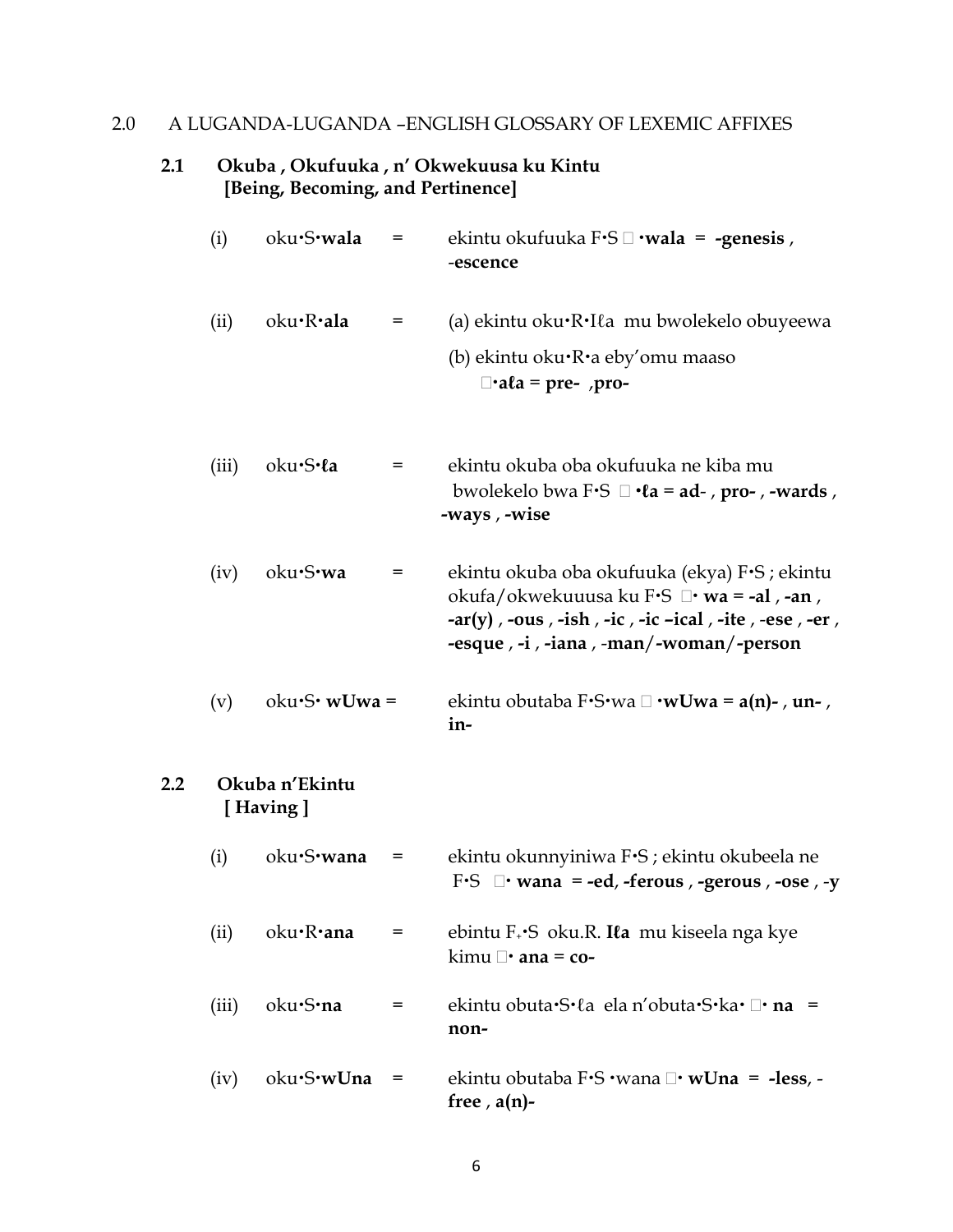|     | (v)   | $oku-S\cdot wUnya =$                                                 |     | ekintu okuleetela ekintu ekilala okuba<br>$F-S$<br>wUna $\Box$ • wUnya = dis-, de-, un-,                 |
|-----|-------|----------------------------------------------------------------------|-----|----------------------------------------------------------------------------------------------------------|
|     | (vi)  | oku•R• <b>Una</b>                                                    | =   | ebintu $F_{1*}S_1$ oku $\cdot$ R. $\cdot$ I $\ell$ a $F_{2*}S_2$ mu biseela<br>eby'enjawulo              |
| 2.3 |       | Okufuluka<br>[Reversal]                                              |     |                                                                                                          |
|     | (i)   | $oku-S\cdot wUka =$                                                  |     | ekintu okufuluka embeela ya F•S □• wUka<br>ex-, retro-<br>=                                              |
|     | (ii)  | $oku-S\cdot wU\ell a =$                                              |     | ekintu okuleetela ekintu ekilala oku·S·wUka<br>$\Box$ wUla = ex-, de-                                    |
|     | (iii) | oku·R·Uka                                                            | $=$ | ekintu okuva mu mbeela en·R·e                                                                            |
|     | (iv)  | oku·R·Ula                                                            | $=$ | ekintu okuleetela oku·R·Uka<br>$\Box$ • Ula =<br>de-, dis-, un-                                          |
|     | (v)   | oku·S·ka                                                             | =   | ekintu okuba mu bwolekelo bwa F.S<br>obuneddawa $\Box$ ka = anti-, counter-, contra-,<br>$ab(s)$ -, apo- |
|     | (vi)  | oku•R•aka                                                            | $=$ | (a) ekintu oku·R·Ita mu bwolekelo obuneddawa                                                             |
|     |       |                                                                      |     | (b) ekintu oku $\cdot$ R $\cdot$ a eby'emabega $\Box$ $\cdot$ aka = retro-                               |
|     |       |                                                                      |     | (vii) oku·R·asaanya = ekintu okusaanyawo ekintu ekilala mu kuki·R·a                                      |
| 2.4 |       | Okukyuka n'Obutakyuka mu Bungi<br>[Change and Nonchange in Quantity] |     |                                                                                                          |
|     | (i)   | oku•S•na                                                             | =   | ekintu obutakyuka mu bungi bwa F.S;<br>cf.2.2(iii)                                                       |
|     | (ii)  | oku.S.ga                                                             | =   | ekintu okuba oba okweyongela mu bungi bwa<br>F.S                                                         |

7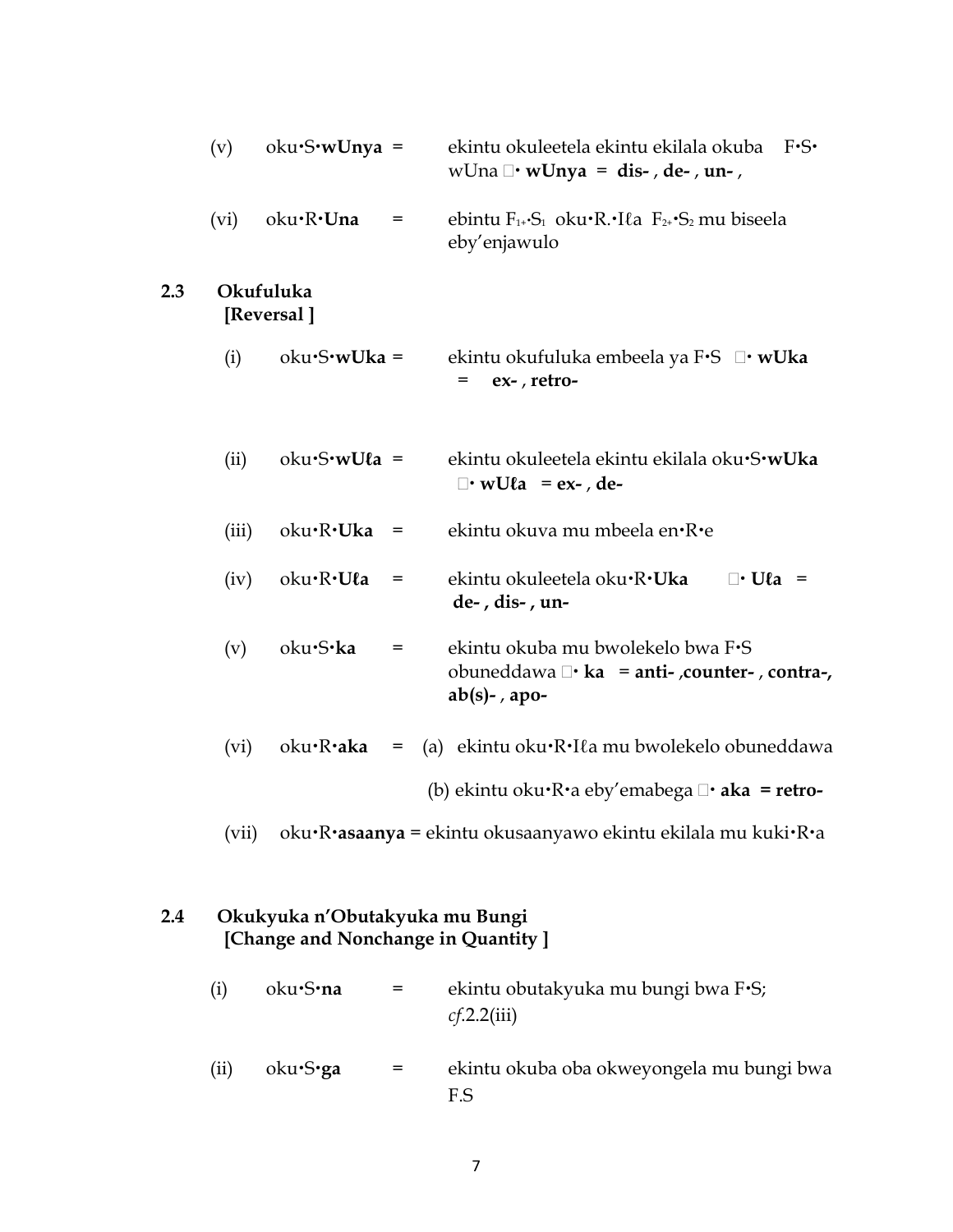|     | (iii)  | oku·S·gaga                                                      | $=$ | ekintu okuba oba okutuuka ku ntikko y'obungi<br>bwa F.S                                                                                                                                            |
|-----|--------|-----------------------------------------------------------------|-----|----------------------------------------------------------------------------------------------------------------------------------------------------------------------------------------------------|
|     | (iv)   | oku·S·fa                                                        | $=$ | ekintu okuba oba okukendeela mu bungi bwa<br>F.S                                                                                                                                                   |
|     | (v)    | oku·S·fafa                                                      | =   | ekintu okuba oba okutuuka ku ntobo y'obungi<br>bwa F.S                                                                                                                                             |
|     | (vi)   | oku·S·waga                                                      | $=$ | omuntu okuwagila F.S                                                                                                                                                                               |
| 2.5 |        | Okweyunila n'Okwesamba<br>[Interest and Disinterest]            |     |                                                                                                                                                                                                    |
|     | (i)    | oku·S·samba                                                     | $=$ | omuntu okwesamba ennyo F•S □• samba<br>$=$ -phobe, -phobia, -phobic                                                                                                                                |
|     | (ii)   | oku·S·yUna                                                      | $=$ | omuntu okweyuna ennyo $F-S \square \cdot y$ Una = -phile<br>, -philous, -phily, -philia, -phil, philo-                                                                                             |
| 2.6 |        | Okubeela n'Okukwajjila Awamu<br>[Coexistence and Co-occurrence] |     |                                                                                                                                                                                                    |
|     | (i)    | oku·S·wama =                                                    |     | ebintu F <sub><sup>+</sup></sub> S okuba ekibinja/ekitole $\Box$ <b>wama</b> =<br>-alia, -some, -ana, -ati, -dom, -hood, -work,<br>-ware , -ary , -ery, -eme , -ure , -ate ,-ship ,<br>-age, $-ad$ |
|     | (ii)   | oku•R•ama                                                       | Ξ   | ebintu oku·R·Ila awamu □·ama = co-, con-,<br>syn-                                                                                                                                                  |
|     | (iii)  | oku•S•ma                                                        | =   | ekintu okuba ekimalayo kya $F\cdot S \square \cdot ma = co$                                                                                                                                        |
|     | (iv)   | $oku \cdot R \cdot U$ ma =                                      |     | ebintu oku $\cdot$ R $\cdot$ a ku kintu nga ebiki $\cdot$ R $\cdot$ a (ko)<br>buli kimu kili ku bwakyo                                                                                             |
|     | (v)    | oku•R•Ila                                                       | =   | ekintu oku•R•a nga kijulizibwa F <sub>+</sub> •S                                                                                                                                                   |
|     | (vi)   | oku·S·wIla                                                      | $=$ | ekintu okubeelako/mu $F_{(+)}$ 'S $\Box$ 'wIla = -rich,<br>-ful, -ious                                                                                                                             |
|     | (vii)  | $oku-S· mala =$                                                 |     | ebintu $F_{(+)}$ . Sokufuuka ekibinja / ekitole                                                                                                                                                    |
|     | (viii) | $oku-S·mU\ell a =$                                              |     | ekintu F·S okubetentuka/okubumbulukuka                                                                                                                                                             |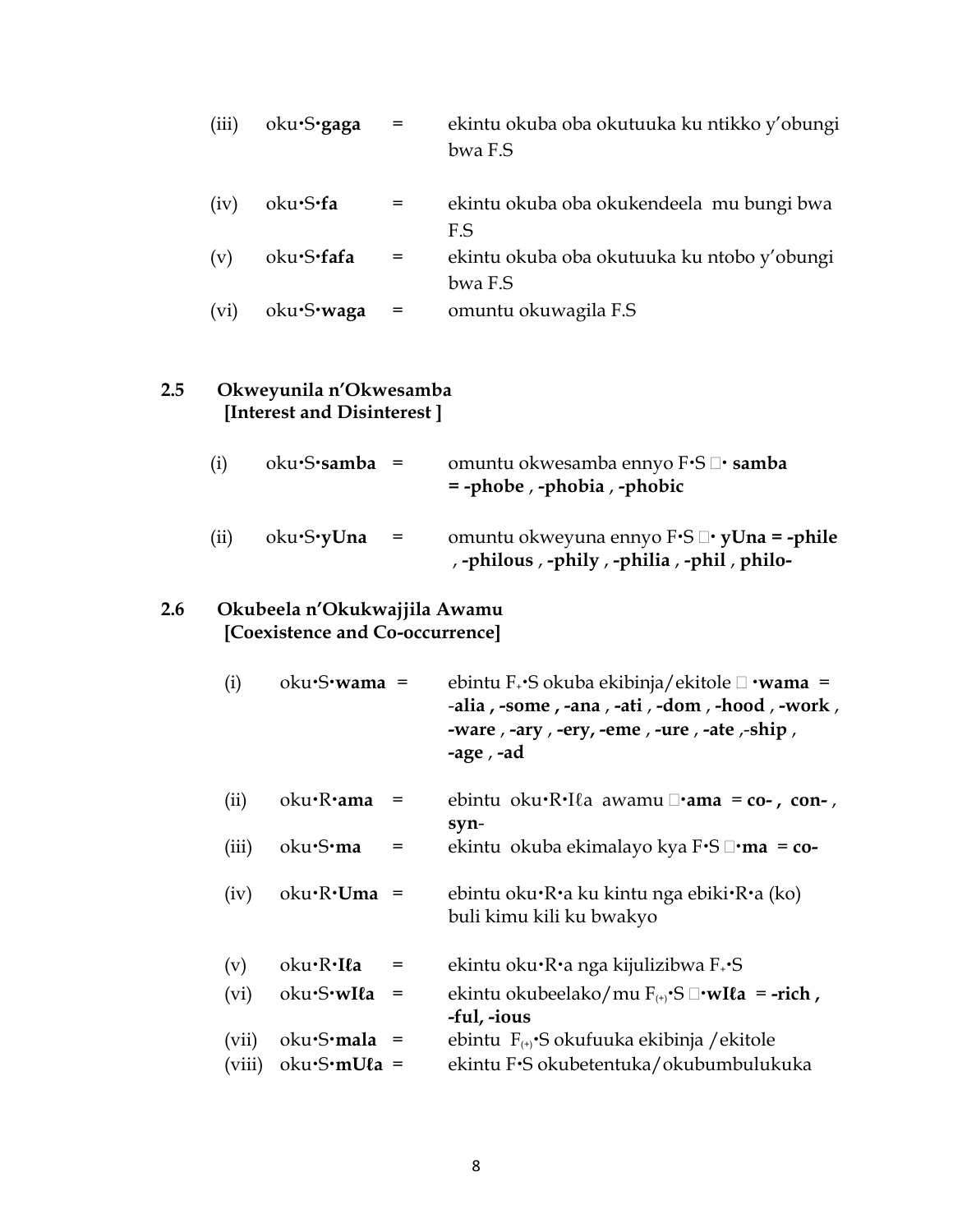## **2.7 Okuba Nga [Acting Capacity ]**

| (i) | $oku-S$ <b>wanga</b> = | ekintu okuba nga ekintu ekilala ate nga      |
|-----|------------------------|----------------------------------------------|
|     |                        | kw'amazima $\Box$ wanga = -oid, -ode, -form, |
|     |                        | -like, -morphic, -style, -fashion, -shaped,  |
|     |                        | -esque                                       |

- (ii) oku**·R·awanga** = ekintu oku**·**R\***·**a nga oku**·**R\***·**a kuno kuli nga oku·R·a
- (iii) okuS**ℓInga** = ekintu okuba nga F.S naye nga si kw'amazima **ℓInga** = **quasi-**
- (iv) oku·R·a*linga* = ekintu oku·R<sup>\*</sup>·a nga oku·R<sup>\*</sup>·a kuno kuli nga oku·R·a, naye nga si kw'amazima
- (v) oku**·S·nga** = omuntu okubeela nga akola nga F·S okumala ekiseela ekigele **nga** =**acting**

#### **2.8 Okukwata n'Okuduguda [Contact and Interaction]**

| (i)   | oku·S·wata | =   | okukwata ku, okuduguda, oba<br>okudugudagana ne F.S                                |
|-------|------------|-----|------------------------------------------------------------------------------------|
| (ii)  | oku·R·ata  | =   | ekintu okukwata ku, okuduguda, oba<br>okudugudagana ne F•S nga kuyita mu<br>ku•R•a |
| (iii) | oku•S•ta   | $=$ | ekintu okuba ekyekutte ku F•S □•ta =<br>ad-                                        |
| (iv)  | oku·S·wUta | =   | ekintu okuta/okuleka F·S □·wUta = ab-                                              |
| (v)   | oku·R·Uta  | =   | ekintu okuta/okuleka F·S nga kuyita<br>mu ku·R·a                                   |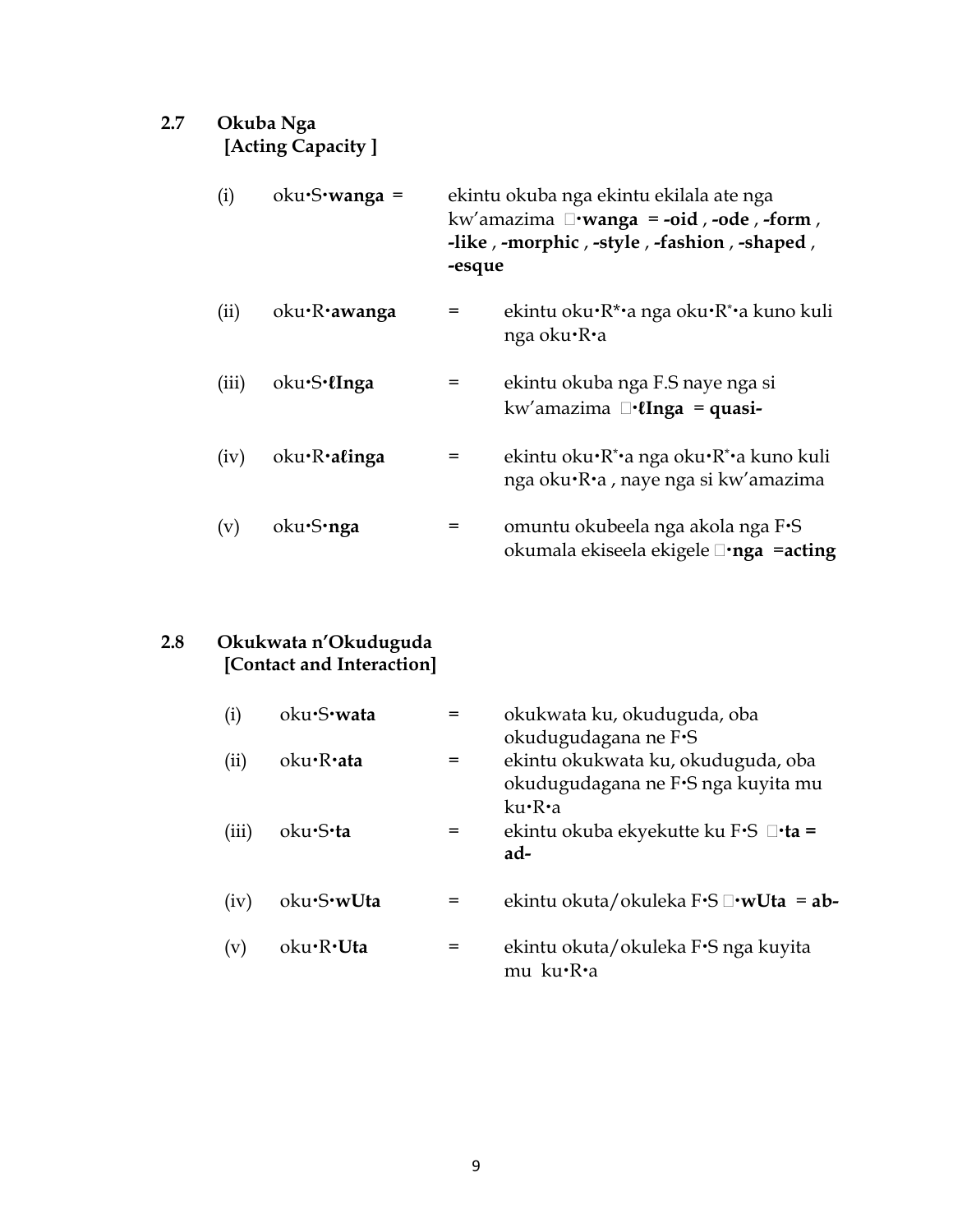| 2.9  | Okusobya<br>[Erring] |                                                  |        |                                                                                                       |  |  |  |
|------|----------------------|--------------------------------------------------|--------|-------------------------------------------------------------------------------------------------------|--|--|--|
|      | (i)                  | oku·R·aba                                        | $=$    | omuntu okusobya/okuwaba mu ku•R•a<br>nga kuno kugumiikilizika □•aba = mis-                            |  |  |  |
|      | (ii)                 | oku·R·Uba                                        | $=$    | omuntu okusobya/okuwaba mu ku•R•a<br>nga kuno tekugumiikilizika □·Uba =<br>dys-, mal- mis-, ab-       |  |  |  |
| 2.10 | Obulungi             | [Wellness]                                       |        |                                                                                                       |  |  |  |
|      | (i)                  | oku·S·lUnga                                      | =      | ekintu okuba nga kilungi mu mbeela ya<br>$F-S$                                                        |  |  |  |
|      | (ii)                 | oku·R·alunga                                     | =      | omuntu okulungiwala mu ku•R•a<br>$\Box$ alunga = eu-, bene-                                           |  |  |  |
| 2.11 |                      | Okuddamu Ekintu<br>[Repetition]                  |        |                                                                                                       |  |  |  |
|      | (i)<br>(ii)          | oku·S·wada<br>(a) $oku \cdot R \cdot \text{ada}$ | =<br>= | ekintu okuba kkopi y'ekilala F·S<br>ekintu okuddamu oku $\cdot$ R $\cdot$ a $\Box$ $\cdot$ ada = re-, |  |  |  |
|      |                      | (b) $oku \cdot R \cdot \text{adada}$             | =      | palin-<br>ekintu okuddaddamu oku·R·a                                                                  |  |  |  |
|      | (iii)                | oku·S·da                                         | =      | ekintu okuba ekisoosi F•S □•da =<br>original                                                          |  |  |  |
|      |                      | $(iv)$ oku $\cdot$ S $\cdot$ wUda                | $=$    | ekintu F·S okuba nga tekilina kkopi<br>$n'$ emu $\Box$ •w <b>Uda</b> = unique                         |  |  |  |
|      | (v)                  | oku·R·Uda                                        | =      | ekintu oku·R·a omulundi gumu<br>gwokka                                                                |  |  |  |
|      | (vi)                 | oku R aggya                                      | =      | ekintu oku·R·a ekintu ekilala obuggya<br>$\Box$ •aggya = re-, anew, afresh                            |  |  |  |
| 2.12 | [Process]            | Okukwajja                                        |        |                                                                                                       |  |  |  |
|      | (i)                  | oku·S·tala                                       | =      | ekintu okutandika okuba F·S                                                                           |  |  |  |
|      | (ii)                 | oku·R·atala                                      | =      | ekintu okutandika oku•R•a                                                                             |  |  |  |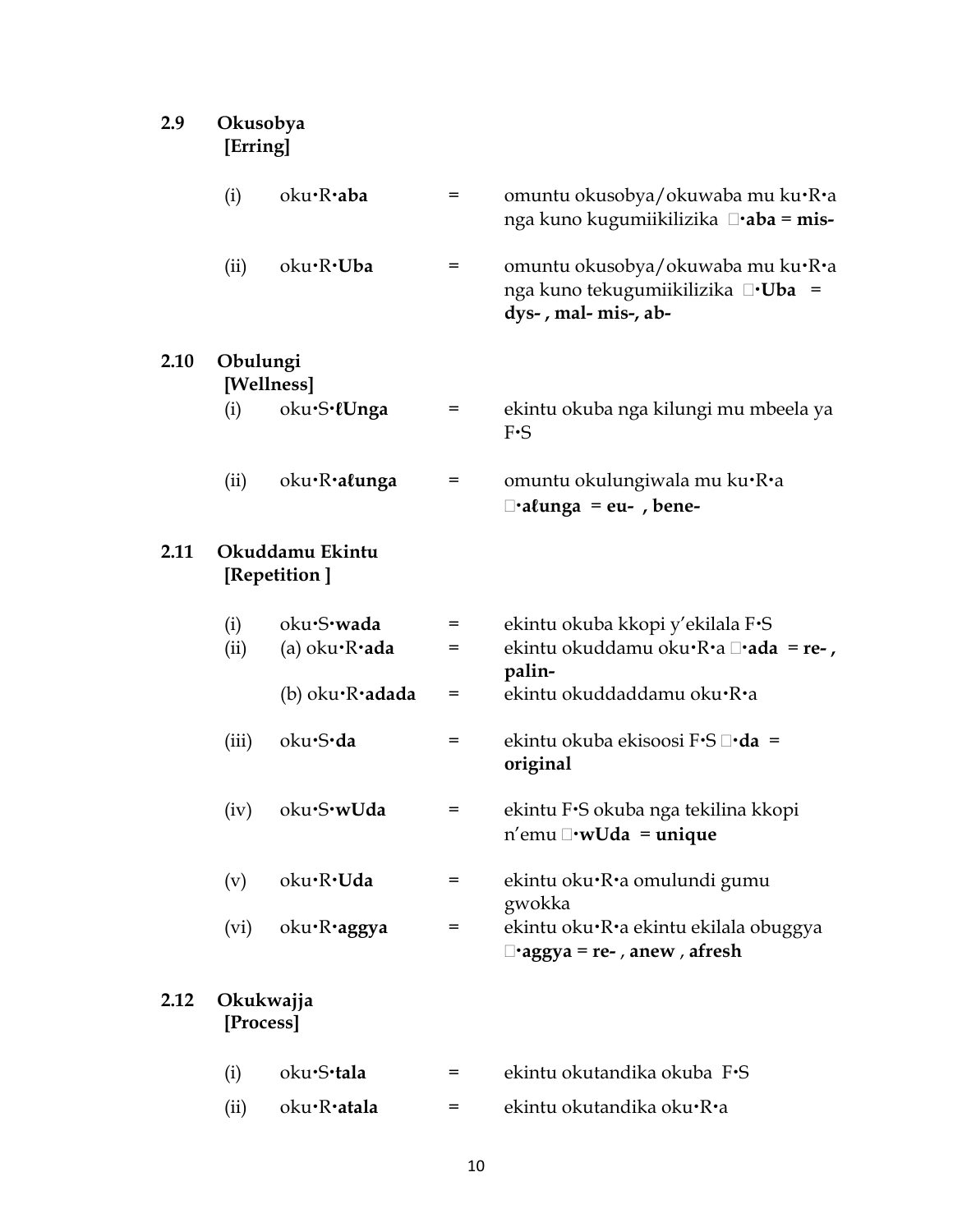|      | (iii) | oku·S·taka                                       | $=$ | ekintu okukoma okuba F·S                                                                              |
|------|-------|--------------------------------------------------|-----|-------------------------------------------------------------------------------------------------------|
|      | (iv)  | oku·R·ataka                                      | $=$ | ekintu okukoma oku·R·a                                                                                |
|      | (v)   | oku·R·alaka                                      | $=$ | ekintu oku·R·a okuva ku<br>ntandikwa okutuuka ku nkomelelo<br>$\Box$ •alaka = through = German durch- |
|      | (vii) | oku·R·anga                                       | =   | ekintu oku·R·a obutakoma                                                                              |
| 2.13 |       | Okusoboka<br>[Possibility]                       |     |                                                                                                       |
|      | (i)   | oku·S·wIka                                       | $=$ | ekintu okusobola okufuuka F·S                                                                         |
|      | (ii)  | oku·R·Ika                                        | $=$ | ekintu okusoboka oku∙R∙IBwa □•Ika =<br>-ble                                                           |
|      | (iii) | oku·R·Inza                                       | $=$ | ekintu okuba n'obusobozi bw'oku•R•a                                                                   |
|      | (iv)  | oku·R·Isa                                        | $=$ | ekintu okuleetela F·S oku·R·Ika ela ne<br>F.S ne f.R. IBwa                                            |
|      | (v)   | oku·S·wIsa                                       | $=$ | ekintu okukozesa F·S okutuukiliza<br>omugaso gwa F•S ogutela okusuubilwa                              |
|      | (vi)  | oku·S·wIta                                       | $=$ | ekintu okukozesa F·S okutuukiliza<br>omugaso gwa F·S ogutatela kusuubilwa                             |
| 2.14 |       | Okuyigiliza n'Okuyiga<br>[Teaching and Learning] |     |                                                                                                       |
|      | (i)   | oku·R·ayiza                                      | =   | omuntu oku·R·Ila omuntu omulala<br>ekintu olwo ono ow'okubili naye<br>asobole okuddamu okuki·R·a      |
|      | (ii)  | oku•R•ayiga                                      | =   | omuntu okuddamu oku·R·a ekintu<br>ekiba kimu·R·Iddwa omulala                                          |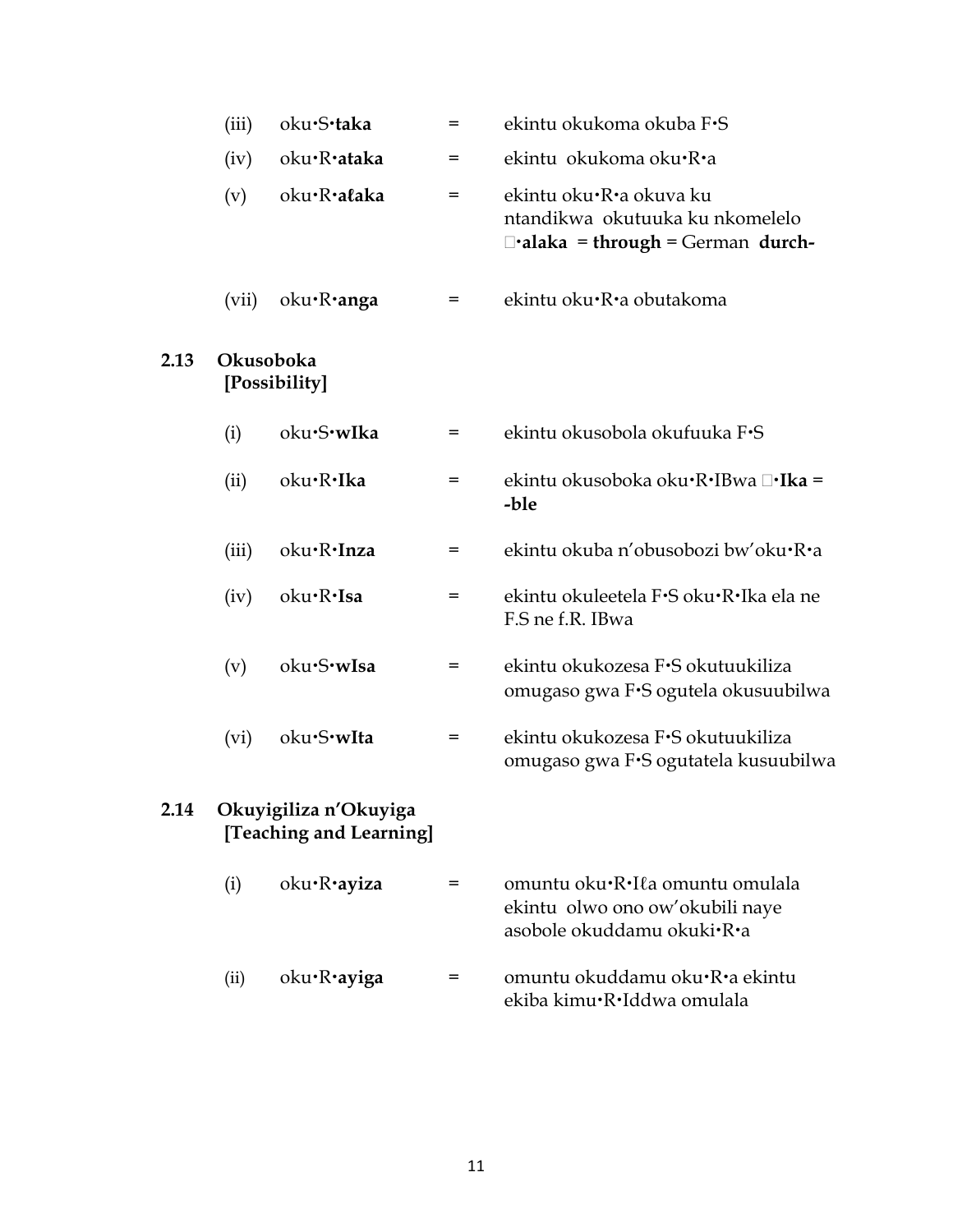| 2.15 |                     | Okukolagana<br>[Cooperation]                        |   |                                                                                                                                                                                |  |  |
|------|---------------------|-----------------------------------------------------|---|--------------------------------------------------------------------------------------------------------------------------------------------------------------------------------|--|--|
|      | (i)                 | oku R agana                                         | = | ekintu $F_1 \cdot S_1$ oku $\cdot R \cdot a$ ekintu $F_2 \cdot S_2$ , ne<br>ekintu $F_2\text{-}S_2$ oku $\text{-}R\text{-}a$ ekintu $F_1\text{-}S_1$<br>$\Box$ •agana = inter- |  |  |
|      | (ii)                | oku·S·gana                                          | = | ekintu okuba eki.•R•ana F.S □•gana =<br>counter-                                                                                                                               |  |  |
| 2.16 |                     | Okubala n'Okukeewa<br>[Increase and Decrease]       |   |                                                                                                                                                                                |  |  |
|      | (i)                 | oku·S·bala                                          | = | ekintu okubala omulundi/emilundi<br>gumu/ebili/esatu/ena/ ogwa/egya<br>$F-S \square \cdot ba\ell a = -fold$                                                                    |  |  |
|      | (ii)                | oku·S·bUla                                          | = | ekintu okukeewa emilundi ebili/esatu/<br>ena / etaano/  egya F·S □·bUℓa = -th                                                                                                  |  |  |
| 2.17 | Okukula<br>[Growth] |                                                     |   |                                                                                                                                                                                |  |  |
|      | (i)                 | oku·S·kUla                                          | = | ekintu okukula mu mbeela ya<br>$F-S$                                                                                                                                           |  |  |
|      | (ii)                | oku·S·kala                                          | = | ekintu okukula akaddannyuma mu<br>mbeela ya F·S                                                                                                                                |  |  |
| 2.18 |                     | Okwenkana n'Obutenkana<br>[Equality and Inequality] |   |                                                                                                                                                                                |  |  |
|      | (i)                 | oku·S·nkana                                         | = | ekintu okwenkana ekilala mu (bungi<br>bwa) $F\cdot S \square \cdot n$ kana = iso-, equ-                                                                                        |  |  |
|      | (ii)                | oku·S·nkUna                                         | = | ekintu obuteenkana kilala mu (bungi<br>bwa) F.S $\Box$ <b>nkUna</b> = aniso-                                                                                                   |  |  |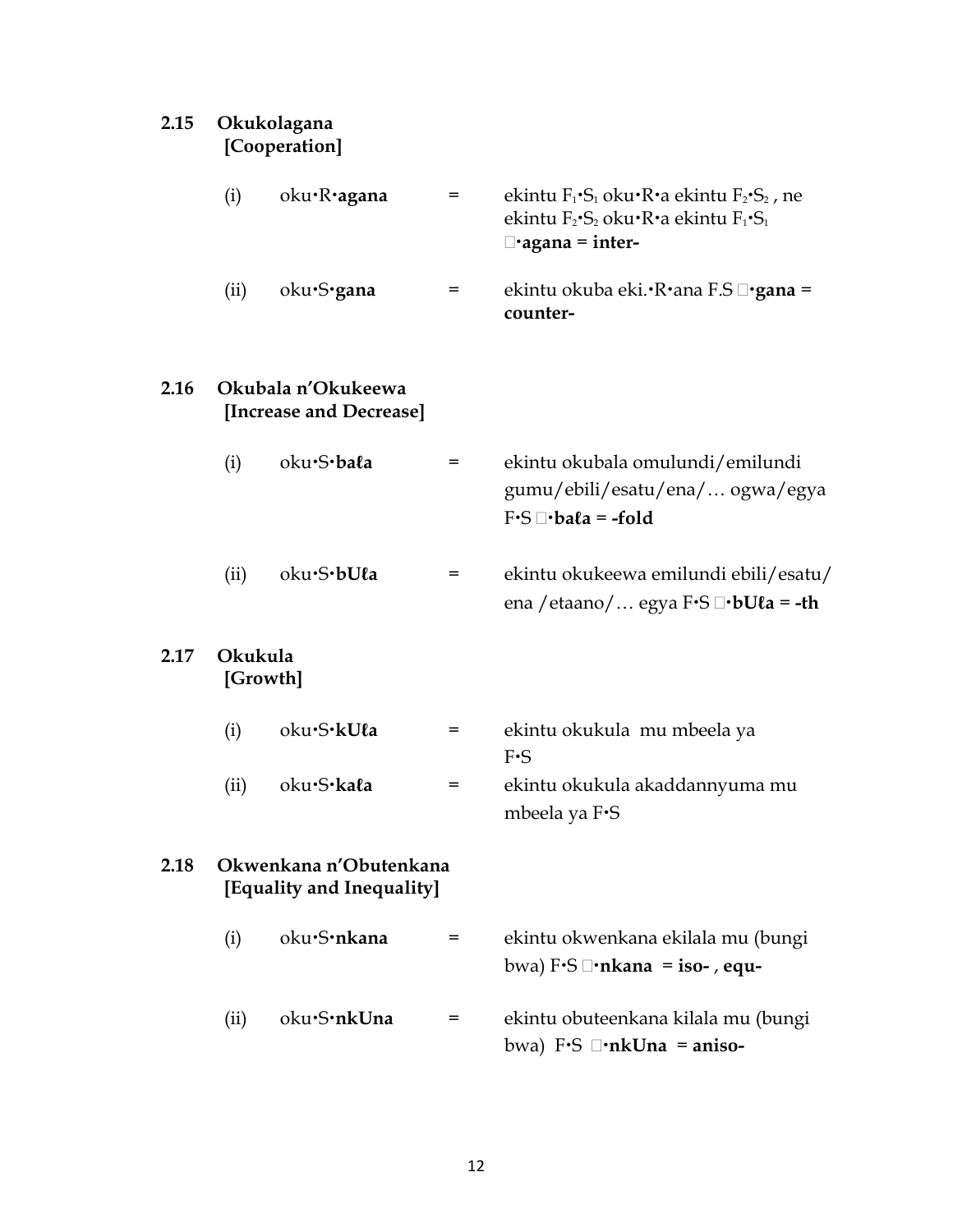| 2.19 | Okuwela n'Obutawela mu Bungi<br>[Adequacy and Inadequacy] |                                         |     |                                                                                                |  |  |
|------|-----------------------------------------------------------|-----------------------------------------|-----|------------------------------------------------------------------------------------------------|--|--|
|      | (i)                                                       | oku·S·yanja                             | $=$ | ekintu okuweza obungi bwa F·S                                                                  |  |  |
|      | (ii)                                                      | oku·S·yUnja                             | $=$ | ekintu obutaweza bungi bwa F.S                                                                 |  |  |
| 2.20 |                                                           | Okukila n'Okukilwa<br>[Outdoing]        |     |                                                                                                |  |  |
|      | (i)                                                       | oku·R·akila                             | $=$ | ekintu okukila ekilala mu ku•R•a<br>$\Box$ •akila = over-, super-                              |  |  |
|      | (ii)                                                      | oku·R·aleebya                           | $=$ | ekintu okuleebya ekilala mu ku•R•a<br>$\Box$ •aleebya = out-                                   |  |  |
|      | (iii)                                                     | oku·R·akooba                            | =   | ekintu okukoobela ebilala mu ku·R·a<br>$\Box$ akooba = under-                                  |  |  |
| 2.21 | Okulwala                                                  | [Medical Disorder]                      |     |                                                                                                |  |  |
|      | (i)                                                       | oku·S·lUma                              | =   | omuntu okulumwa (ekitundu<br>ky'omubili ) $F-S \square \cdot \ell \text{U}$ ma = -algia        |  |  |
|      | (ii)                                                      | oku·S·lwala                             | $=$ | omuntu okulwazibwa F•S □· twata =<br>-asis, -osis                                              |  |  |
|      | (iii)                                                     | oku·S·yaka                              | $=$ | omuntu okuyakililwa F•S □•yaka =<br>-itis                                                      |  |  |
|      | (iv)                                                      | oku·S·lala                              | =   | omuntu okulalukila F·S□·lala =<br>-mania                                                       |  |  |
|      | (v)                                                       | oku·S·zImba                             | =   | omuntu okuzimba (ekitundu<br>ky'omubili) $F-S \square \cdot zImba = -oma$ ,<br>-omatous, -cele |  |  |
| 2.22 |                                                           | Ekitundu n'Ekilamba<br>[Part and Whole] |     |                                                                                                |  |  |
|      | (i)                                                       | oku·S·tUnda                             | =   | ekintu okuba ekitundu kya F•S □•t <b>Unda</b><br>= mer-, -mer, -merous                         |  |  |
|      | (ii)                                                      | oku·S·tUndala                           | =   | ekintu okufuuka ekitundu kya F·S                                                               |  |  |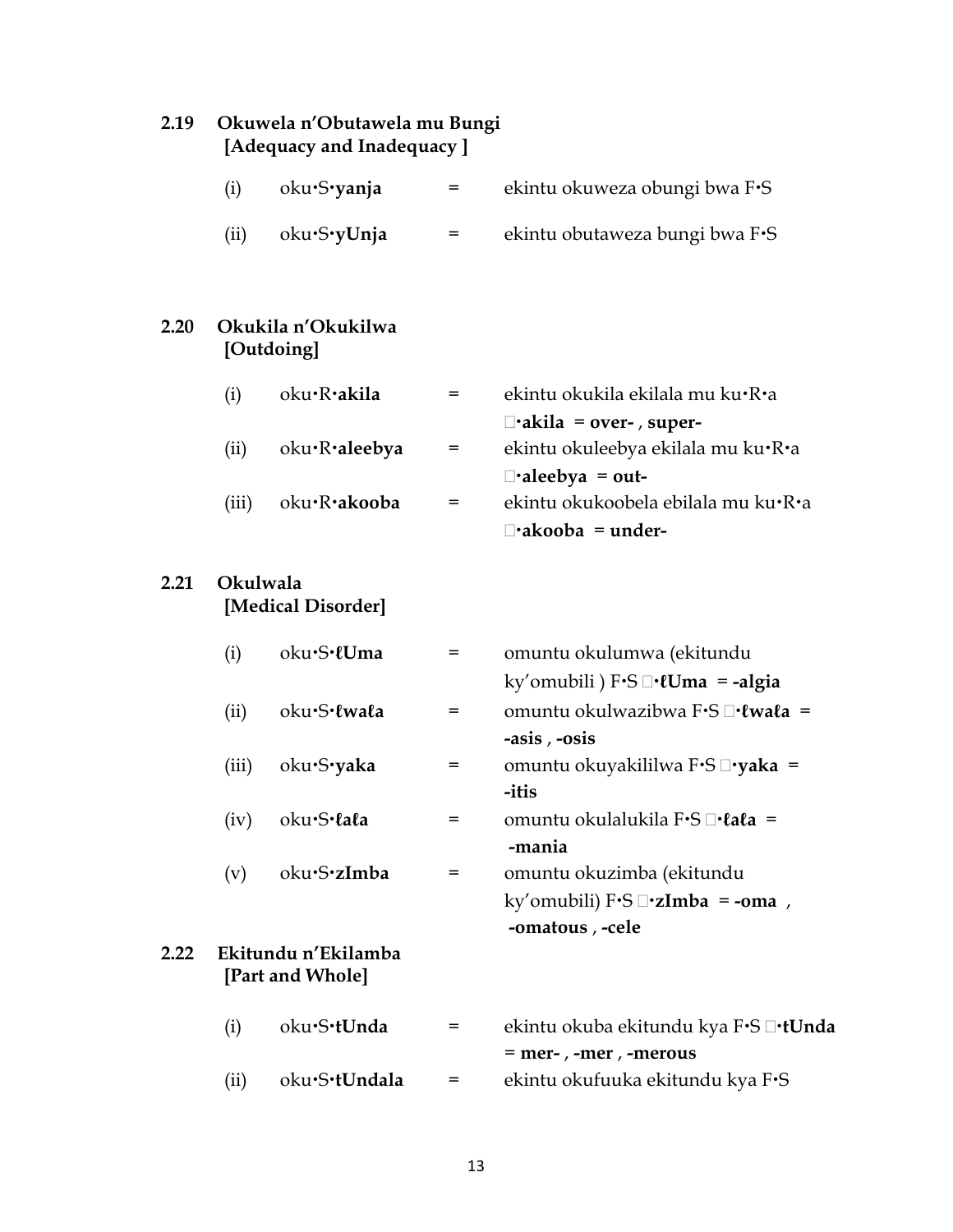|      | (iii) | oku·S·tanda                                        | $=$ | ekintu okuba ekilamba kya F <sub>+</sub> S □ <b>·tanda</b><br>$=$ holo-                                                                                                   |
|------|-------|----------------------------------------------------|-----|---------------------------------------------------------------------------------------------------------------------------------------------------------------------------|
|      | (vi)  | oku·S·tandala                                      | $=$ | ekintu okufuuka ekilamba kya F <sub>+</sub> S                                                                                                                             |
| 2.23 |       | Okuva n'Okutuuka<br>[Origination and Finalization] |     |                                                                                                                                                                           |
|      | (i)   | oku·S·va                                           | $=$ | ekintu okuva ku/mu F·S                                                                                                                                                    |
|      | (ii)  | oku·S·tUUka                                        | =   | ekintu okutuuka ku/mu F.S                                                                                                                                                 |
| 2.24 |       | Omuddinnghano<br>[Frequency]                       |     |                                                                                                                                                                           |
|      | (i)   | oku·R·atela                                        | $=$ | ekintu okutela oku·R·a                                                                                                                                                    |
|      | (ii)  | oku·R·aluusa                                       | $=$ | ekintu oku·R·a oluusi n'oluusi                                                                                                                                            |
| 2.25 |       | Ebyokuyiga<br>[Branches of Knowledge]              |     |                                                                                                                                                                           |
|      | (i)   | ka•R•a•F $_{(+)}$ •S                               | $=$ | ekyokuyiga/okyobukugu ekifa ku F <sub>(+)</sub> ·S                                                                                                                        |
|      | (ii)  | kanna $\cdot F_{(+)}\cdot S$                       | $=$ | ka•R•a•F <sub>(+)</sub> •S                                                                                                                                                |
|      | (iii) | $\cdot$ R $\cdot$ a                                | $=$ | · lojja , ·manya , ·ekkaanya , ·pima ,<br>·noonyeleza, ·teeka, ·teebeleza, -bala<br>vanjuluza, sawula, wonya                                                              |
|      | (iv)  | $\cdot$ R $\cdot$ a                                | $=$ | $-logy$ ; $-ic(s)$ ; $-graphy$ , $-graphics$ ;<br>science ; studies ; -metry ; -metrics ;<br>-iatrics, -iatry; research; -nomy,<br>-nomics ; theory ; calculus ; analysis |

## **2.26 Bwonna ne Bwokka [Universality and Particularity]**

| (i)   | oku S w Upa        | $=$ | ekintu okubaamu F <sub>+</sub> S f <sub>+</sub> •onna |
|-------|--------------------|-----|-------------------------------------------------------|
| (ii)  | oku S <b>·wapa</b> | $=$ | ekintu okuba ekimu kyokka                             |
| (iii) | oku S <b>·pa</b>   | $=$ | ekintu okuba ekikunkumuka/                            |
|       |                    |     | ekipapajjo kya F⋅S $\Box$ ⋅pa = -fid, -cule           |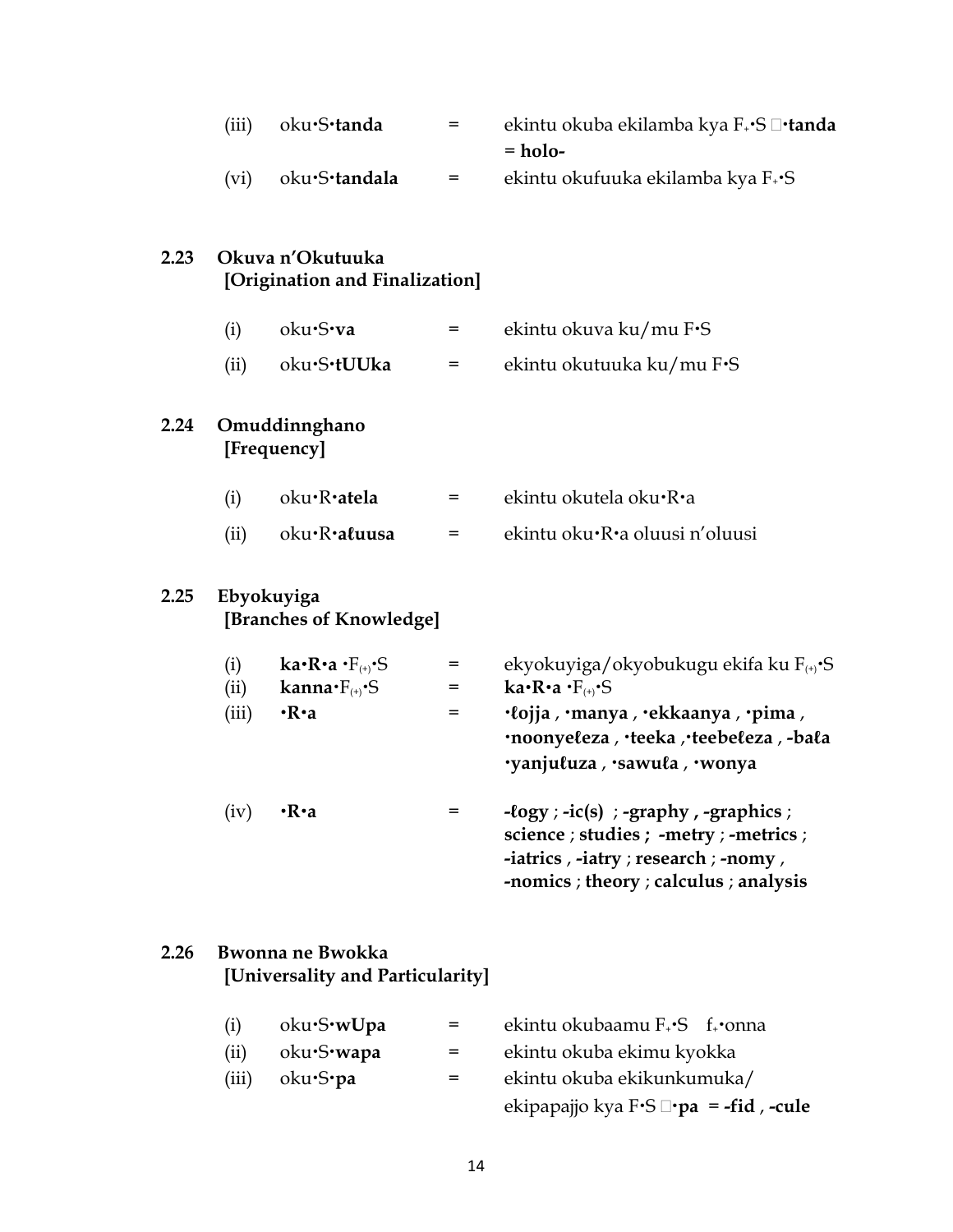### **2.27 Empimilo z'omu Bbangasseela [Spacetemporal Dimensions]**

| (i)   | ebbanga $\overline{\phantom{a}}$ | $\rightarrow$ olu·banga $\Box$ olu· = one-dimensional        |                      |
|-------|----------------------------------|--------------------------------------------------------------|----------------------|
| (ii)  | ebbanga —                        | → sselu·banga □ sselu·                                       | $= two-dimensional$  |
| (iii) | ebbanga —                        | <b>ssemu</b> ·banga $\Box$ <b>ssemu·</b> = three-dimensional |                      |
| (iv)  | ebbanga —                        | ssegu·banga □ ssegu·                                         | $= four-dimensional$ |

#### **2.28 Oludaalawazo lw'Obungi/Obunene [Gradation of Quantity /Size]**

| ssegu. <sup>S</sup>            |     | macromacro - $X$ |
|--------------------------------|-----|------------------|
| wagu <sup>-</sup> S            | =   | ultramacro - $X$ |
| ogu.S                          | =   | macro $- X$      |
| $(sself·)/s$ semu $\cdot$ S    | =   | $maxi -X$        |
| (wali•)/wamu·S                 | $=$ | hyper - $X$      |
| $\text{(eli•)} / \text{omu·S}$ | $=$ | super-, epi $-X$ |
| F.S                            | $=$ | X                |
| otu. <sup>S</sup>              | $=$ | sub-, hypo- $X$  |
| watu•S                         | =   | infra- $X$       |
| ssetu•S                        | =   | mini- $X$        |
| aka•S                          | =   | micro- $X$       |
| waka•S                         | =   | ultramicro- $X$  |
| sseka•S                        |     | micromicro-X     |

## **2.29 Oludaalawazo lw'Ennamba Entondewa [Gradation of Natural Number]**

|                 | $=$ | emu    | one      |
|-----------------|-----|--------|----------|
| 10 <sup>1</sup> | $=$ | kkumi  | ten      |
| 10 <sup>2</sup> | $=$ | kikumi | hundred  |
| 10 <sup>3</sup> | $=$ | lukumi | thousand |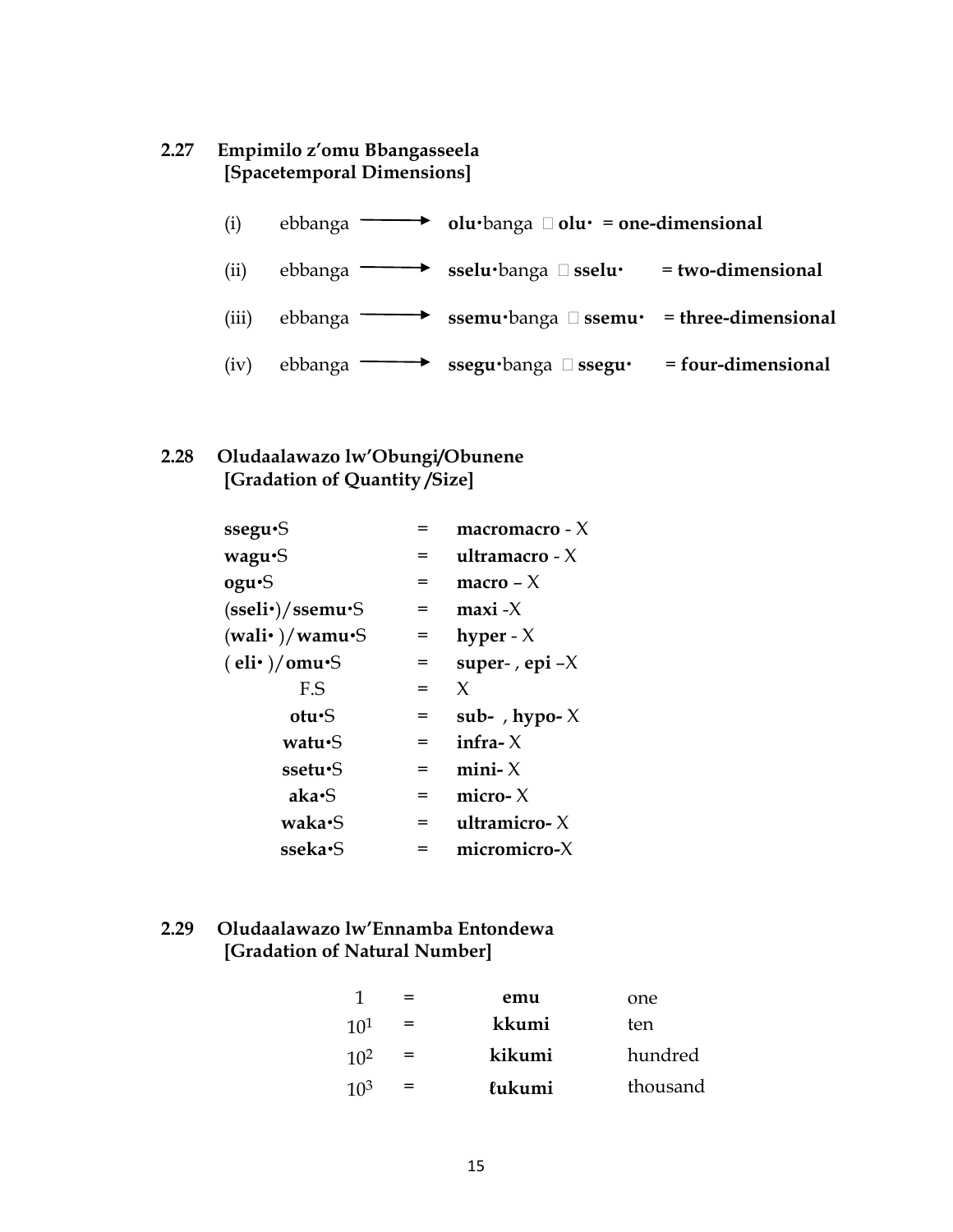| $10^{3(1+1)}$  | $=$ | 10 <sup>6</sup> | $=$ | kakadde       | million     |
|----------------|-----|-----------------|-----|---------------|-------------|
| $10^{3(2+1)}$  | $=$ | $10^{9}$        | $=$ | kakaddebbila  | billion     |
| $10^{3(3+1)}$  | $=$ | $10^{12}$       | $=$ | kakaddessata  | trillion    |
| $10^{3(4+1)}$  | $=$ | $10^{15}$       | $=$ | kakaddennya   | quadrillion |
| $10^{3(5+1)}$  | $=$ | $10^{18}$       | $=$ | kakaddettaana | quintillion |
| $10^{3(6+1)}$  | $=$ | $10^{21}$       | $=$ | kakaddekkaaga | sextillion  |
| $10^{3(7+1)}$  | $=$ | $10^{24}$       | $=$ | kakaddessanva | septillion  |
| $10^{3(8+1)}$  | $=$ | $10^{27}$       | $=$ | kakaddennaana | octillion   |
| $10^{3(9+1)}$  | $=$ | $10^{30}$       | $=$ | kakaddejjenda | nonillion   |
| $10^{3(10+1)}$ | $=$ | $10^{33}$       | $=$ | kakaddekkuma  | decillion   |

#### **2.30 Oludaalawazo lw'Ekileetebwa [Gradation of Effect]**

| $s$ ssesse $\cdot$ F $\cdot$ S                         | =   | $macromacro-X$  |
|--------------------------------------------------------|-----|-----------------|
| $\textbf{sse} \cdot \textbf{F}_\cdot \cdot \textbf{S}$ | =   | ultramacro- $X$ |
| $\textbf{sse-F-S}$                                     | $=$ | macro- $X$      |
| F.S · ssukkilila                                       | =   | ultra- $X$      |
| F.S · ssukkila                                         | $=$ | hyper- $X$      |
| $F-S \cdot$ ssukka                                     | =   | super- $X$      |
| $F-S$                                                  | $=$ | X               |
| $F-S \cdot$ ssukkwa                                    | $=$ | sub- $X$        |
| $F-S \cdot$ ssukkilwa                                  | $=$ | infra- $X$      |
| $F-S \cdot$ ssukki $\ell$ i $\ell$ wa                  | $=$ | mini- $X$       |
| nnyhu ·F·S                                             | =   | micro- $X$      |
| nnyhu $\cdot$ F $\cdot$ $\cdot$ S                      | =   | ultramicro-X    |
| $n$ nyhunnyhu $\cdot$ F $\cdot$ S                      | =   | micromicro-X    |

### **2.31 Omutabulewama gw'Ebitegeelo [Miscellaneous Concepts]**

**(i)** ekintu okuba oba okufuuka eky'embeli = oku**beliwa** →  $(\cdot)$ **bbeliwa**  $(\cdot) \rightarrow (\cdot)$  **bbela**  $(\cdot) \rightarrow \cdot \text{bI}$ **la**  $\rightarrow \cdot \text{abil}$ **a**  $\Box$  **pro-** , **front**, **ante-** , **pre-** , **fore-**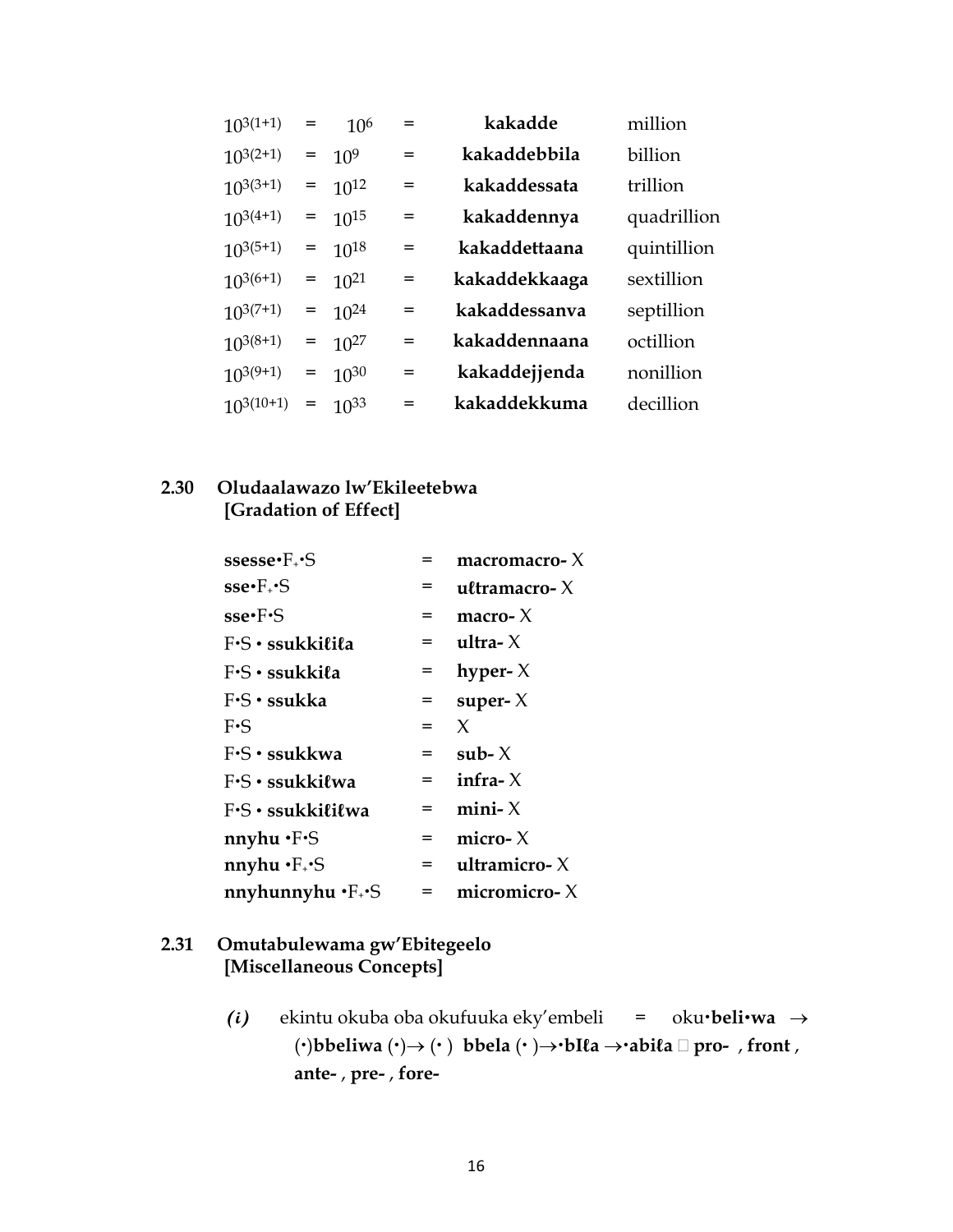- **(ii)** ekintu okuba oba okufuuka eky'emabega = oku**begawa** →  $(·)$ bbegawa  $(·) \rightarrow (·)$  bbega  $(·) \rightarrow \text{·}$ bIga  $\rightarrow \text{·}$ abiga  $\Box$  post-, meta-, **after-** , **wise-** , **après-**
- **(iii)** ekintu okuba oba okufuuka eky'ebbali = oku**baliwa** →  $(\cdot)$ **bbaliwa**  $(\cdot) \rightarrow (\cdot)$  **bbala**  $(\cdot) \rightarrow \cdot$ **bala**  $\rightarrow \cdot$ **abala**
- **(iv)** ekintu okuba oba okufuuka eky'awansi = oku**wansiwa** → ()**ggwansiwa** ()→ ( ) **ggwansa** ( )→**wansa** →**awansa sub-**  , **infra-** , **hypo-** , **under-** , **down-** , **cata-**
- **(v)** ekintu okuba oba okufuuka ekya waggulu = oku**wagguluwa**  $\rightarrow$  ( $\cdot$ )ggwaguluwa ( $\cdot$ ) $\rightarrow$  ( $\cdot$ ) ggwaga ( $\cdot$ ) $\rightarrow$  $\cdot$ waga  $\rightarrow$  $\cdot$ awaga  $\Box$ **hypo- super-** , **supra-** , **sur-** , **up-** , **over-** , **uber-**
- **(vi)** ekintu okuba oba okufuuka eky'okungulu = oku**kunguluwa** → ()**kunguluwa** ()→ ( ) **kkunga** ( )→**kUnga** →**Unga epi-**
- **(vii)** ekintu okuba oba okufuuka eky'awansi w'okungulu = oku**kunguluwansiwa** → ()**kkunguluwansiwa** ()→ ( ) **kkungawansa** ( ) → **kUngawansa**→**Ungawansa sub-** , **infra-** , **hypo-** , **under-**
- **(viii)** ekintu okuba oba okufuuka eky'omunda = oku**mundawa** →  $(\cdot)$ mmundawa  $(\cdot) \rightarrow (\cdot)$  mmunda $(\cdot) \rightarrow \cdot$  mUnda  $\rightarrow \cdot$ Unda  $\Box$  en**endo-** , **ento-** , **in-** , **mid-**
- **(ix)** ekintu okuba oba okufuuka eky'ebwelu = oku**bweluwa** →  $(\cdot)$ bbwe $\ell$ uwa  $(\cdot) \rightarrow (\cdot)$  bbwe $\ell$ a  $(\cdot) \rightarrow \cdot$ bwI $\ell$ a $\rightarrow \cdot$ abwe $\ell$ a  $\Box$  ecto-, **ex-** , **exo-** , **extra-** , **out-**
- **(x)** ekintu okuba oba okufuuka eky'okumpi = oku**kumpiwa** → ()**kkumpiwa** ()→ ( ) **kkumpa** ( )→**kUmpa**→**Umpa juxta-**
- $(\alpha i)$  ekintu okuba oba okufuuka eky'eli = okw•e**liwa** → (•)**jjeliwa**  $(\cdot) \rightarrow (\cdot)$  **jie** $\ell$ **a**  $(\cdot) \rightarrow \cdot \text{vI}$  $\ell$ **a** $\rightarrow \cdot \text{a}$ **ye** $\ell$ **a**  $\Box$  **tele**
- **(xii)** ekintu okuba oba okufuuka eky'oludda luno = oku**ℓunowa** → ()**ddunowa** ()→ ( ) **dduna** ( )→**ℓUna**→**aℓuna cis-**
- **(xiii)** ekintu okuba oba okufuuka eky'oludda luli = oku**ℓuℓiwa** → ()**dduℓiwa** ()→ ( ) **dduℓa** ( )→**ℓUℓa**→**aℓuℓa trans-** , **extra-** , **para-** , **ultra-**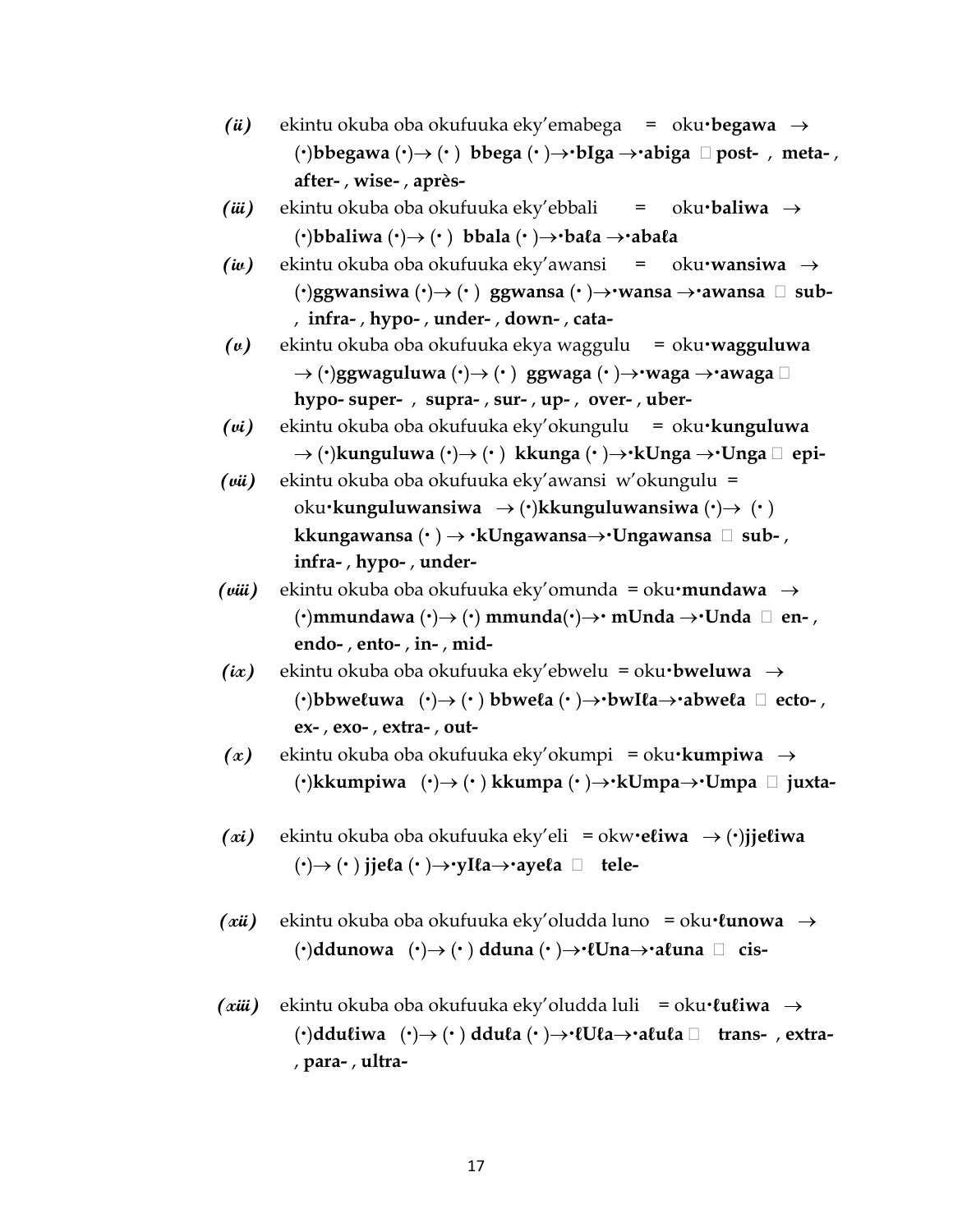- **(xiv)** ekintu okuba oba okufuuka ekya wakati = oku**wakatiwa** → ()**ggwakatiwa** ()→ ( ) **ggwakata** ( )→ **wakata**→ **akata mid-** , **medi-** , **meso-**
- **(xv)** ekintu okuba oba okufuuka eky'obukiika = oku**kiikawa** → ()**kkikawa** ()→ ( ) **kkiika** ( )→**kIIka**→**akiika cross-** , **trans-** , **dia-** , **per-**
- $(xui)$  oku•sukka → (•)ssukka  $(·)$ → •sUkka →•asukka  $\Box$  super**over-** , **supra-**
- **(xvii)** oku**sukkiℓa** → ()**ssukkiℓa** ()→ **sUkkiℓa** →**asukkiℓa hyper-**
- **(xviii)** oku**sukkiℓiℓa** → ()**ssukkiℓiℓa** ()→ **sUkkidda** →**asukkidda ultra-** , **trans-**
- $(xix)$  oku•somoka → (•)ssomoka  $(·) \rightarrow (·)$ ssoma $(·) \rightarrow$  sUma →•asoma **cross-** , **dia-** , **trans-** , **para-**
- $(xx)$  oku•sege $\ell$ a → (•)ssege $\ell$ a (•) → (•)ssega(•) → (•)sIga →**·**Iga □ **para-** , **juxta-**
- $(xxi)$  oku·buna → (·)bbuna  $(\cdot) \rightarrow (\cdot)$ bUna→  $\cdot$  abuna  $\Box$  all-, omni-, **trans-** , **pan-**
- $(xxii)$  oku**·kontana** → (**·**)kkontana  $(\cdot)$ → (**·**)kkonta $(\cdot)$  → **·**kUnta →**Unta anti-** , **contra-** , **counter-**
- $(xxiiii)$  oku sala → (·)ssala  $(\cdot)$ → sala → ·asala  $\Box$  dia-, trans-, per-
- **(xxiv)** ekintu okuba oba okufuuka ne kiba ku njuyi bbili zombilili = oku**zombiwa** → () **zzombiwa** ()→ ( ) **zzomba** ( ) → **zUmba**  →**azomba ambi-** , **amphi-**
- **(xxv)** ekintu okuba oba okufuuka kinywanyi ky'ekilala = oku**nywanyiwa** → ()**nnywanyiwa** ()→ ( ) **nnywana** ( ) → **nywana** →**anywana allo-**
- $(xxwi)$  oku·nnyiniwa  $\rightarrow$  (·)nnyiniwa  $(\cdot) \rightarrow$  (·)nnyina $(\cdot) \rightarrow$ ·nyIna $(\cdot) \rightarrow$ **Ina auto-** , **self-** , **eigen-**
- **(xxvii)** ekintu okuba oba okufuuka mu bungi = oku**bungiwa** →  $(\cdot)$ bbungiwa  $(\cdot) \rightarrow (\cdot)$  bbunga  $(\cdot) \rightarrow \cdot$  bUnga  $\rightarrow \cdot$ Unga  $\Box$  poly-, **multi-** , **many-**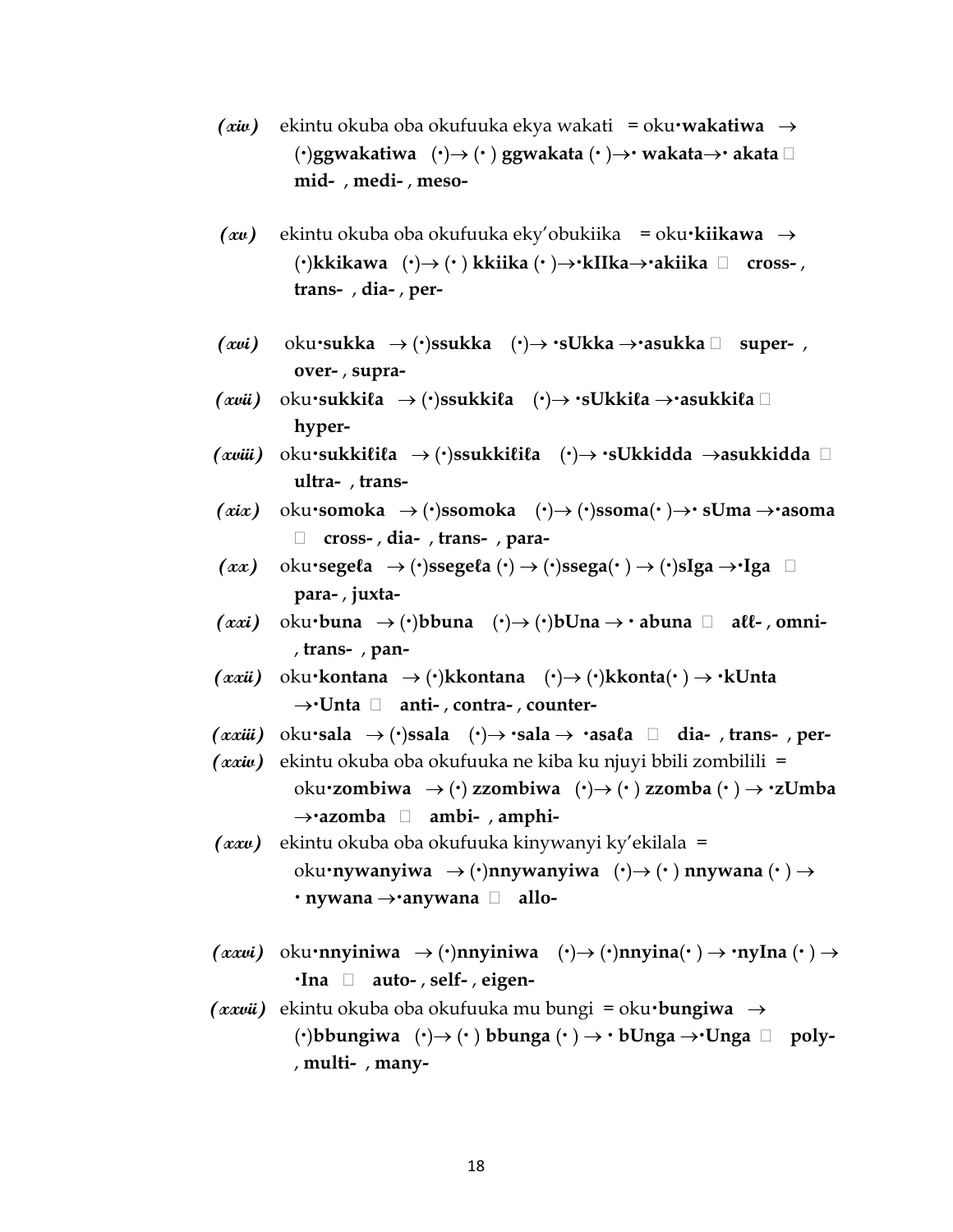- **(xxviii)** oku**sooka** → ()**ssooka**() → **sUUka** → **asooka proto-** , **ur-**
- $(xxix)$  oku. **nusuwa** → (**)** $\rightarrow$  **nnusuwa**  $(\cdot) \rightarrow$  (**)** $\rightarrow$  **nnusa**  $(\cdot) \rightarrow$  **nUsa** → **Usa demi -** , **semi-** , **hemi-** , **half-**
- **(xxx)** ekintu okuba oba okufuuka emilundi ebili egy'ekilala =  $oku \cdot \text{b}$ **i** $\text{t}$ iba $\text{t}$ a → $(\cdot)$  bbi $\text{t}$ iba $\text{t}$ a  $(\cdot)$  →  $(\cdot)$ bbiiba $(\cdot)$  → $\cdot$ bIIba →  $\cdot$  Iba **bi-** , **di-** , **diplo-** , **duo-** , **duplo-**
- $(xxxi)$  oku·bugitiza  $\rightarrow$  (·) bbugitiza (·)  $\rightarrow$  (·) bbuga (·)  $\rightarrow$  · bUga  $\rightarrow$ **Uga peri-**

 $(xxx$ *ik*) okw•etooloola  $\rightarrow$  (•) jjetooloola  $(\cdot) \rightarrow$  (•) jjeta  $(\cdot) \rightarrow$ **yIta** → **Ita circum-**

- $(xx\overline{x}u)$  oku.tuuka  $\rightarrow$  ( $\cdot$ ) ttuuka  $(\cdot) \rightarrow \cdot$  tUUka  $\rightarrow \cdot$  atuuka  $\Box$  ortho-, **recti-**
- $(xxxiii)$  oku.taba → (·) ttaba  $(·)$  → · taba → · ataba  $\Box$  inter-
- $(xxxiu)$  ekintu okuba oba okufuuka ekimu = oku **muwa**  $\rightarrow$ ( $\cdot$ ) **mmuwa**  $(\cdot) \rightarrow$  **mUwa**  $\rightarrow$ **camuwa**  $\Box$  **mono-**, **uni-**, **one-**
- **(xxxv)** ekintu okuba oba okufuuka nga kya kikula kimu = oku **kimuwa**   $\rightarrow$  ( $\cdot$ ) kkimuwa  $(\cdot) \rightarrow (\cdot)$ kkima $\rightarrow \cdot$ kIma $\rightarrow \cdot$ Ima  $\Box$  homo-, **single** , **same-**
- **(xxxvi)** ekintu okuba oba okufuuka nga kya bikula ebyawukana = okw **awukana** → ( ) **jjawukana** ( ) → ()**jjawa()** →**yawa** → **ayawa hetero-** , **mixed-**
- $(xxxuu)$  ekintu okukyuka nga ekilala bwe kikyuka = oku**· kyukana**  $\rightarrow$  (·) **kkyukana** ( ) → **kyUkana** →**akyukana poikilo-**
- **(***xxxviii***)** ekintu obutakyuka nga ekilala kikyuka = oku• **kyakana** →(•) **kkyakana** ( ) → k**yakana** →**akyakana homeo-**
- $(xx\sin\theta)$  ekintu okuba oba okufuuka ekilamba = oku *lambawa*  $\rightarrow$  ( $\cdot$ ) **ddambawa** ( ) → ()**ddamba()** →**ℓamba** → **aℓamba holo-**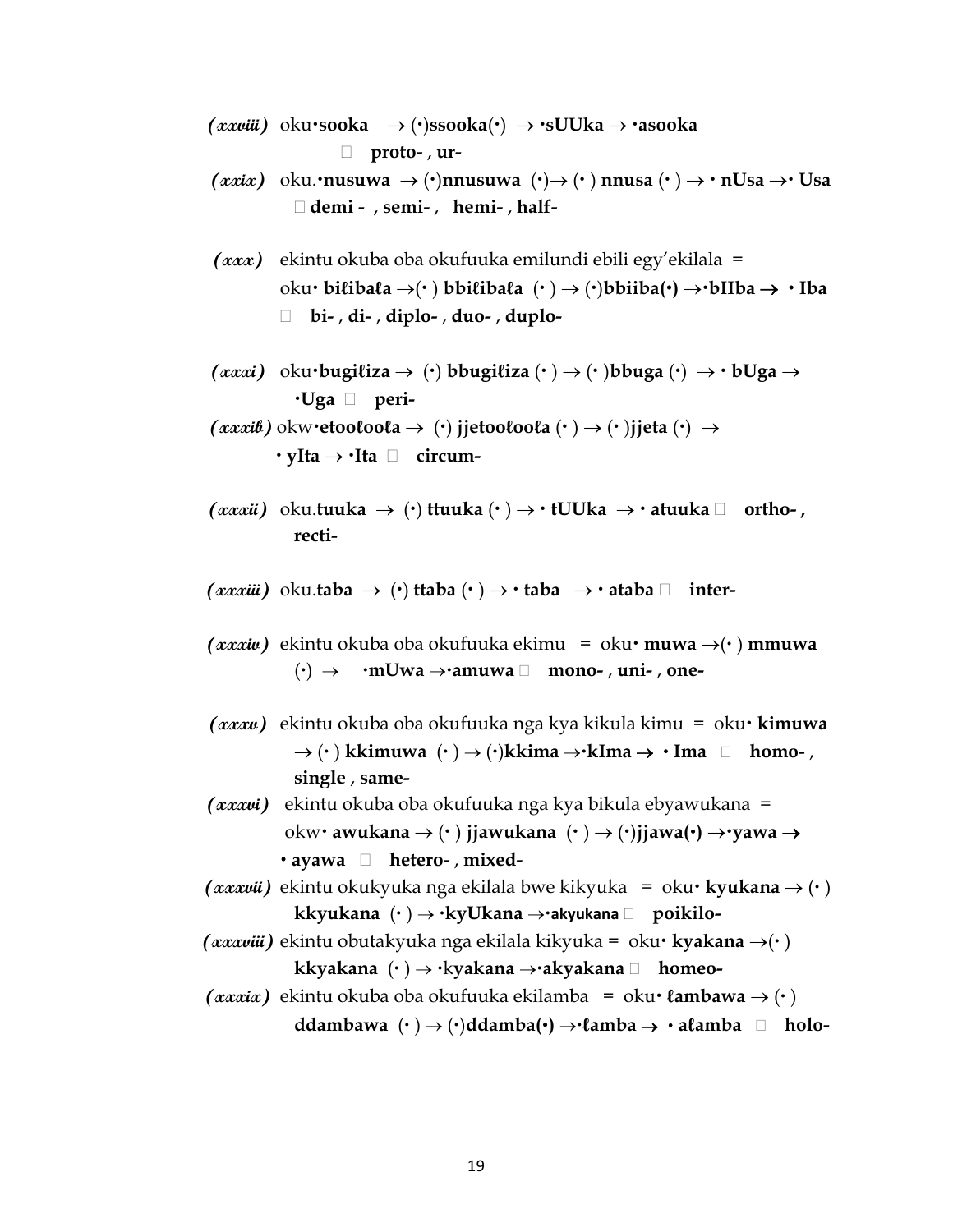- **(xl)** ekintu okuba oba okufuuka ne kiba omwo (mu kilala) = oku **• mwowa →( • ) mmwowa ( • ) → ·mwUwa → ·amwowa** □ **intra-**
- $(\alpha \mathbf{i} \mathbf{i})$  oku.munda $\mathbf{i} \mathbf{a}$  → ( $\cdot$ ) mmunda $\mathbf{i} \mathbf{a}$  ( $\cdot$ ) →  $(\cdot)$  mda $\mathbf{i} \mathbf{a}$  →  $\cdot$  mda $\mathbf{i} \mathbf{a}$  → **andaℓa intro-**
- $(x^{\text{li}})$  oku.bwe $\text{lu}(a \rightarrow \text{(*)})$  bbwe $\text{lu}(a \rightarrow \text{(*)})$  bbwe $\text{lu}(a \rightarrow \text{)*}$  bwI $\text{lu}(a \rightarrow \text{**})$ **abweℓa extro-**
- **(xliii)** oku.**waayiℓa** → () **ggwaayiℓa** ( ) → ()**ggwaaya** () → **waaya** →  $\cdot$  awaaya  $\Box$  by(e)-
- $\alpha$ *(xliu*) oku.bijja → (·) bbijja (·) → ·bIjja → · abijja  $\Box$  caco-
- $(\alpha \ell \nu)$  oku.  $\ell$ **ungiwa** → (·) **ddungiwa** (·) → (·)**ddunga** (·) → **·**  $\ell$ Unga → · **aℓunga calli-**
- **(xlvi)** oku.**gabanwa** → () **ggabanwa** ( ) **coeno-**
- $(x\ell\omega\ddot{\mu})$  oku.kisa  $\rightarrow$  ( $\cdot$ ) kkisa  $(\cdot) \rightarrow \cdot$ kIsa  $\rightarrow \cdot$  akisa  $\Box$  crypto-
- (*xluiii*) oku.**ℓongowa** → (·) **ddongowa**  $(·)$  →  $(·)$ **ddonga**  $(·)$  →  $(·)$ **Unga** → **aℓonga dicho-**
- $(\alpha \textit{lix})$  oku.satuwa → (·) ssatuwa (·) → (·)ssata (·) → **·** sata → **·** asata  $\Box$ **tricho-**
	- **(0)** oku.geegeenya → (·) ggeenya (·) → ·gIInya → · ageenya  $\Box$ **-aster**
- **(ii)** oku.ddyowa → (·) ddyowa (·) → ·  $\ell yU$ wa → · a $\ell y$ owa → ·  $\Box$ **dextro-**
- **(iii)** oku.kkonowa → (·) kkonowa (·) → (·)kkona (·) →  $\cdot$  kUna → **akona sinistro-**
- **(liii)** oku.**koℓa** → () **kkoℓa** ( )→ **kUℓa** → **akola**  -**facient**
- $(liu)$  oku.yasa → (·) **jjasa** (·) → · yasa → · ayasa □ -fid
- **(lv)** ekintu okuba oba okufuuka ekya nnamunigina = oku **niginawa**  $\rightarrow$  ( $\cdot$ ) **nniginawa**  $(\cdot) \rightarrow (\cdot)$ ggina  $\rightarrow \cdot$ gIna  $\rightarrow \cdot$  agina  $\Box$  haplo-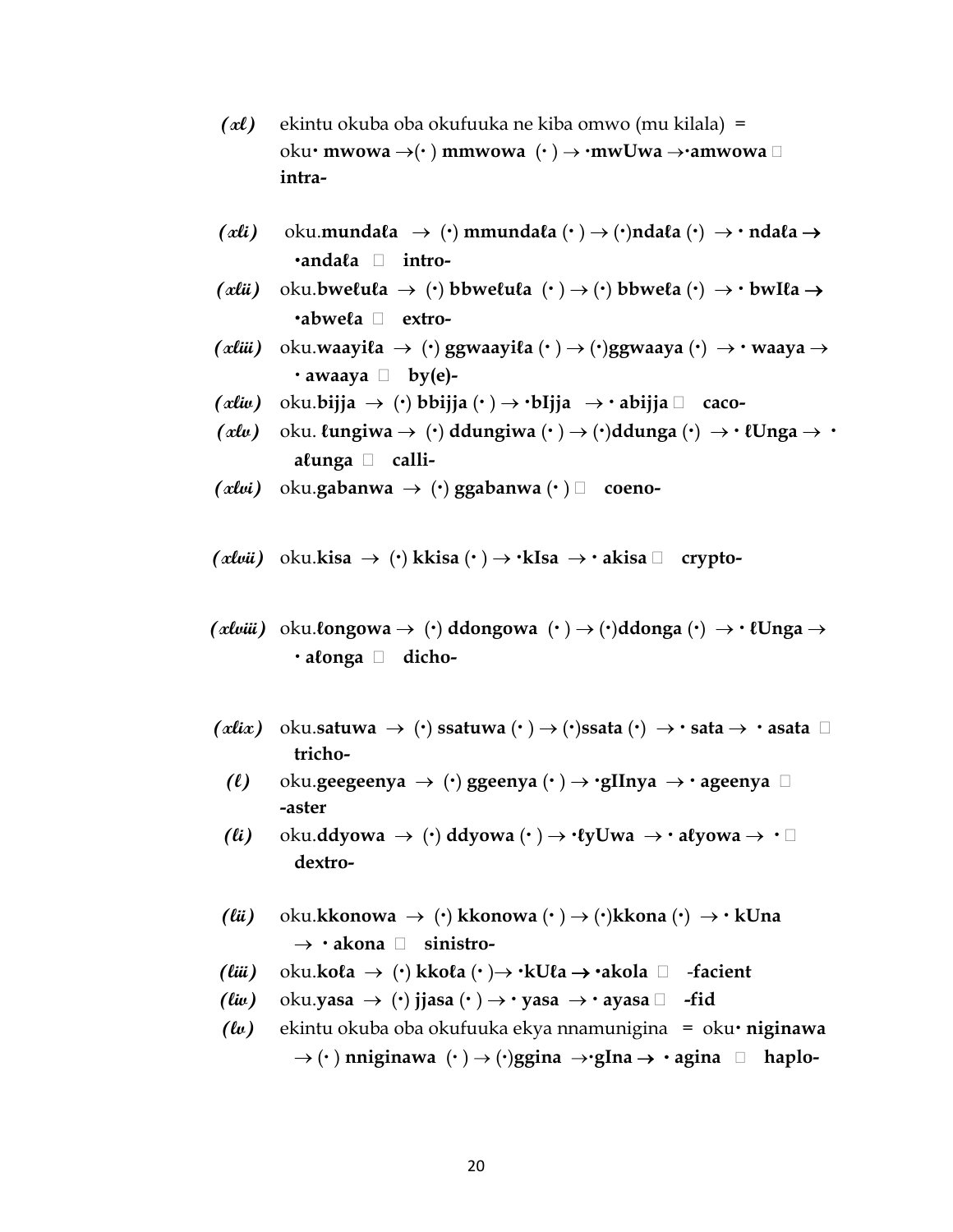- **(lvi)** ekintu okuba oba okufuuka ne kiba mu/ku lubiliizi lw'ekilala = oku **biℓiiziwa** → ( ) **bbiℓiiziwa** ( ) → ()**bbiiza()** →**bIIza** → **abiiza longi-**
- $(luii)$  oku.nenewa → (·) ddenewa (·) → ·ddena (·) → ·  $lIna \rightarrow$  · alena **macro-** , **mega-**
- **(***lwiii*) oku.batuwa → (·) bbatuwa  $(·)$  →  $(·)$  bbata  $(·)$  →  $·$  bata  $\rightarrow$   $·$  abata **oligo-** , **mio-**
- **(lix)** oku.**tunduwa** → () **ttunduwa** ( ) → ()**ttunda ()** →**tUnda** () → **atunda** -**partial , -mer** , **mer-** , **-merous**
- ( $\ell x$ ) oku.suumuka → ( $\cdot$ ) ssuumuka  $(\cdot)$  →  $(\cdot)$  sssuma  $(\cdot)$  →  $\cdot$  sUUma → **• asuuma** □ **meta-** , post-, after-
- $(lxi)$  oku.toniwa → (·) ttoniwa (·) → **·** ttona (·) → **·** tUna → · atona **micro-** , **mini-**
- **(lxii)** ekintu okubulako akatono okuba oba okufuuka ekilala = oku **katawa** → ( ) **kkatawa** ( ) → ()**kkata** →**kata** → **akata peni-** , **near-**
- **(txiii)** ekintu okuddamu obuggya → (· )  $ggyawa$  (· ) → (·)  $ggya$  (·) → ·gya → **agya □** neo-
- **(lxiv)** ekintu okutaasa ekilala → ( ) **ttaasa** ( ) → **taasa** → **ataasa para-**
- **(***txv***)** ekintu okuzaala ekilala → ( $\cdot$ ) **zzaala**  $(\cdot)$  → **zaała** → **·azaała** □ -**parous**
- **(lxvi)** ekintu okuwelako mu kilala →( ) **ggweℓa ()**→ **wIℓa** →**aweℓa pleo- , pluri-**
- **(***txvii***)** ekintu okulemya ekilala → ( $\cdot$ ) ddemya ( $\cdot$ ) →  $\cdot$ **l**mya →  $\cdot$ alemya  $\Box$ -**proof**
- **(***txviii***)** ekintu okugumila ekilala → (·) gguma (·) → · gUma → · aguma  $\Box$ **-proof**
- **(lxix)** ekintu okudyeka ekintu ekilala → ( ) **ddyeka** ( ) →**ℓyIka** → **alyeka pseudo-**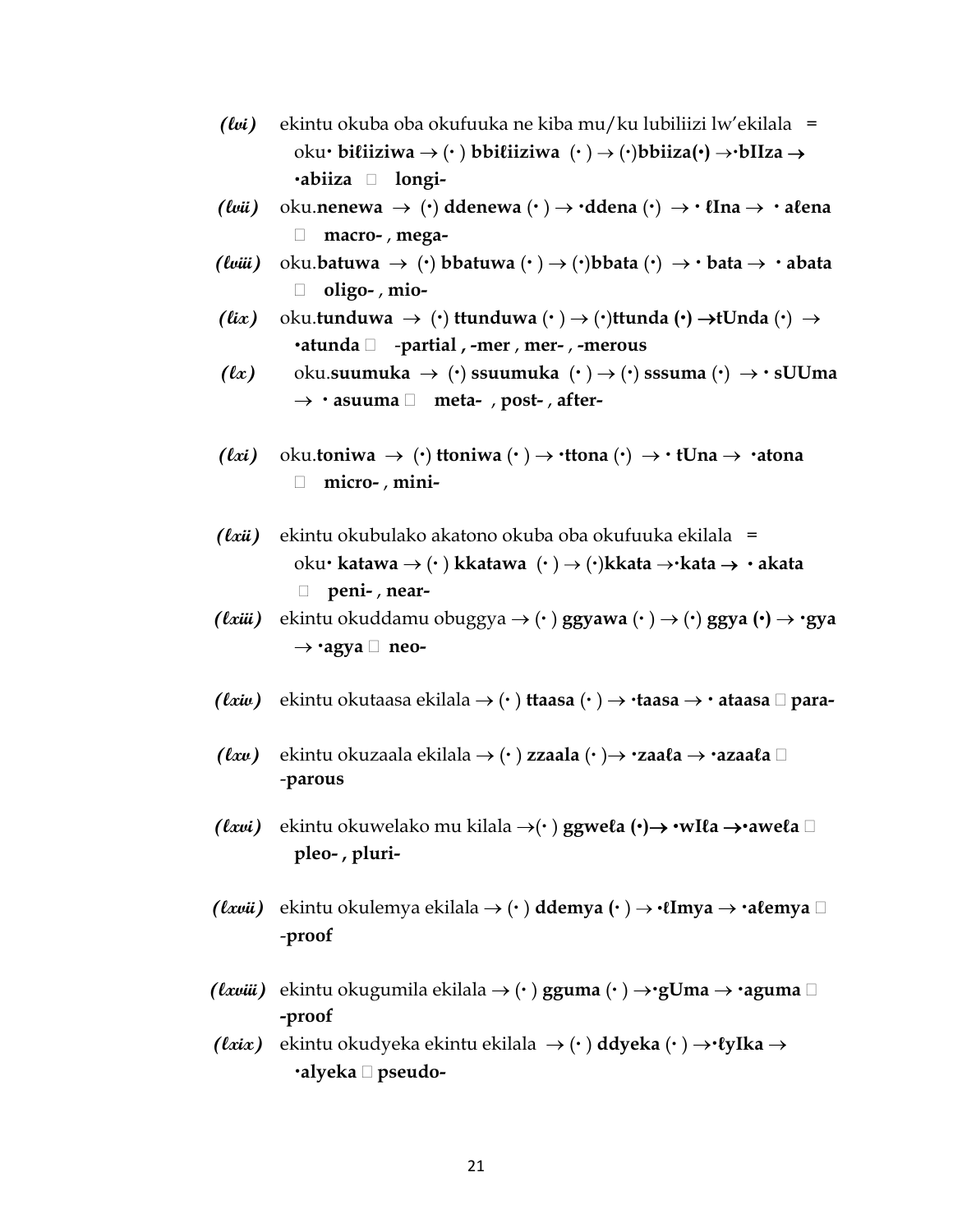- **(***txx***)** ekintu okukomya ekilala → ( · )**kkomya** ( · ) → **·kUmya→ akomya** □ **-stasis**
- **(txxi)** ekintu okwekuusa ku bufumbo = oku **fumbowa** → ( $\cdot$ )**ffumbowa** $\cdot$ )  $\rightarrow$  ( $\cdot$ ) ffumba ( $\cdot$ )  $\rightarrow$   $\cdot$ fUmba  $\rightarrow$   $\cdot$ afumba  $\Box$  step-
- **(txxii)** omuntu okuyogela oludikya = oku• dikya → (•) ddikya  $\rightarrow$ **ℓIkya** → **alikya -speak**
- **(***lxxiii***) oku·S· sana = ekintu okusaanila F·S □ · saana = -worthy**
- *(txxiv)* oku R **asaana** = ekintu okuba nga kisaana oku R wa
- $(lxxu)$  oku•S• yana = okuba omwana wa/gwa F•S
- *(txxvi)* oku·S· nywa = ekintu okuba oba okufuuka ne kiba mu kinywi kya  $F_{\ast}$ **S**
- *(txxvii)* oku·S· bInja = ekintu okuba oba okufuuka ne kiba mu kibinja kya  $F \cdot S$
- **(lxxviii)** oku**tatawa** → ( ) **ttatawa** ( ) → ( ) **ttata** ( ) → **tata** → **atata tata** = **-plex**
- $(lxxix)$  oku **tutawa** → ( ) **ttutawa** ( · ) → ( · ) **ttuta** ( · ) → **· tUta** → **atuta tUta** = **haplo-**
- **(***lxxx***)** oku·taaka → (·) ttaaka(·) → · taaka (·) → ·ataaka  $\Box$  ·taaka = **plagio- taaka ≠ tUUka**
- **(lxxxi)** okuS**ℓaba** = okuba n'endaba eyeekuusa ku FS **ℓaba** = **-ism**
- **(txxxii)** oku•S•kIza = okukiza F•S mu ndowooza □ •kIza = -ism
- **(lxxxiii)** okuS**za** = okuzaala/okukola FS **za** = **-facient**
- **(***txxxiv***) oku·S·nIIna** = okuba F·S eky'omuniino□ ·nIIna = simple
- **(lxxxv)** okuS**kaaℓa** = okuba FS eky'obukaali/obukakali **kaaℓa** = **com**ple**x**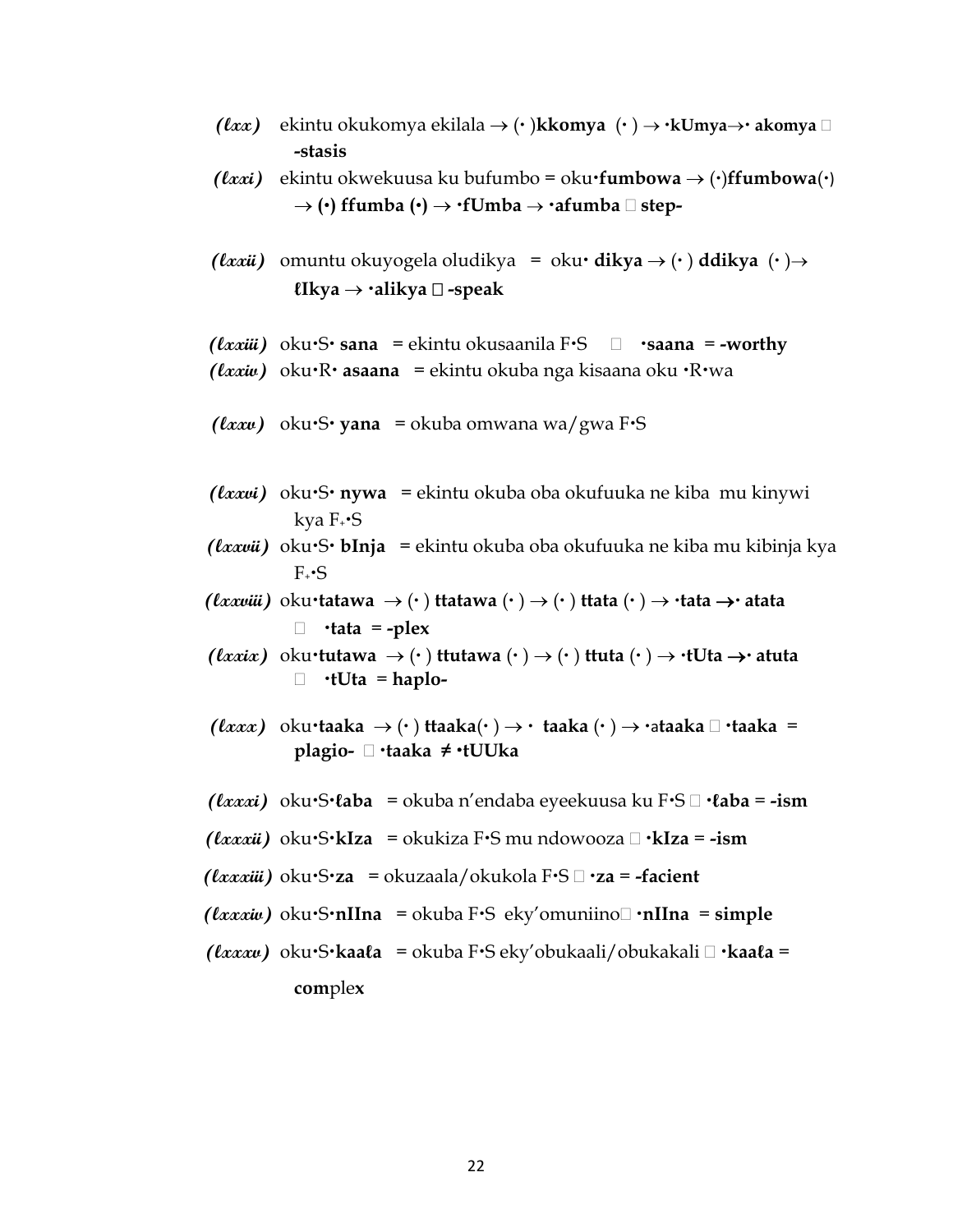## 3.0 AN ENGLISH –LUGANDA GLOSSARY OF HIGHLY SPECIALIZED COMBINING FORMS

| -aemia       | $=$ $\cdot$ saayi (omusaayi)                                | bronch-   | = <b>·kolomelo</b> (olukolomelo)       |
|--------------|-------------------------------------------------------------|-----------|----------------------------------------|
| -algia       | ·lumi (obulumi)                                             | cardio-   | $=$ $\cdot$ tima (omutima)             |
| aer-         | $=$ •wewo (empewo)                                          | carni-    | $=$ $\cdot$ nyama (ennyama)            |
| altern-      | $=$ <b><math>\cdot</math>tobek</b> $\cdot$ (okutobeka)      | $carp-1$  | $=$ $\cdot$ ba (ekibala)               |
|              | ·limilo, ·limil·, ·lim·                                     |           |                                        |
| agr-         | $=$ $\cdot$ sili (ennimilo, okulimila,<br>okulima, omusili) | carp $-2$ | <b>= •seke</b> (ekiseke)               |
| anser-       | ·baata (embaata)                                            | caud-     | $=$ $\cdot$ kila (omukila)             |
| anchylo-     | <b>·wet</b> ·(okuweta)                                      | -cephaly  | $=$ $\cdot$ twe (omutwe)               |
| andr-        | ·sajja (omusajja)                                           | chloro-   | = · kilagala (kilagala)                |
| anemo-       | $=$ • buyaga (embuyaga)                                     | chondr-   | $=$ <b>•weke</b> (empeke)              |
| anthrop-     | $=$ <b>muntu</b> (omuntu)                                   | chrom-    | $= \cdot$ langi (elangi)               |
| aqua-        | $= \cdot (ma) zzi (amazzi)$                                 | chron-    | = · see la (ekisee la)                 |
|              | ·tandik·,·sibuk·, ·sibuko                                   |           | ·wowongole                             |
| arche-       | = (okutandika, okusibuka,                                   | coel-     | = (ekiwowongole)                       |
|              | ensibuko)                                                   |           |                                        |
| arch-, -arch | $=$ $\cdot$ fuzi (omufuzi)                                  | cyt-      | $=$ •senge (akasenge)                  |
| astro-       | ·munyeenye<br>$=$<br>(emmunyeenye)                          | canal-    | $=$ $\cdot$ <b>kutu</b> (omukutu)      |
| audio-       | $=$ $\cdot$ wulil $\cdot$ (okuwulila)                       | $can(i)-$ | $=$ $\cdot$ bwa (embwa)                |
| auto-        | $=$ $\cdot$ bwokka                                          | caten-    | = ·jegele (olujegele)                  |
| aux-         | $=$ $\cdot$ kul $\cdot$ (okukula)                           | cavern-   | <b>wuku</b> (empuku)                   |
| auxili-      | $=$ $\cdot$ yambi (obuyambi)                                | cereal-   | $=$ <b>•weke</b> (empeke)              |
| benth-       | ·kkilo (obukkilo<br>$=$<br>bw'ennyanja)                     | ciner-    | $=$ $\cdot$ vu (evvu)                  |
| biblio-      | $=$ $\cdot$ tabo (ekitabo)                                  | circ-     | $=$ $\cdot$ <b>kulungo</b> (enkulungo) |
| bio-         | $= \cdot$ lamu (obulamu)                                    | clitor-   | $=$ $\cdot$ kukufa (akakukufa)         |
| blephar-     | $=$ <b>kowe</b> (ekikowe)                                   | columb-   | $=$ $\cdot$ yuba (ejjuba)              |
| blast-       | $=$ $\cdot$ tunsi (omutunsi)                                | condyl-   | $=$ $\cdot$ <b>kufu</b> (enkufu)       |
| botan-       | $=$ •mela (ekimela)                                         | coni-     | $=$ fuufu (enfuufu)                    |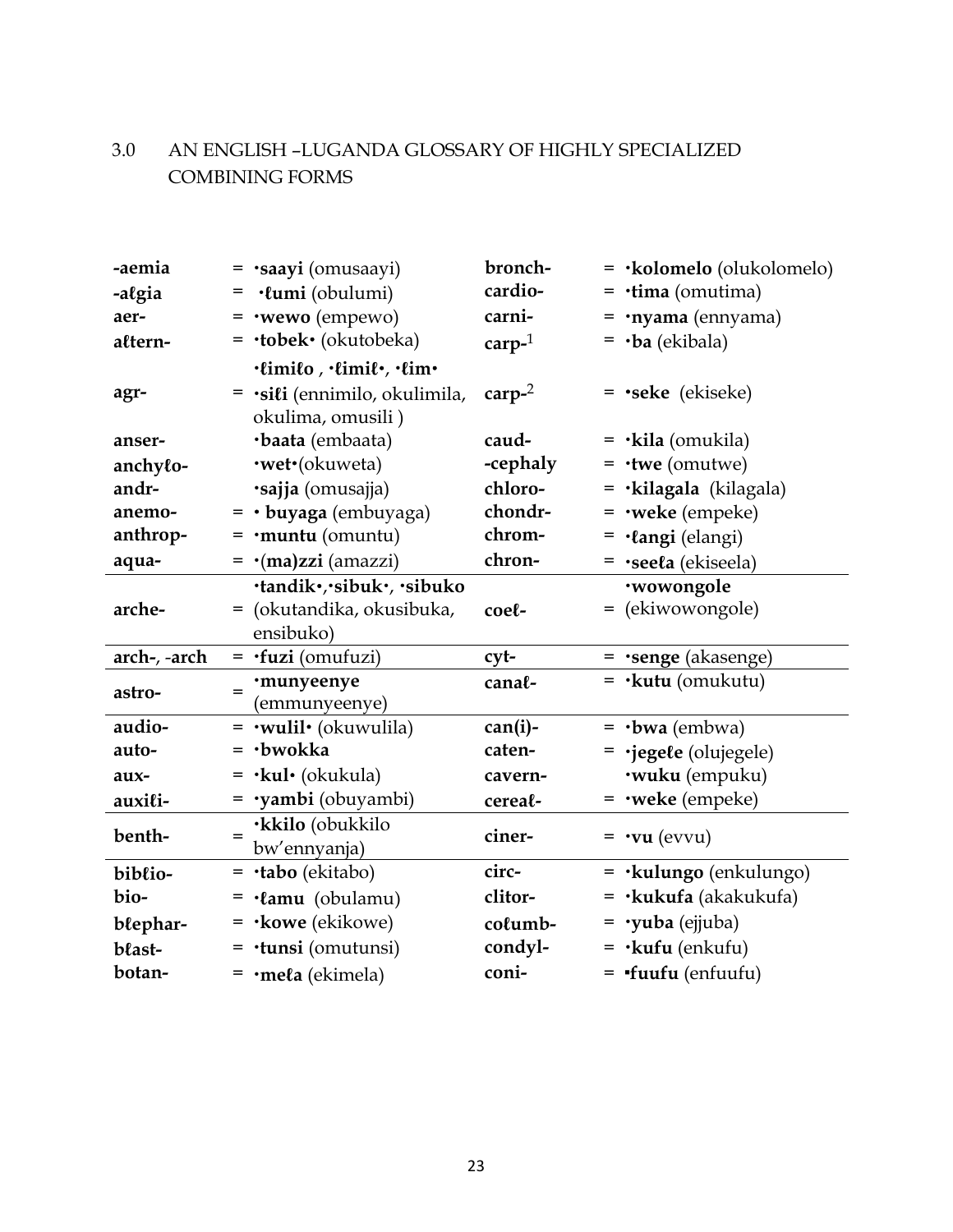| cornu-       | $=$ <b>yembe</b> (ejjembe)                       | gibb-            | $=$ $\cdot$ bango (ebbango)                              |
|--------------|--------------------------------------------------|------------------|----------------------------------------------------------|
| coron-       | $=$ ·gule (engule)                               | glob-            | $=$ $\cdot$ pii $\ell$ a (omupiila)                      |
| corpor-      | $=$ $\cdot \text{bili}$ (omubili)                | gloss-,glott-    | $=$ $\cdot$ (imi (olulimi)                               |
| -cracy       | = · fuzi , · fuga (obufuzi, enfuga)              | glutin-          | = · sengek · (okusengeka)                                |
| crater-      | $=$ $\cdot$ kibya (ekibya)                       | gno-             | = ·tegeel· (okutegeela)                                  |
| cruci-       | $=$ $\cdot$ saalaba (omusaalaba)                 | -gon             | $=$ •sonda (ensonda)                                     |
| crypt-       | $=$ <b>·kwek·</b> (okukweka)                     | gramin-          | $= \cdot d d \cdot (\text{omudd})$                       |
| cyst-        | $=$ $\cdot$ sunduba (ensunduba)                  | gramm(at)-       | $=$ <b>nukuta</b> (ennukuta)                             |
| chas-        | $=$ $\cdot$ nyaafa (olunyaafa)                   | gran-            | $=$ <b>•weke</b> (empeke)                                |
| chord-       | $=$ $\cdot$ guwa (omuguwa)                       | gymn-            | $=$ $\cdot$ kunya (obukunya)                             |
| dactyl-      | = ·gato, ·gete (engalo), (gele)                  | gyn(aec)-        | $=$ $\cdot$ <b>kazi</b> (omukazi)                        |
| dendr-       | $=$ $\cdot$ muti (omuti)                         | -gamy            | $=$ $\cdot$ fumbo (obufumbo)                             |
| dent-        | $= \cdot \mathbf{linnyo}$ (elinnyo)              | gastro-          | $=$ $\cdot$ tubo (olubuto)                               |
| derm-        | $=$ •susu (olususu)                              | -gen             | ·zaal· (okuzaala,                                        |
|              |                                                  |                  | ·kol· okukola)                                           |
| didym-       | $=$ $\cdot$ longo (omulongo)                     | geo-             | $=$ $\cdot$ si (ensi)                                    |
| doli-        | = <b>·togelo</b> (ettogelo)                      | gnath-           | $=$ $\cdot$ ba (oluba)                                   |
| $draco(n)$ - | $=$ •sota (omusota)                              | -gram            | = ·wandiike (ekiwandiike)                                |
| enter-       | $=$ <b>·nda</b> (enda)                           | -graph           | ·wandiik• (okuwandiika)<br>$=$<br>·kolobol·(okukolobola) |
| elast-       | $=$ $\cdot$ naanuuk $\cdot$ (okunaanuuka)        | haemo-           | = · saayi (omusaayi)                                     |
| erythr-      | $=$ $\cdot$ myuka (okumyuka)                     | halo-            | $=$ $\cdot$ munnyo (omunnyo)                             |
| faci-        | $=$ •enyi (ekyenyi)                              | -hedron          | $= \cdot$ (y)enyi (olwenyi)                              |
| fistul-      | $=$ $\cdot$ lele (omulele)                       | heli-            | $=$ $\cdot$ yuba (enjuba)                                |
| foss-        | $=$ •wuukuul-(okuwuukuula)                       | hepat-           | $=$ •bumba (ekibumba)                                    |
| fove-        | = <b>·nyaafa</b> (olunyaafa)                     | herb-            | $= \cdot d d \cdot (\text{omudd})$                       |
| front-       | $=$ •enyi) (ekyenyi),                            |                  | ·luk·(okuluka)                                           |
|              | <b>·wumi</b> (empumi)                            | hist-            | <b>·luke</b> (ekiluke)                                   |
| funct-       | $=$ $\cdot$ <b>koło</b> (omukolo)                | hydr-            | $=$ $\cdot$ zzi (amazzi)                                 |
| $fun(i)-$    | $=$ $\cdot$ guwa (omuguwa)                       |                  | ·tob· (okutoba)                                          |
|              |                                                  | hygr-            | ·tobu (obutobu)                                          |
| fratri-      | $=$ ·gandaddenzi<br>(mugandaddenzi)              | helic-           | $=$ <b>·kovu</b> (ekkovu)                                |
| gemin-       | $=$ $\cdot$ longo, (omugongo,<br>·gogo (omugego) | homin-           | $=$ <b>muntu</b> (omuntu)                                |
| gener-       | = $\cdot$ zaa $\cdot$ (okuzaala)                 | hypn-            | $=$ $\cdot$ tulo (otulo)                                 |
| geni-        | $=$ $\cdot$ levu (ekilevu)                       | -iatry, -iatrics | $= \cdot$ janjab $\cdot$ (okujanjaba)                    |
| genicul-,    |                                                  |                  |                                                          |
| genu-        | $=$ $\cdot$ <b>viivi</b> (evviivi)               | -icide           | $= \cdot$ tt $\cdot$ (okutta)                            |
| geront-      | $=$ <b>·kadde</b> (omukadde)                     | -ivore           | $= \cdot \ell y \cdot (\text{okulya})$                   |
| gemm-        | $=$ $\cdot$ tunsi (omutunsi)                     | ign-             | $=$ $\cdot$ <b><i>(ifo</i></b> (omulilo)                 |
|              |                                                  |                  |                                                          |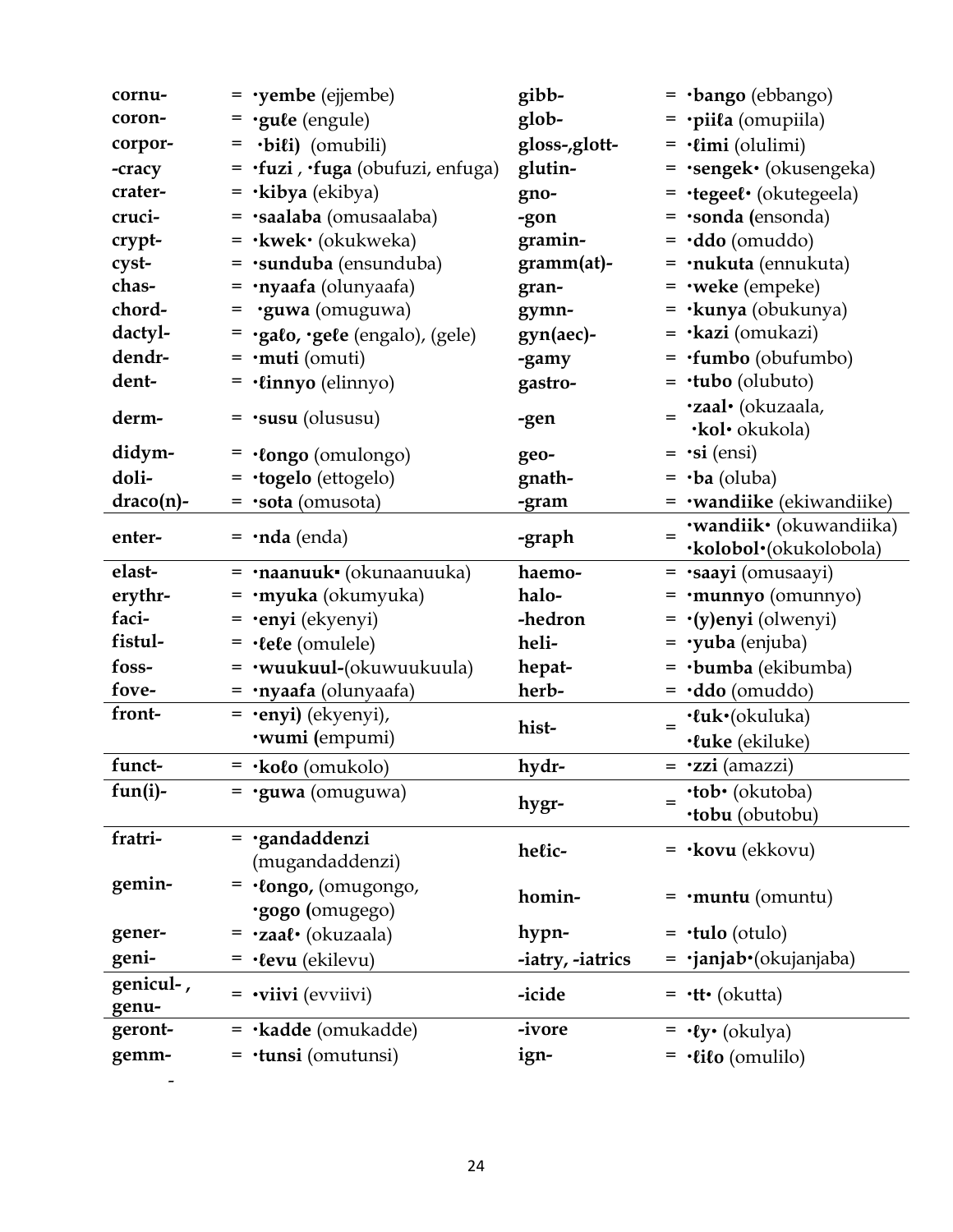| immun-             | =   | <b>sibag</b> (okusibaga)    | monstr-              | $=$ | <b>·kulejje</b> (ekikulejje)        |
|--------------------|-----|-----------------------------|----------------------|-----|-------------------------------------|
| kary-              |     | ·lamwa (omulamwa)           | mont-                |     | ·sozi (olusozi)                     |
| kin-               | $=$ | ·jjulul· (okujjulula)       |                      | $=$ | ·lambo (omulambo)                   |
|                    |     |                             | mort-                |     | $\cdot$ f $\cdot$ (okufa)           |
| lacert-            | =   | ·munya (omunya)             | mustel-              | $=$ | ·gunju (eggunju)                    |
| leuco-             | =   | ·yelu (obwelu)              | nebul-               | $=$ | ·lufu (olufu)                       |
| lith-              | =   | ·yinja (ejjinja)            | nephr-               | $=$ | ·sigo (ensigo)                      |
| longi-             | =   | <b>wanvu</b> (obuwanvu)     | nucle-               | $=$ | ·lamwa (omulamwa)                   |
| lingu-             | =   | ·limi (olulimi)             | oligo-               | =   | <b>nyoto</b> (omunyoto)             |
| litor-,<br>littor- | =   | <b>balama</b> (olubalama)   | -onym                | =   | <b>·gambo</b> (ekigambo)            |
| $\ell$ ob-         | =   | ·waggwa (empaggwa)          | osteo-               | $=$ | <b>·gumba</b> (eggumba)             |
| locust-            | =   | <b>zige</b> (enzige)        | obtus-               |     | ·kuggu (enkuggu)                    |
| $log-$             | =   | ·boozi (emboozi)            | obscur-              | =   | <i><b>zikiza</b></i> (enzikiza)     |
| lumen-             | =   | ·tangaala (ekitangaala)     | orient-              |     | vanjuba (obuvanjuba)                |
| matri-             | =   | ·maama (maama)              | paedo-               | $=$ | 'yana (omwana)                      |
| morph-             | =   | ·kula (ekikula)             | paelo-               | =   | <b>·kuku</b> (obukuuku)             |
| myel-              | =   | ·somyo (obusomyo)           | pancre-              | =   | <b>nuuni</b> (ennuni)               |
| myo-               | =   | ·fumbi (omufumbi)           | papyr-               | $=$ | <b>toogo</b> (ekitoogo)             |
|                    |     |                             |                      |     |                                     |
| mam-,<br>·mamm-    | =   | ·beele (ebbeele)            | patri-               | $=$ | <b>·taata</b> (taata)               |
| manubri-           | $=$ | ·yini (omuyini)             | pedicul-             | $=$ | ·sekele(ensekele)                   |
| mar-               | =   | ·yanja (ennyanja)           | pelv-                | =   | <b>·nnyi</b> (ekinnyi)              |
| mast-              | =   | <b>nywanto</b> (ennywanto)  | peregrine-           | =   | ·gwila (omugwila)                   |
| medic-             | $=$ | ·wony·(okuwonya)            | petri-               | $=$ | ·yazi (olwazi)                      |
| mening-            | =   | <b>·wompo</b> (akawompo)    | -phagous             | =   | · <i>ty</i> • (okulya)              |
| meridi-            | $=$ | <b>·tuntu</b> (ettuntu)     | phon- $, -$<br>phone | $=$ | <b>·</b> <i>toboozi</i> (eddoboozi) |
| mers-              | =   | ·bbik· (okubbika)           | photo-               | $=$ | <b>tangaala</b> (ekitangaala)       |
|                    |     |                             | phyll-               | =   | ·lagala (olulagala)                 |
| metall-            | =   | <b>·tombe</b> (ekilombe)    |                      |     | <b>·koola</b> (ekikoola)            |
|                    |     | <b>.sindik</b> (okusindika) | physio-              | $=$ | <b>tonde</b> (obutonde)             |
| miss-              | $=$ | <b>·tum</b> (okutuma)       |                      |     | ·bili (omubili)                     |
| mit-               | =   | <b>wuzi</b> (ewuzi)         | phyto-               | $=$ | ·mela (ekimela)                     |
| mnem-              | =   | ·jjukil· (okujjukila)       | plagio-              | $=$ | ·baliga (embaliga)                  |
|                    |     |                             |                      |     | ·balig· (okubaliga)                 |
| monil-             | =   | <b>·kuufu</b> (omukuufu)    | plasm-,              |     | <b>'zimbe'</b> (okuzimba)           |
|                    |     |                             | plast-               | $=$ | 'zimbe (obuzimbe)                   |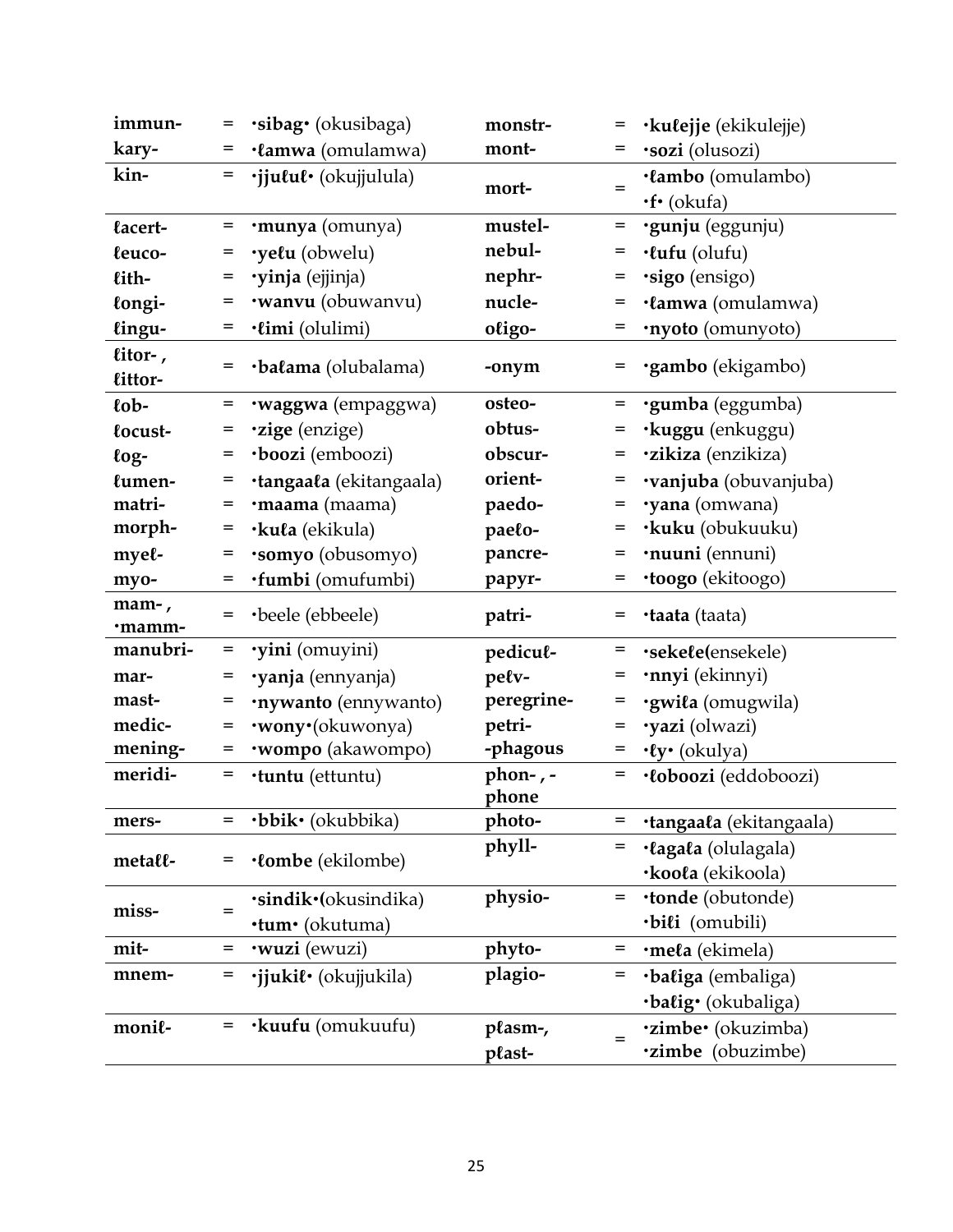|             |     | <b>wewo</b> (empewo)                |                    |     |                           |
|-------------|-----|-------------------------------------|--------------------|-----|---------------------------|
| pneumo-     | =   | <b>·kka</b> (omukka)                | sut-               | $=$ | <b>tung</b> (okutunga)    |
|             |     | <b>SS</b> (okussa)                  |                    |     |                           |
| pollen-     | =   | <b>fuufu</b> (enfuufu)              | system (at)-       | $=$ | <b>yungo</b> (omuyungo)   |
| porc-       | =   | ·bizzi (embizzi)                    | the-               | $=$ | <b>·teek</b> · (okuteeka) |
| princip-    | =   | ·singi (omusingi)                   | therm-             | =   | ·bugumu (ebbugumu)        |
| psycho-     |     | 'yoyo (omwoyo)                      | thromb-            | $=$ | <b>·bembe</b> (ekibembe)  |
|             |     | ·waawaatilo                         |                    |     |                           |
| pter        | $=$ | (ekiwaawatilo),                     | thyre-             | $=$ | ·gabo (engabo)            |
|             |     | <b>·waawa</b> (ekiwawa)             |                    |     |                           |
| pud-        | $=$ | <b>·sonyi</b> (ensonyi)             | top-               | $=$ | <b>·kifo</b> (ekifo)      |
| pygmae-     | =   | ·mbuti (omumbuti)                   | tox-               | $=$ | ·tego (omutego)           |
| pyr-        | =   | $\cdot$ lilo (omulilo)              | $\text{tox}$ (ic)- | $=$ | <b>·twa</b> (obulamu)     |
| pyramid-    | $=$ | <b>tuumu</b> (entuumu)              | trunc-             | $=$ | ·luli (enduli)            |
| ram-        | =   | <b>tabi</b> (ettabi)                | tub-               |     | ·lenge (omulenge)         |
| ren-        | =   | ·sigo (ensigo)                      | $urb-$             | =   | <b>buga</b> (ekibuga)     |
| rip-        | =   | ·balama (olubalama)                 | vacc-              | $=$ | $\cdot$ te (ente)         |
| rheo-       | $=$ | ·kulukut·(okukulukuta)              | vertebr-           | $=$ | ·gongo (olugongo)         |
| rhiz-       | =   | ·landila (omulandila)               | veterin-           | $=$ | ·solo (ensolo             |
| sacc-       | $=$ | ·sawo (ensawo)                      | vi-                | $=$ | <b>·kubo</b> (ekkubo)     |
| -saurus     | =   | ·munya (omunya)                     | vir-               | $=$ | ·sajja (omusajja)         |
|             |     | ·labis· (okulabisa)                 |                    |     |                           |
| -scope      | =   | <b>·labiso</b> (endabiso)           | vit-               | $=$ | <b>·lamu</b> (obulamu)    |
|             |     |                                     |                    |     |                           |
| scorpi-     | =   | <b>·yaba</b> (enjaba)               | xen-               | $=$ | <b>·genyi</b> (omugenyi)  |
|             |     | <b>boneto</b> (akabonelo)           |                    |     |                           |
| $sem(at)$ - | =   | ·kulu (omakulu)                     | zoo-, -zoa         | $=$ | <b>solo</b> (ensolo)      |
|             |     |                                     |                    |     |                           |
| semin-      | $=$ | <b>·</b> kwaso (enkwaso)            | zon-               | $=$ | <b>bunwe</b> (ebbunwe)    |
| silv-       |     | ·bila (ekibala)                     |                    |     |                           |
| socio-      |     | ·(ki)nywi (ekinywi)                 |                    |     |                           |
| som-        |     | ·bili (omubili)                     |                    |     |                           |
| son-        |     | <b>·</b> <i>toboozi</i> (eddoboozi) |                    |     |                           |
| squam-      | =   | ·gamba (eggamba)                    |                    |     |                           |
| stell-      | $=$ | ·munyeenye                          |                    |     |                           |
|             |     | (emmunyeenye)                       |                    |     |                           |
| stephan-    | =   | ·gule (engule)                      |                    |     |                           |
| stramin-    |     | $=$ $\cdot \text{subi}$ (essubi)    |                    |     |                           |
| stimul-     | $=$ | ·kyamul· (okukyamula)               |                    |     |                           |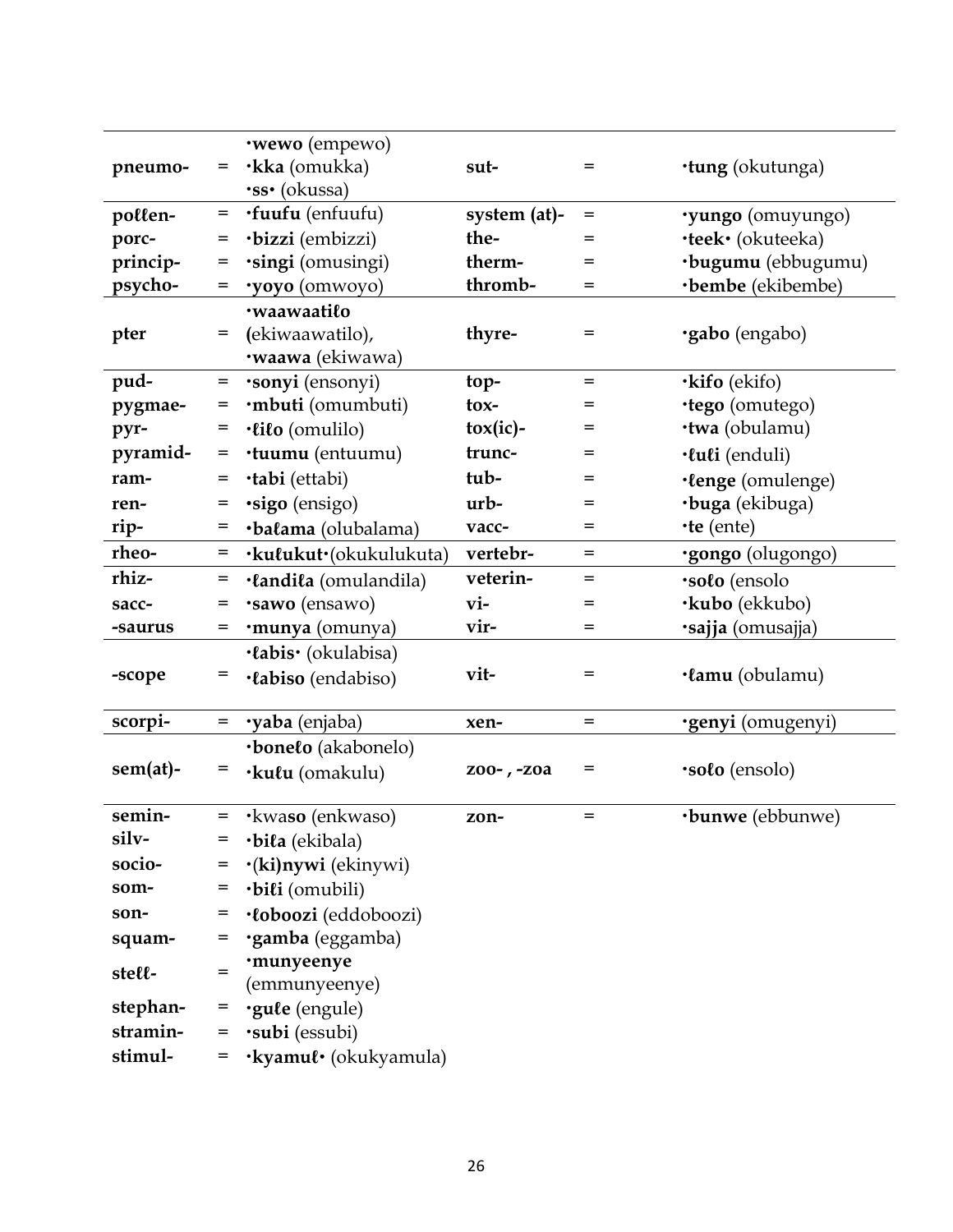## 4.0 AN ENGLISH –LUGANDA GLOSSARY OF INTERNATIONAL LEXEMIC FORMATIVES

## **4.1 Prefixes for the Système International d'Unités**

| Multiple        | Prefix | Symbol      | Multiple   | Prefix | Symbol       |
|-----------------|--------|-------------|------------|--------|--------------|
| $10^{24}$       | yotta- | Y           | $10^{-1}$  | deci-  | d            |
| $10^{21}$       | zetta- | Ζ           | $10^{-2}$  | centi- | $\mathsf{C}$ |
| $10^{18}$       | exa-   | E           | $10^{-3}$  | milli- | m            |
| $10^{15}$       | peta-  | $\mathbf P$ | $10^{-6}$  | micro- | μ            |
| $10^{12}$       | tera-  | T           | $10^{-9}$  | nano-  | n            |
| $10^{9}$        | giga-  | G           | $10^{-12}$ | pico-  | p            |
| 10 <sup>6</sup> | mega-  | M           | $10^{-15}$ | femto- | $\mathbf f$  |
| 10 <sup>3</sup> | kilo-  | k           | $10^{-18}$ | atto-  | a            |
| $10^{2}$        | hecto- | h           | $10^{-21}$ | zepto- | Z            |
| $10^{1}$        | deca-  | da          | $10^{-24}$ | yocto- | y            |
| 10 <sup>0</sup> |        |             |            |        |              |
|                 |        |             |            |        |              |

## **4.2 Chemical Elements**

| Atomic Number  | Symbol  | Element (English)  | Element (Luganda)   |
|----------------|---------|--------------------|---------------------|
| 89             | Ac      | actinium           | aktiniumu           |
| 13             | $A\ell$ | aluminum (US)      |                     |
|                |         | aluminium (IUPAC)  | aluminiumu          |
| 95             | Am      | americium          | amerisiumu          |
| 51             | Sb      | antimony (stibium) | antimoni (stibiumu) |
| 18             | Ar      | argon              | argoni              |
| 33             | As      | arsenic            | arseniki            |
| 85             | At      | astatine           | astatiini           |
| 56             | Ba      | barium             | bariumu             |
| 97             | Bk      | berkelium          | berkeliumu          |
| $\overline{4}$ | Be      | beryllium          | beryilliumu         |
| 83             | Bi      | bismuth            | bismuthi            |
| 107            | Bh      | bohrium            | bohriumu            |
| 5              | B       | boron              | boroni              |
| 35             | Br      | bromine            | bromiini            |
| 48             | Cd      | cadmium            | kadmiumu            |
| 20             | Ca      | calcium            | kalsiumu            |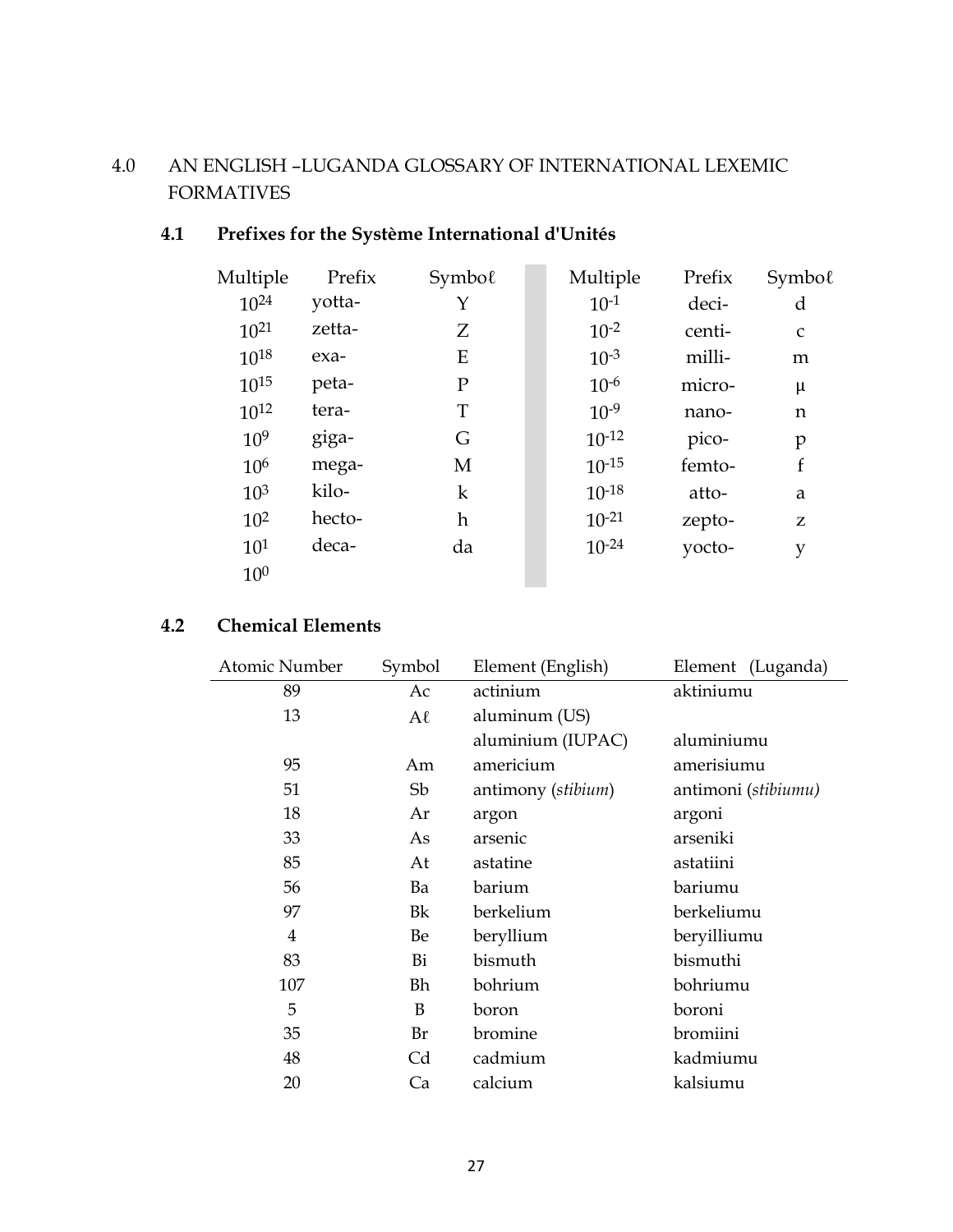| 98             | Cf                     | californium   | kaliforniumu    |
|----------------|------------------------|---------------|-----------------|
| 6              | $\overline{C}$         | carbon        | karboni         |
| 58             | Ce                     | cerium        | seriumu         |
| 55             | $\mathsf{C}\mathsf{s}$ | cesium        | seziumu         |
| 17             | $C\ell$                | chlorine      | kloriini        |
| 24             | Cr                     | chromium      | kromiumu        |
| 27             | Co                     | cobalt        | kobalti         |
| 112            | Cn                     | copernicium   | kopernisiumu    |
| 29             | Cu                     | copper        | kuprumu         |
| 96             | Cm                     | curium        | kuriumu         |
| 110            | Ds                     | darmstadtium  | darmstadtiumu   |
| 105            | Db                     | dubnium       | dubniumu        |
| 66             | Dy                     | dysprosium    | dyisprosiumu    |
| 99             | Es                     | einsteinium   | einsteiniumu    |
| 68             | Er                     | erbium        | erbiumu         |
| 63             | Eu                     | europium      | europiumu       |
| 100            | Fm                     | fermium       | fermiumu        |
| 9              | $\mathbf{F}$           | fluorine      | fluoriini       |
| 87             | Fr                     | francium      | fransiumu       |
| 64             | Gd                     | gadolinium    | gadoliniumu     |
| 31             | Ga                     | gallium       | galliumu        |
| 32             | Ge                     | germanium     | germaniumu      |
| 79             | Au                     | gold(aurum)   | zaabu(aurumu)   |
| 72             | Hf                     | hafnium       | hafniumu        |
| 108            | Hs                     | hassium       | hassiumu        |
| $\overline{2}$ | He                     | helium        | heliumu         |
| 67             | Ho                     | holmium       | holmiumu        |
| $\mathbf{1}$   | H                      | hydrogen      | hyidrogeni      |
| 49             | In                     | indium        | indiumu         |
| 53             | I                      | iodine        | iodiini         |
| 77             | Ir                     | iridium       | iridiumu        |
| 26             | Fe                     | iron (ferrum) | ferrumu         |
| 36             | Kr                     | krypton       | kryiptoni       |
| 57             | La                     | lanthanum     | lanthanumu      |
| 103            | Lr                     | lawrencium    | lawurensiumu    |
| 82             | Pb                     | lead(plumbum) | ssasi(plumbumu) |
| 3              | Li                     | lithium       | lithiumu        |
| 71             | Lu                     | lutetium      | lutetiumu       |
| 12             | Mg                     | magnesium     | magneziumu      |
| 109            | Mt                     | meitnerium    | meitneriumu     |
| 101            | Md                     | mendelevium   | mendeleviumu    |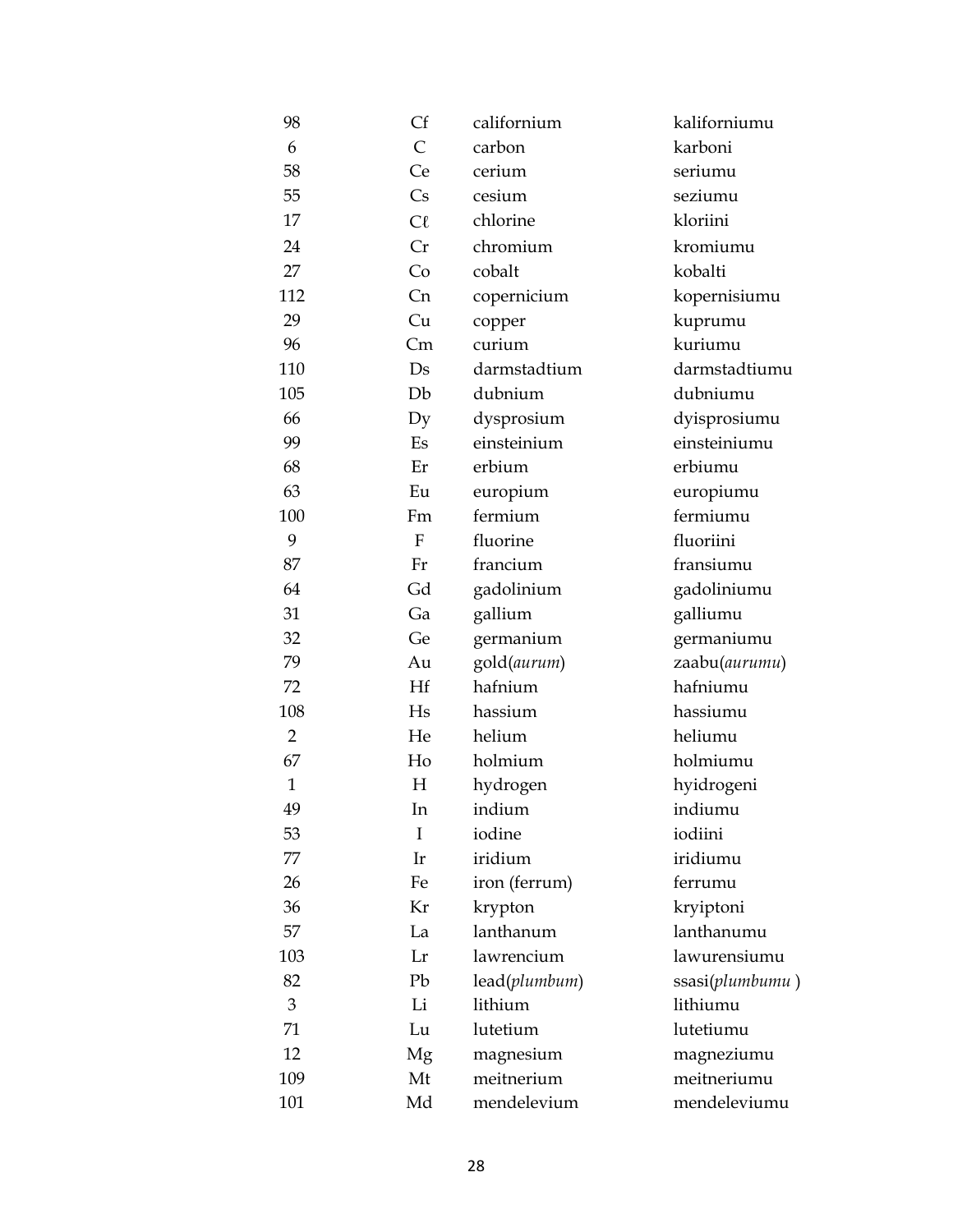| 80             | Hg             | mercury (hydragyrum) | merkuri             |
|----------------|----------------|----------------------|---------------------|
|                |                |                      | (hyidragyirumu)     |
| 42             | Mo             | molybdenum           | molyibdenumu        |
| 60             | Nd             | neodymium            | neodyimiumu         |
| 10             | Ne             | neon                 | neoni               |
| 93             | Np             | neptunium            | neptuniumu          |
| 28             | Ni             | nickel               | nikeli              |
| 41             | Nb             | niobium              | niobiumu            |
| $\overline{7}$ | $\mathbf N$    | nitrogen             | nitrogeni           |
| 102            | No             | nobelium             | nobeliumu           |
| 76             | $\mathrm{Os}$  | osmium               | osmiumu             |
| 8              | $\overline{O}$ | oxygen               | oxyigeni            |
| 46             | Pd             | palladium            | palladiumu          |
| 15             | $\mathbf P$    | phosphorus           | fosforusi           |
| 78             | Pt             | platinum             | platinumu           |
| 94             | Pu             | plutonium            | plutoniumu          |
| 84             | Po             | polonium             | poloniumu           |
| 19             | K              | potassium(kalium)    | Potassium (kaliumu) |
| 59             | Pr             | praseodymium         | praseodyimiumu      |
| 61             | Pm             | promethium           | promethiumu         |
| 91             | Pa             | protactinium         | protaktiniumu       |
| 88             | Ra             | radium               | radiumu             |
| 86             | <b>Rn</b>      | radon                | radoni              |
| 75             | Re             | rhenium              | reniumu             |
| 45             | Rh             | rhodium              | rodiumu             |
| 111            | Rg             | roentgenium          | roentgeniumu        |
| 37             | Tb             | rubidium             | rubidiumu           |
| 44             | Ru             | ruthenium            | rutheniumu          |
| 104            | Rf             | rutherfordium        | rutherfordiumu      |
| 62             | Sm             | samarium             | samariumu           |
| 21             | Sc             | scandium             | skandiumu           |
| 106            | Sg             | seaborgium           | seaborgiumu         |
| 34             | Se             | selenium             | seleniumu           |
| 14             | Si             | silicon              | silikoni            |
| 47             | Ag             | silver (argentum)    | ffeeza (argentumu)  |
| 11             | Na             | sodium(natrium)      | sodiumu(natriumu)   |
| 38             | Sr             | strontium            | strontiumu          |
| 16             | S              | sulfur               | sulfuri             |
| 73             | Ta             | tantalum             | tantalumu           |
| 43             | Tc             | technetium           | teknetiumu          |
| 52             | Te             | tellurium            | telluriumu          |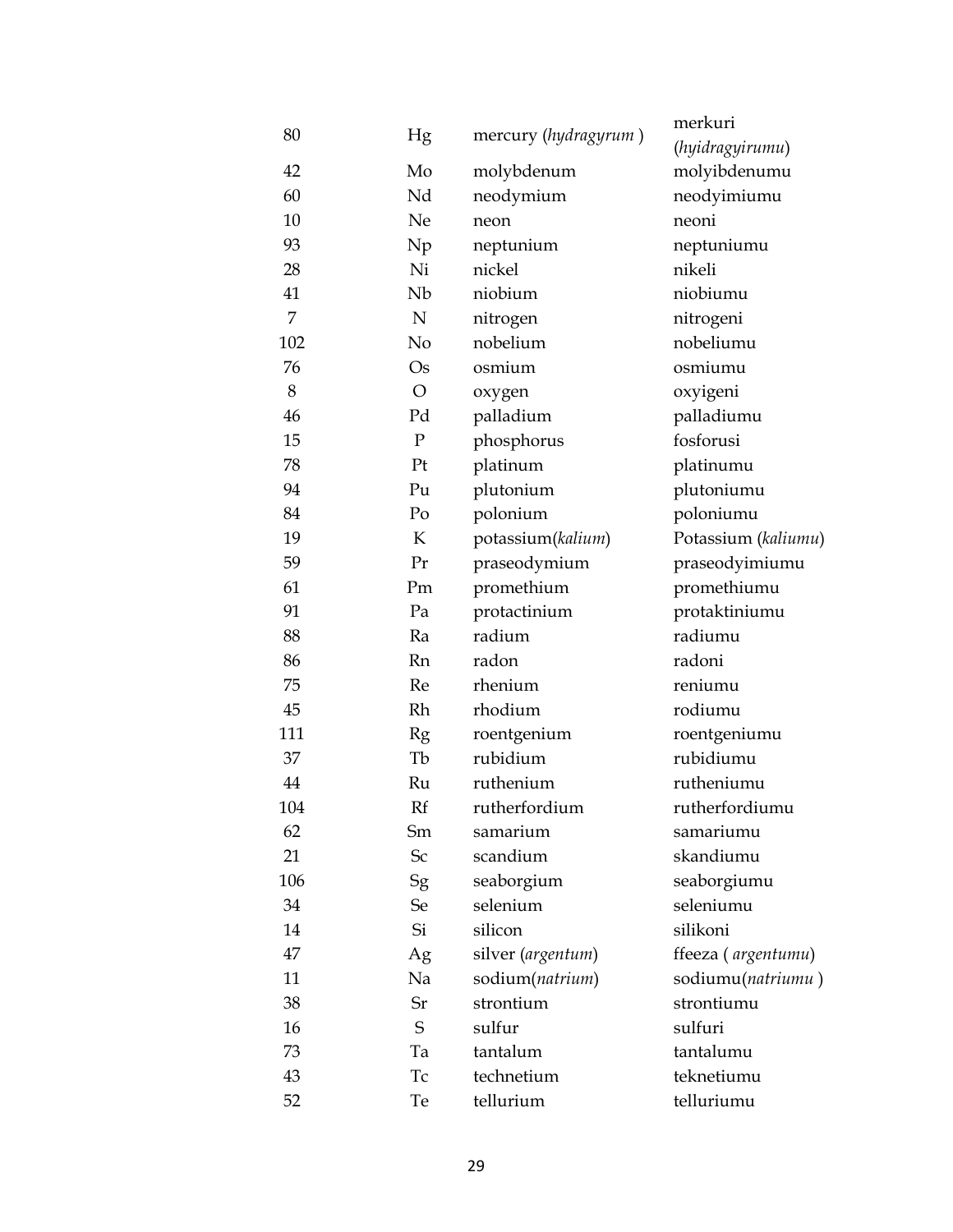| 65  | Tb  | terbium           | terbiumu    |
|-----|-----|-------------------|-------------|
| 81  | Ti  | thallium          | thalliumu   |
| 90  | Th  | thorium           | thoriumu    |
| 69  | Tm  | thulium           | thuliumu    |
| 50  | Sn  | tin(stannum)      | stannumu    |
| 22  | Ti  | titanium          | titaniumu   |
| 74  | W   | tungsten(wolfram) | wolframu    |
| 110 | Uun | ununnilium        |             |
| 114 | Uuq | ununquadium       |             |
| 92  | U   | uranium           | uraniumu    |
| 23  | V   | vanadium          | vanadiumu   |
| 54  | Xe  | xenon             | xenoni      |
| 70  | Yb  | ytterbium         | yitterbiumu |
| 39  | Y   | yttrium           | yittriumu   |
| 30  | Zn  | zinc              | zinki       |
| 40  | Zr  | zirconium         | zirkoniumu  |

## **4.3 Chemical Affixes**

| English | Luganda | English    | Luganda     |
|---------|---------|------------|-------------|
| -ane    | -aani   | -al        | -ali        |
| -ene    | -eeni   | -ol        | -oli        |
| -yne    | -yini   | -yl        | -yili       |
| -ate    | -aati   | -ile       | -iili       |
| -ase    | -aasi   | -ide       | -iidi       |
| -ose    | -oosi   | $-ic$      | -iki        |
|         |         |            |             |
| aqua-   | aqwa-   | dehydro-   | dehyidro-   |
| aza-    | aza-    | deoxy-     | deoxyi-     |
| azido-  | aziido  | des-       | des-        |
| but-    | but-    | deuterio-  | deuterio-   |
| bromo-  | bromo-  | diazo-     | diazo-      |
| sec-    | sec-    | disulfido- | disulfiido- |
| tert-   | tert-   | dithio-    | dithio-     |
| catena- | catena- | endo-      | endo-       |
| chloro- | kloro-  | epi-       | epi-        |
|         |         | eth-       | eth-        |
| cis-    | cis-    | exo-       | exo-        |
| closo-  | kloso-  | fac-       | fac-        |
| cyano-  | syano-  | fluoro-    | fluoro-     |
| cyclo-  | syiklo- | formyl-    | formyil-    |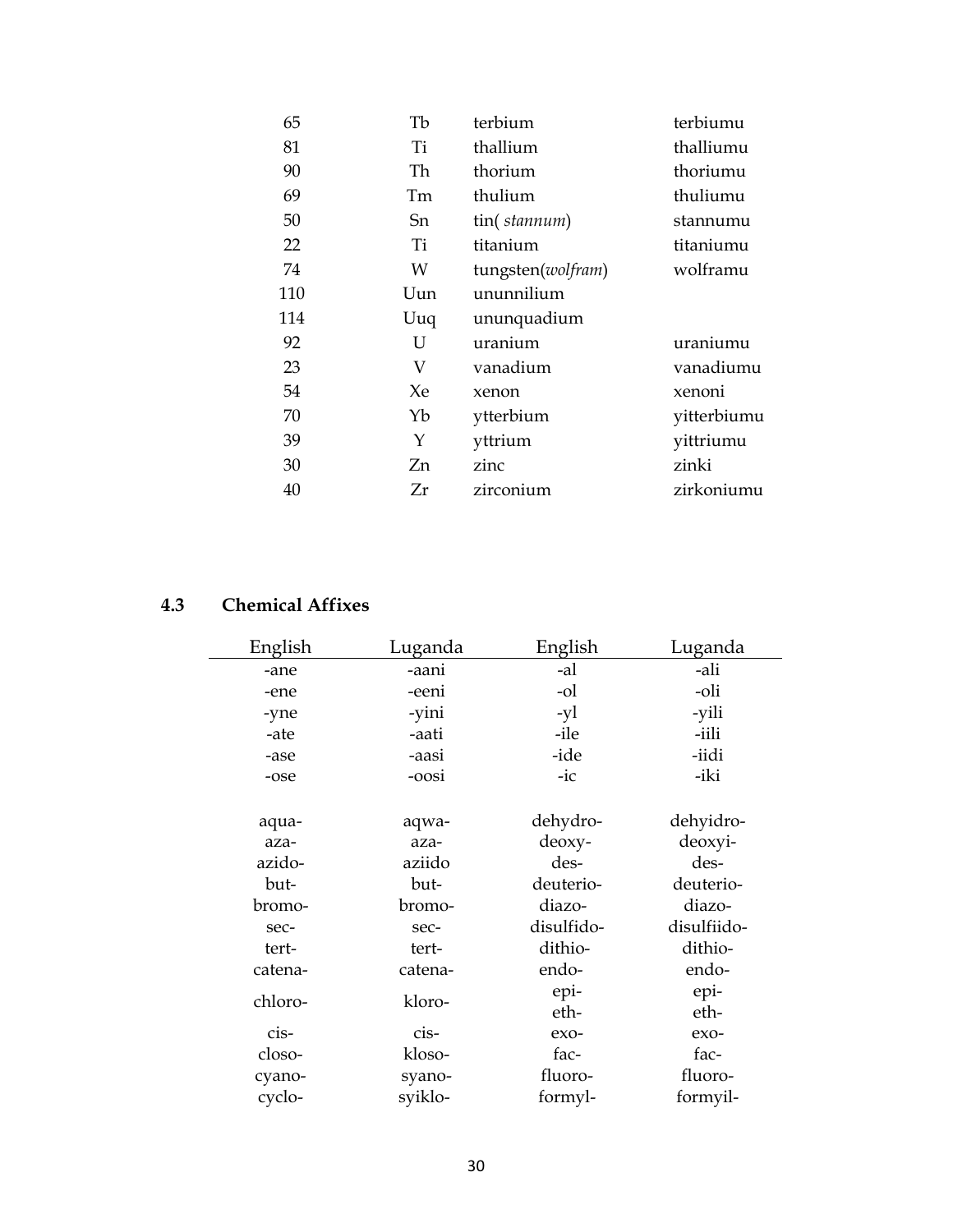| cycloalk-     | syikloalk-    | friedo-       | friedo-        |
|---------------|---------------|---------------|----------------|
| de-           | de            | halocarbonyl- | halokarbonyil- |
| dec-          | dek-          | hept-         | hept-          |
| hex-          | hex-          | para-         | para-          |
| homo-         | homo-         | pent-         | pent-          |
| hydro-        | hyidro-       | per-          | per-           |
| hypo-         | hyipo-        | peroxo-       | peroxo-        |
| hydroxy-      | hyidroxyi-    | prop-         | prop-          |
| iso-<br>meth- | iso-<br>meth- | pyro-         | pyiro-         |
| meta-         | meta-         | rac-          | rac-           |
| methoxo-      | methoxo-      | rel-          | rel-           |
| methlene-     | methleeni-    | seco-         | seko-          |
| neo-          | neo-          | sulfo-        | sulfo-         |
| nido-         | niido-        | syn-          | syin-          |
| nitro-        | nitro-        | thioxo-       | thioxo-        |
| nitroso-      | nitrooso-     | trans-        | trans-         |
| nitrosyl-     | nitrosyil-    | tritio-       | tritio-        |
| nitryl-       | nitryil-      | uranyl-       | uranyil-       |
| non-          | non-          | vinyl-        | vinyil-        |
| nor-          | nor-          | $-CO-$        | $-ko-$         |
| oct-          | okt-          | $-i$ o-       | $-i$ o-        |
| ortho-        | ortho-        |               |                |
| oxa-          | $oxa-$        |               |                |
|               |               |               |                |

# **4.4 Categories of Taxonomic Hierarchy (Zoological Code)**

| neo-Latin         | Luganda           |
|-------------------|-------------------|
| <b>REGNUM</b>     | <b>OBWAKABAKA</b> |
| Subregnum         | Otwakabaka        |
| Infraregnum       | Watwakabaka       |
| Superphylum       | Omusolya          |
| <b>PHYLUM</b>     | <b>AKASOLYA</b>   |
| Subphylum         | Otusolya          |
| Superclassis      | Omusiga           |
| <b>CLASSIS</b>    | <b>ESSIGA</b>     |
| <b>Subclassis</b> | Otusiga           |
| Infraclassis      | Watusiga          |
| Supercohortus     | Ssetusiga         |
| Infracohortus     | Akasiga           |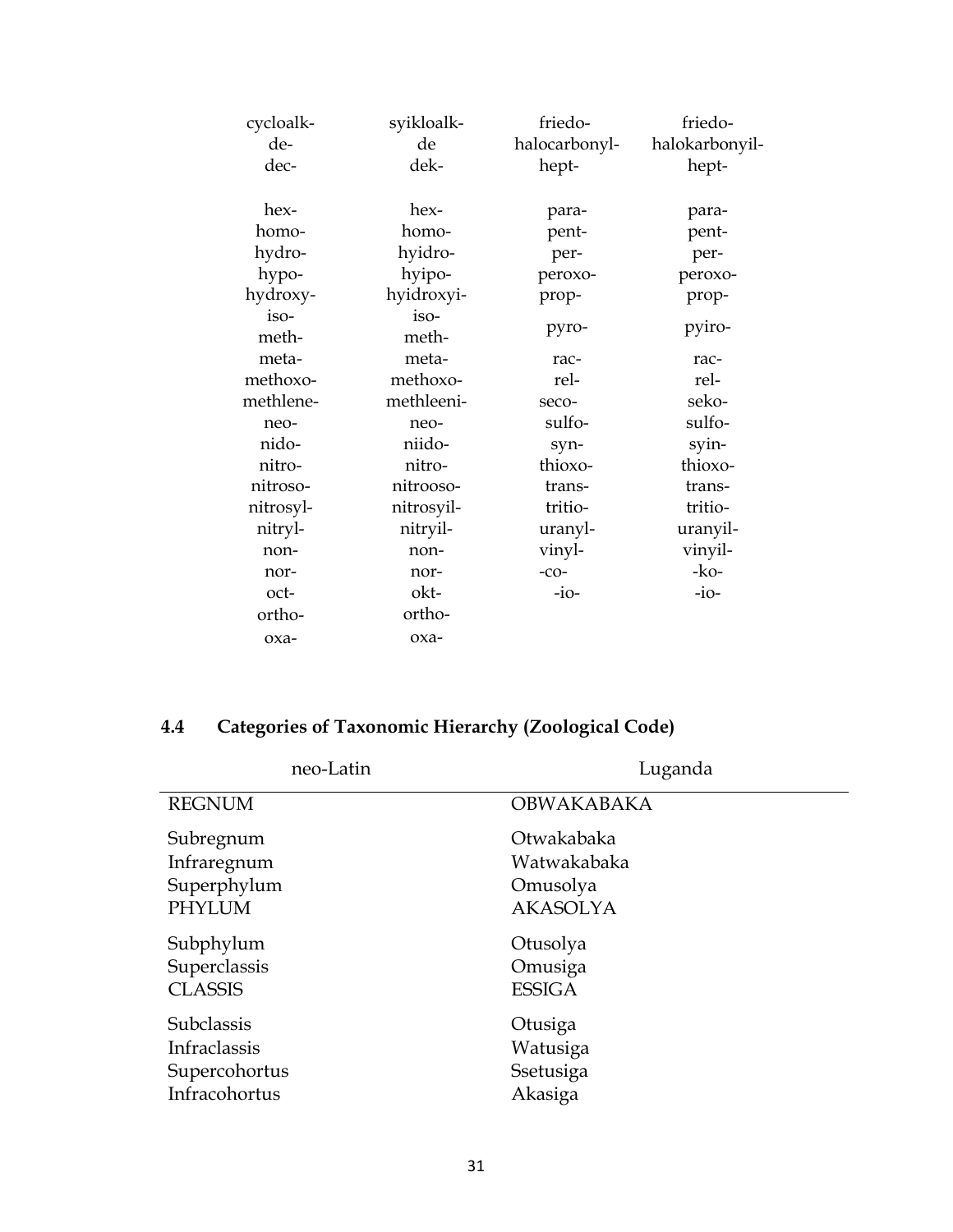| Superordo<br><b>ORDO</b>                                         | Ettuba<br><b>OMUTUBA</b>                        |
|------------------------------------------------------------------|-------------------------------------------------|
| Subordo<br>Infraordo<br>Superfamilia (-oidea)<br>FAMILIA (-idae) | Otutuba<br>Watutuba<br>Omunyilili<br>OLUNYILILI |
| Subfamilia (-inae)                                               | Otunyilili                                      |
| Infrafamilia                                                     | Watunyilili                                     |
| Supertribus                                                      | Ssetunyilili                                    |
| Tribus (-ini)                                                    | Akanyilili                                      |
| Subtribus (-ae, -i)                                              | Wakanyilili                                     |
| Infratribus                                                      | Ssekanyilili                                    |
| Supergenus                                                       | Omukulilo                                       |
| <b>GENUS</b>                                                     | <b>EKIKULILO</b>                                |
| Subgenus<br>Infragenus<br>Superspecies<br><b>SPECIES</b>         | Otukulilo<br>Watukulilo<br>Omuyu<br><b>ENJU</b> |
| Subspecies                                                       | Otuyu                                           |

# **4.5 The Categories of Taxonomic Hierarchy (Botonical Code)**

| neo-Latin                                  | Luganda           |
|--------------------------------------------|-------------------|
| <b>REGNUM</b>                              | <b>OBWAKABAKA</b> |
| DIVISIO (-phyta/-mycota)                   | <b>AKASOLYA</b>   |
| Subdivisio (-phytina/-mycotina/-icae)      | Otusolya          |
| CLASSIS (-phyceae/-mycetes/-opsida/-ideae) | <b>ESSIGA</b>     |
| Subclassis (phycidae/-mycetidae/-idae)     | Otusiga           |
| Superordo (-anae)                          | Ettuba            |
| ORDO (-ales)                               | <b>OMUTUBA</b>    |
| Subordo (-ineae)                           | Otutuba           |
| FAMILIA (-aceae)                           | OLUNYILILI        |
| Superfamilia (-oideae)                     | Otunyilili        |
| Tribus (-eae)                              | Ssetunyilili      |
| Subtribus (-inae)                          | Akanyilili        |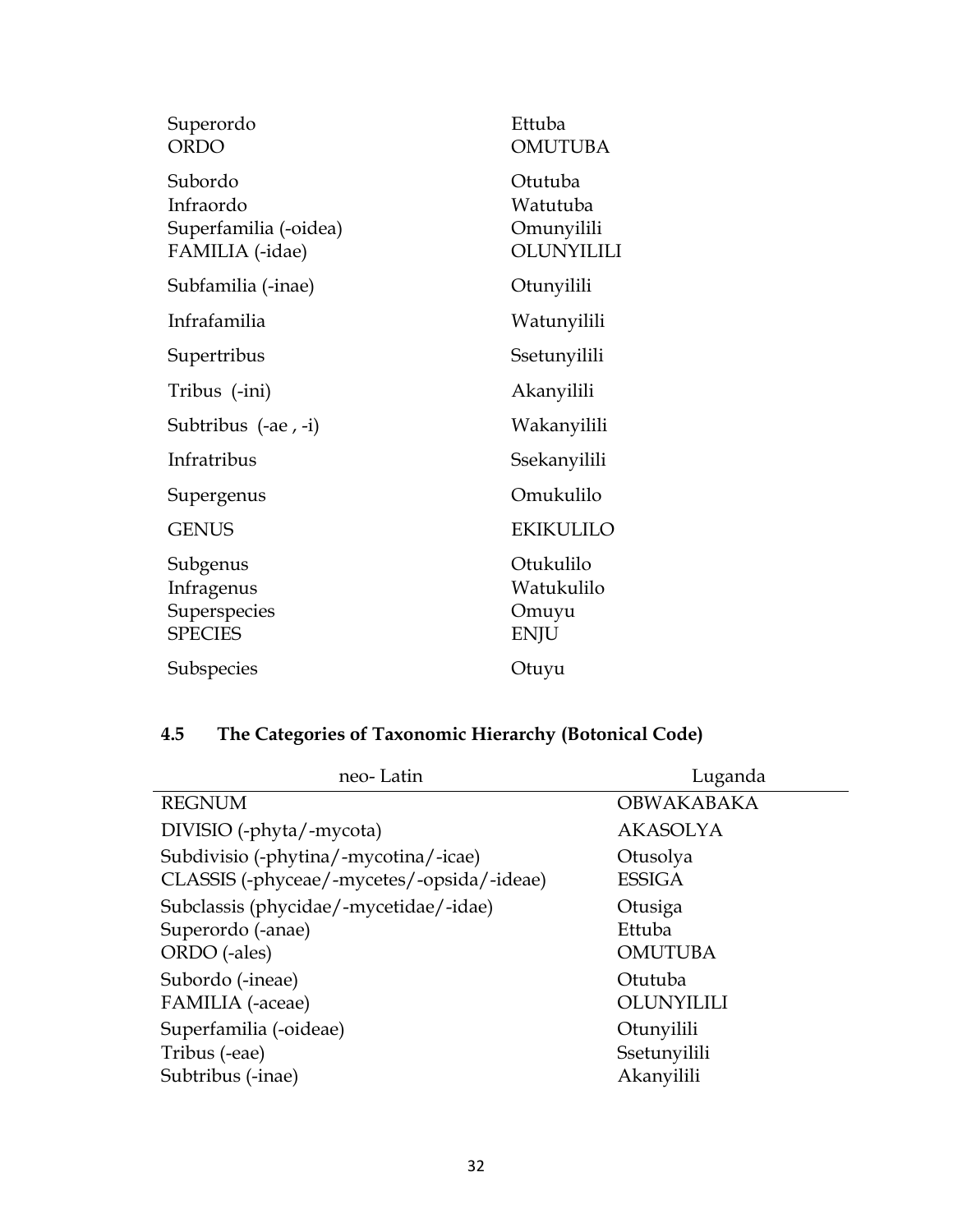| <b>GENUS</b>   | <b>EKIKULILO</b> |
|----------------|------------------|
| Subgenus       | Otukulilo        |
| Sectio         | Watukulilo       |
| Subsectio      | Ssetukulilo      |
| <b>Series</b>  | Akakulilo        |
| Subseries      | Wakakulilo       |
| <b>SPECIES</b> | <b>ENJU</b>      |
| Subspecies     | Otuyu            |
| Varietas       | Watuyu           |
| Subvarietas    | Ssetuyu          |
| Forma          | Akayu            |
| Subforma       | Wakayu           |

## 5.0 HOW TO USE THE GLOSSARIES

# **5.1 An Index of English Lexemic Affixes**

|                 | $a(n)$ - 2.1(v2.2(iv)         | $-ary$ 2.1(iv)<br>2.6(i)                  |
|-----------------|-------------------------------|-------------------------------------------|
|                 | ab(s)- 2.3(v) 2.8(iv) 2.9(ii) | $-axis$ 2.21                              |
|                 | -ad 2.1 (iii) $2.6(i)$        | -aster $2.31(\ell)$                       |
|                 | ad- $2.8(iii)$                | 2.6(i)<br>-ate                            |
|                 | after- 2.31 (ii) $2.31(kx)$   | 2.6(i)<br>-ati                            |
| $-age \ 2.6(i)$ |                               | auto- $2.31(xxvi)$                        |
|                 | $-a\ell$ 2.1(iv)              | bene- $2.10(ii)$                          |
| -alia $2.6(i)$  |                               | $\text{bi}(n)$ - 2.31(xxx)                |
|                 | -algia $2.21(i)$              | $-b\ell e$ 2.13 (ii)                      |
|                 | $\text{all}$ - 2.31(xxi)      | by(e)- 2.31 $(xliii)$                     |
|                 | allo- $2.31(xxy)$             | caco- $2.31 (x \ell iv)$                  |
|                 | ambi- $2.31(xxiv)$            | calli- 2.31 $(x \ell v)$                  |
|                 | amphi- $2.31(xxiv)$           | cata- $2.31(iv)$                          |
|                 | $-(i)$ an 2.1(iv)             | $-$ cele 2.21 (v)                         |
| -ana $2.6(i)$   |                               | circum-2.31(xxxia) $2.31(xxxi)$           |
|                 | ana- 2.11 (iia) $2.11$ (vi)   | 2.31(xii)<br>cis-                         |
|                 | aniso- $2.18(ii)$             | coeno- $2.31(x \ell vi)$                  |
|                 | ante- $2.31(i)$               | 2.2 (ii) 2.6(i) 2.6 (iii)<br>$CO-$        |
|                 | ant(i)- 2.3(v) 2.31(xxii)     | con- $2.6(i)$                             |
| apo- $2.3(v)$   |                               | contra- $2.3(v)$ $2.31(xxii)$             |
|                 | après $2.31(ii)$              | counter- $2.3(v)$ $2.15(ii)$ $2.31(xxii)$ |
| -ar             | 2.1(iv)                       |                                           |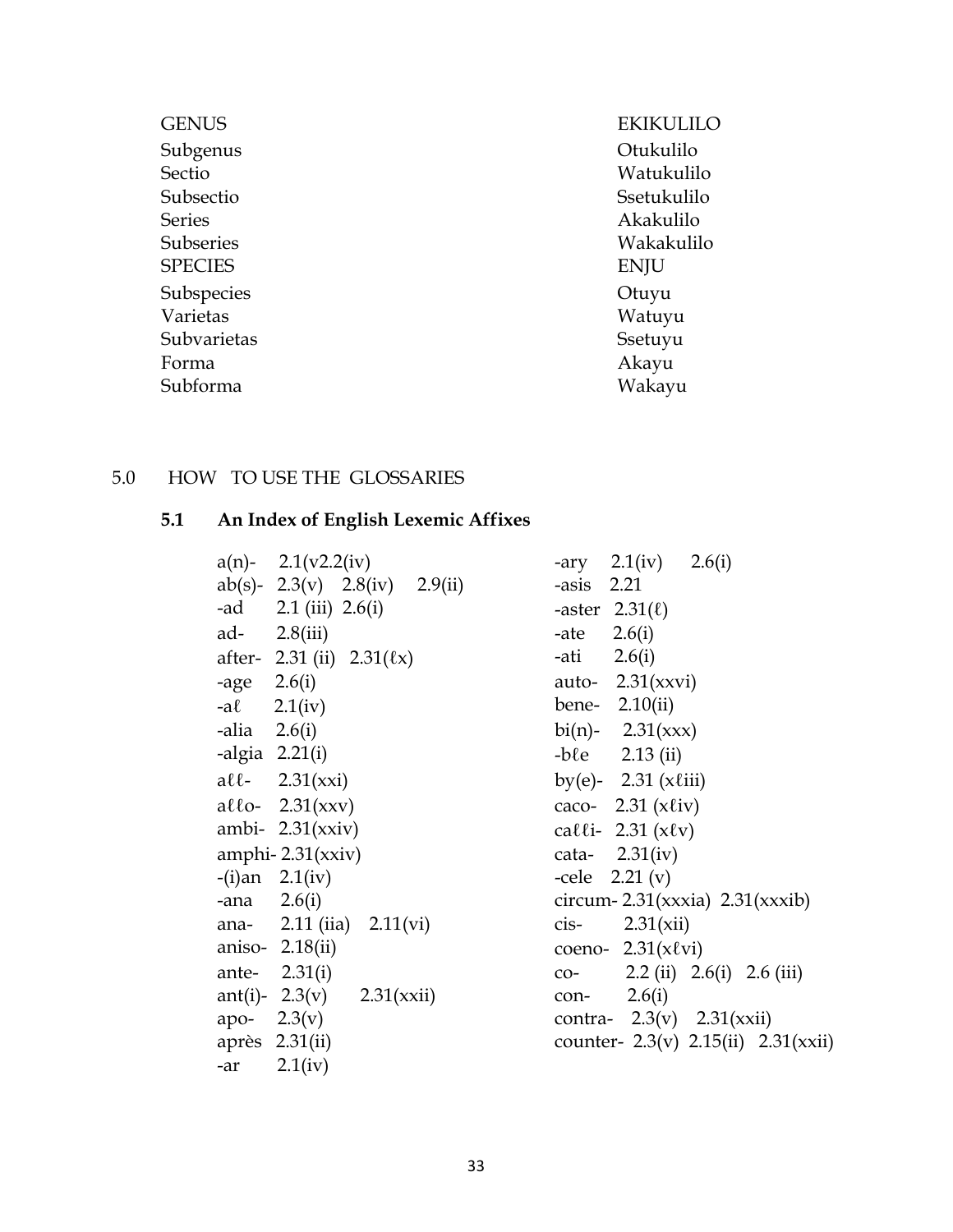|                    | cross- 2.31 (xv) $2.31(xix)$                         | -fid<br>2.26(iv) 2.31( $\ell$ iv)       |
|--------------------|------------------------------------------------------|-----------------------------------------|
|                    | crypto- $2.31$ (x $\ell$ vii)                        | -fold<br>2.16(i)                        |
| -cule              | 2.26                                                 | fore-<br>2.31(i)                        |
| de-                | 2.2v) $2.3(ii)$ $2.3(iv)$                            | -form<br>2.7(i)                         |
|                    | demi- $2.31$ (xxix)                                  | -free<br>$2.2 \text{ (iv)}$             |
| $dextro- 2.31(li)$ |                                                      | -ful<br>2.6(vi)                         |
| di-                | 2.31(xxx)                                            | -genesis $2.1(i)$                       |
| dia-               | 2.31(xv) 2.31(xix) 2.31(xxiii)                       | -gerous $2.2(i)$                        |
|                    | dicho- $2.31(x \ell viii)$                           | -graphy 2.25                            |
|                    | diplo- $2.31(xxx)$                                   | half- $2.31(xxix)$                      |
| dis-               | $2.2(v - 2.3(iv))$                                   | haplo- $2.31(\ell v)$ $2.31(\ell x x)x$ |
| -dom               | 2.6(i)                                               | hemi- $2.31(xxix)$                      |
| duo-               | 2.31(xxx)                                            | hetero- 2.31(xxxvi)                     |
|                    | duplo- $2.31(xxx)$                                   | 2.22(iii) $2.31(xxx)$<br>holo-          |
| down-              | 2.31(iv)                                             | homeo- $2.31(xxxviii)$                  |
| dys-               | 2.9(ii)                                              | homo-<br>2.31(xxxv)                     |
| ecto-              | 2.31(ix)                                             | 2.6(i)<br>-hood                         |
| -ed                | 2.2 $(i)$                                            | hyper- 2.28 2.30 2.31(v) 2.31(xvii)     |
|                    | eigen- $2.31(xxvi)$                                  | hypo-<br>2.28 2.31(iv) 2.31(vii)        |
| -eme               | 2.6(i)                                               | $-i$<br>2.1(iv)                         |
| en-                | 2.31(viii)                                           | 2.1(iv)<br>-iana                        |
| endo-              | 2.31(viii)                                           | 2.1(iv)<br>$-ic$                        |
| ento-              | 2.31(viii)                                           | $-ical$ 2.1(iv)                         |
| epi-               | $2.28$ $2.31(vi)$                                    | 2.25<br>$-icos$                         |
| equ-               | 2.18(i)                                              | 2.25<br>-iatry                          |
| -escence           | 2.1(i)                                               | -illion<br>2.29                         |
| -er                | 2.1(iv)                                              | in-<br>$2.1(v)$ $2.31(viii)$            |
| -ese               | 2.1(iv)                                              | infra-<br>2.28 2.30 2.31(iv) 2.31(vii)  |
| -esque             | 2.1 (iv) 2.7(i)                                      | $2.15(i)$ $2.31(xxxiii)$<br>inter-      |
| -ery               | 2.6(i)                                               | $2.31(x\ell)$<br>intra-                 |
| eu-                | 2.6(ii)                                              | $2.31(x\ell)$<br>intro-                 |
| $ex-$              | 2.3(i) $2.31(ix)$                                    | -ish<br>2.1(iv)                         |
| exo-               | 2.31(ix)                                             | 2.31(kxx) 2.31(kxx)<br>-ism             |
| extra-             | $2.31(ix)$ $2.31(xiii)$                              | iso-<br>2.18(i)                         |
| extro-             | 2.31(x(i))                                           | -ite<br>2.1(iv)                         |
|                    | -facient $2.31$ ( $\ell$ iii) $2.31$ ( $\ell$ xxiii) | 2.21(iii)<br>-itis                      |
| -fashion 2.7(i)    |                                                      | 2.31(x) 2.31(xx)<br>juxta-              |
| -ferous            | 2.2(i)                                               | -less<br>2.2(iv)                        |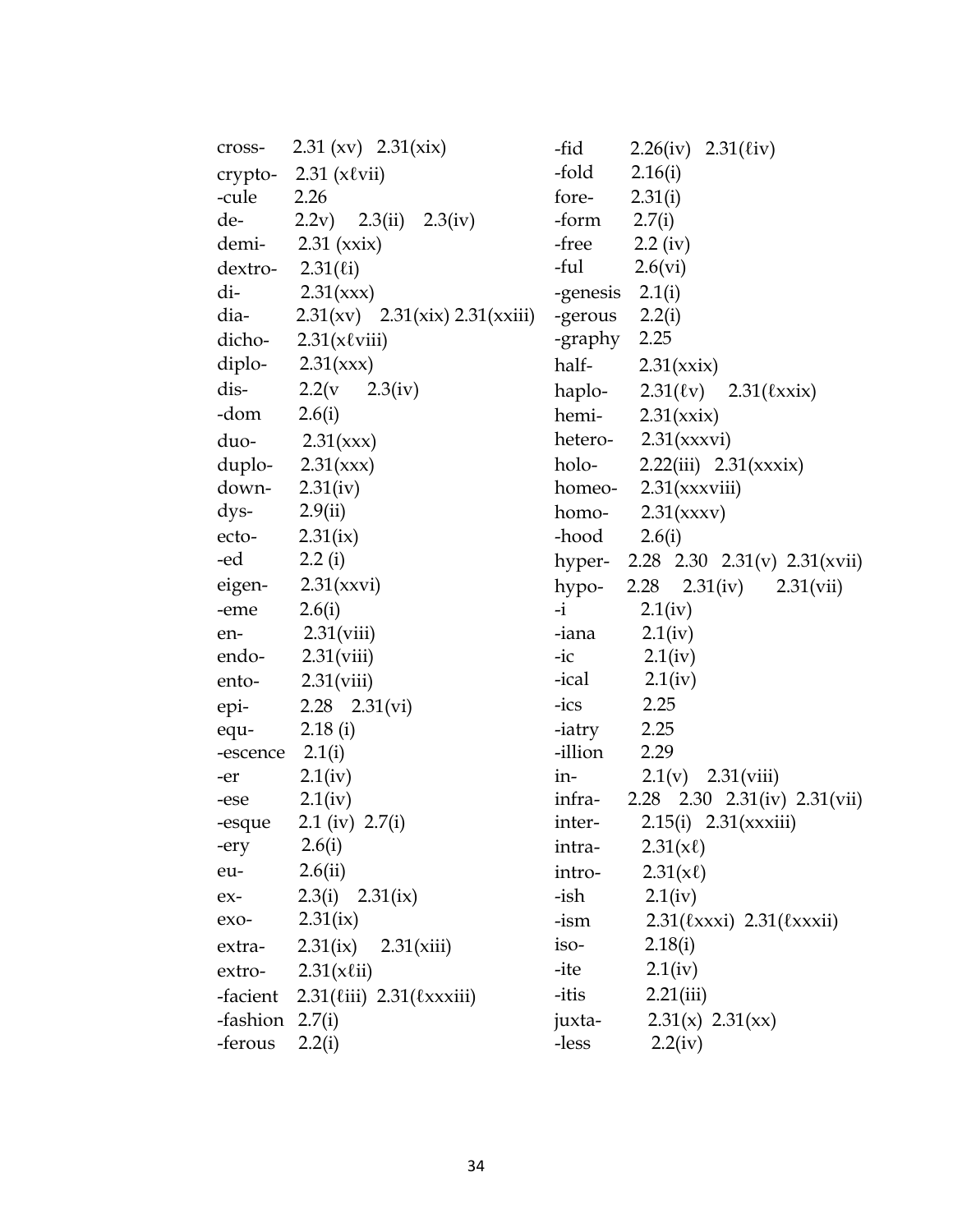| -like      | 2.7(i)                                    | one-     | 2.31(xxxiv)                                 |
|------------|-------------------------------------------|----------|---------------------------------------------|
| -logy      | 2.25                                      | ortho-   | 2.31(xxxii)                                 |
| longi-     | $2.31$ ( $\ell$ vi)                       | -ose     | 2.2(i)                                      |
| macro-     | $2.28$ $2.30$ $2.31$ ( <i>tvii</i> )      | -osis    | $2.21$ (ii)                                 |
|            | macromacro 2.28 2.30                      | -ous     | $2.1(iv)$ $2.6(vi)$                         |
| $ma\ell$ - | 2.9(ii)                                   | out-     | $2.20$ (ii) $2.31$ (ix)                     |
| -mania     | 2.21(iv)                                  | over-    | 2.20(i) $2.31(ix)$ 2.31(xvi)                |
| many-      | 2.31(xxvii)                               | pali(n)- | 2.1(iia)                                    |
| maxi-      | 2.28                                      | pan-     | 2.31(xxi)                                   |
| medio-     | 2.31(xiv)                                 | para-    | 2.31(xiii) 2.31(xix) 2.31(xx)               |
|            |                                           |          | 2.31(kxiv)                                  |
| mega-      | $2.31$ ( $\ell$ vii)                      | -parous  | $2.31$ ( $\ell$ xv)                         |
|            | mer-, -mer $2.22$ (i) $2.31$ ( $\ell$ ix) | pen(e)-  | 2.31(kxii)                                  |
| meso-      | 2.31(xiv)                                 | per-     | 2.31(xv)<br>2.31(xxiii)                     |
| meta-      | 2.31(ii) $2.31(kx)$                       | peri-    | $2.31(xxxia)$ $2.31(xxxib)$                 |
| -metry     | 2.25                                      | -phobia  | 2.5(i)                                      |
|            | micromicro 2.28 2.30                      | plagio-  | 2.31(kxxx)                                  |
| mid-       | $2.31(viii)$ $2.31(xiv)$                  | pleo-    | $2.31$ ( $\ell$ xvi)                        |
| mini-      | 2.28 2.30 2.31( $\ell$ xi)                | -plex    | $2.31$ ( $\ell$ xxviii)                     |
| mio-       | $2.31$ ( $\ell$ viii                      | -phile   | 2.5(ii)                                     |
| mis-       | 2.9(i)                                    |          | pluri- $2.31$ ( $\ell$ xvi)                 |
| mixed-     | 2.31(xxxvi)                               | poikilo- | 2.31(xxxvii)                                |
| mono-      | 2.31(xxxiv)                               | poly-    | 2.31(xxvii)                                 |
| -morphic   | 2.7(i)                                    | post-    | 2.31(ii) $2.31(kx)$                         |
| multi-     | 2.31(xxvii)                               | pre-     | 2.1(ii) $2.31(i)$                           |
| neo-       | 2.31(kxiii)                               | pro-     | 2.1(ii) 2.1(iii) 2.31(i)                    |
| near-      | 2.31(kxii)                                | -proof   | $2.31$ ( $\ell$ xvii) $2.31$ ( $\ell$ xvii) |
| -nomy      | 2.25                                      | proto-   | 2.31(xxviii)                                |
| non-       | 2.2(iii)                                  |          | pseudo - $2.31$ ( $\ell$ xix)               |
| -ode       | 2.7(i)                                    | quasi-   | 2.7(iii)                                    |
| -oid       | 2.7(i)                                    | re-      | $2.11(iia)$ $2.11(vi)$                      |
| oligo-     | $2.31$ ( $\ell$ viii)                     | recti-   | 2.31(xxxii)                                 |
| -oma       | 2.21(v)                                   | retro-   | 2.3(i) 2.3 (vi)                             |
| -omatous   | 2.21(v)                                   | -rich    | 2.6(vi)                                     |
| omni-      | 2.31(xxi)                                 | self-    | 2.31(xxvi)                                  |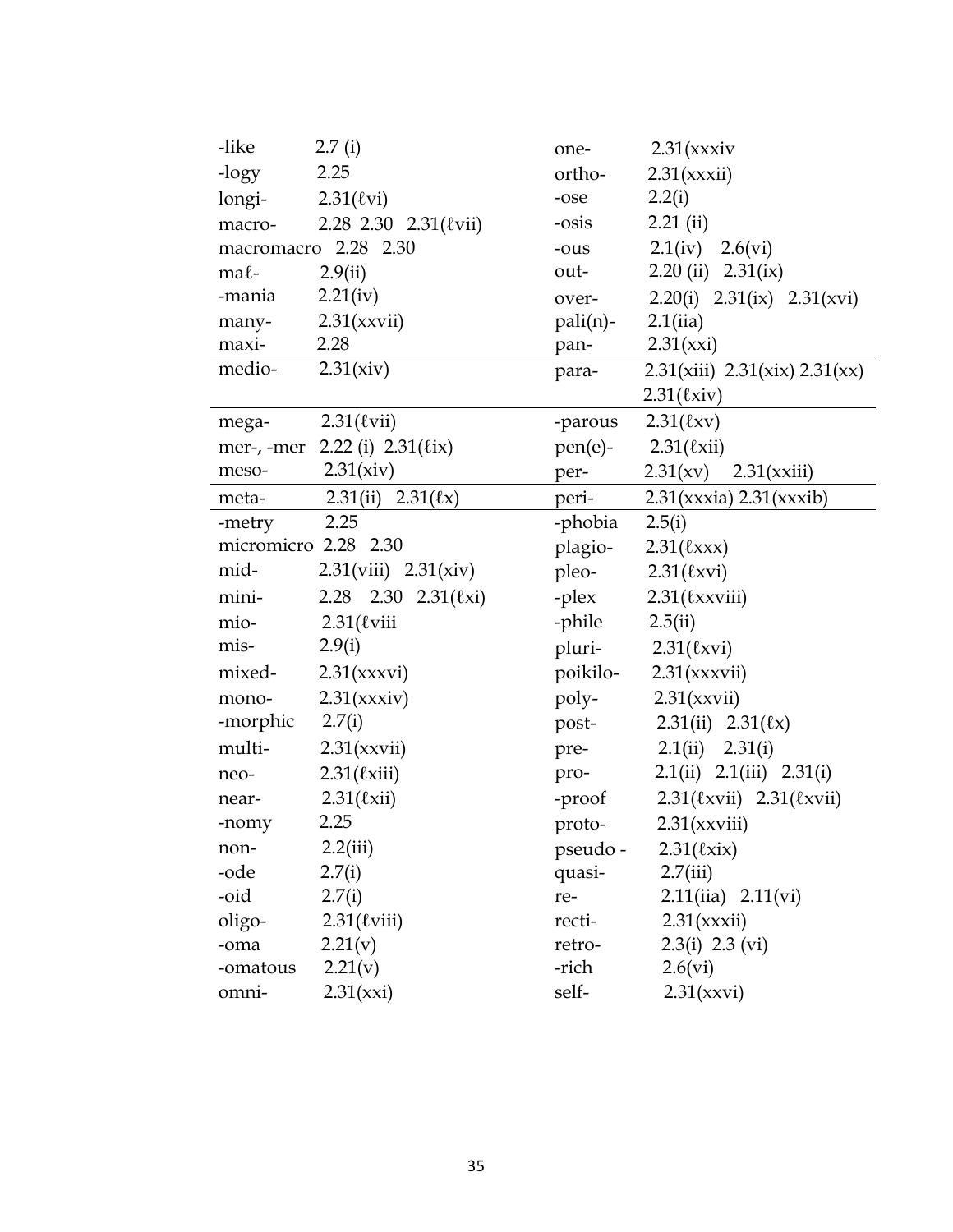| same-     | 2.31(xxxv)                    | trans- 2.31(xiii) $2.31(xv)$ 2.31(xviii) |
|-----------|-------------------------------|------------------------------------------|
|           |                               | $2.31(xix)$ $2.31(xxiii)$                |
| semi-     | 2.31(xxix)                    | tricho-<br>$2.31(x \ell ix)$             |
| -some     | 2.6(i)                        | 2.31(v)<br>uber-                         |
| -speak    | $2.31$ ( $\ell$ xx ii)        | ultra-<br>2.30 2.31(xiii) $2.31(xiii)$   |
| -shaped   | 2.7(i)                        | ultramacro- 2.28 2.30                    |
| -ship     | 2.6(i).                       | ultramicro-<br>2.28 2.30                 |
| single-   | 2.31(xxxv)                    | 2.1 (v) 2.2 (v) 2.3 (iv)<br>un-          |
| -stasis   | 2.31(kxx)                     | 2.20(iii) $2.31(iv) 2.31(vii)$<br>under- |
| sinistro- | 2.31(iii)                     | 2.31(xxxiv)<br>uni-                      |
| step-     | 2.31(kx)                      | 2.31(v)<br>$up-$                         |
| -style    | 2.7(i)                        | 2.6(i)<br>-ure                           |
| sub-      | 2.28 2.30 2.31(iv) 2.31(vii)  | $2.3$ (xxviii)<br>ur-                    |
| super-    | $2.20(i)$ 2.28 2.30 2.31(xvi) | 2.1(iii)<br>-ward $(s)$                  |
|           | 2.31(v)                       |                                          |
| supra-    | $2.31(v)$ $2.31(xvi)$         | 2.6(i)<br>-ware                          |
| sur-      | 2.31(v)                       | 2.1(iii)<br>-ways                        |
| syn-      | 2.6(i)                        | $2.1$ (iii) $2.31$ (ii)<br>-wise         |
| tele-     | 2.31(xi)                      | 2.6(i)<br>-work                          |
| -th       | 2.16(ii)                      | -worthy<br>$2.31$ ( $\ell$ xxiii)        |
|           |                               | 2.2(i)<br>-y                             |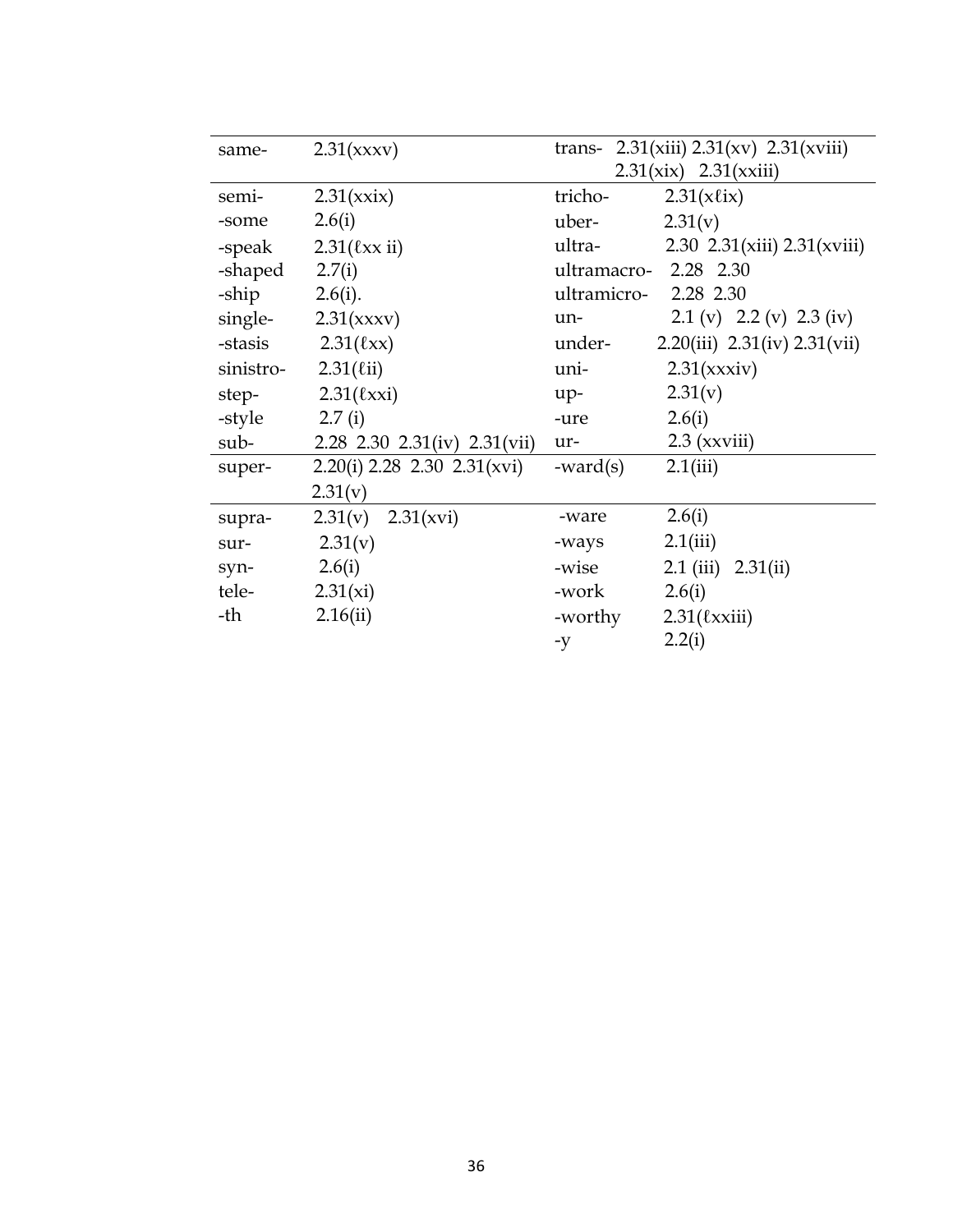# **5.2 An Index of Luganda Lexemic Affixes**

| ·aba                                                    | 2.9     | $\cdot$ bbwelula $\cdot$                         | 2.31 | •kIza                               | 2.31     |
|---------------------------------------------------------|---------|--------------------------------------------------|------|-------------------------------------|----------|
| ·ada                                                    | 2.11    | $(\cdot)$ da                                     | 2.11 | $(\cdot)$ kkata $(\cdot)$           | 2.31     |
| ·adada                                                  | 2.11    | $\left(\cdot\right)$ ddamba $\left(\cdot\right)$ | 2.31 | $(\cdot)$ kkiika $(\cdot)$          | 2.31     |
| ·agana                                                  | 2.15    | $(\cdot)$ ddemya $(\cdot)$                       | 2.31 | $(\cdot)$ kkima $(\cdot)$           | 2.31     |
| ·aggya                                                  | 2.11    | $(\cdot)$ ddena $(\cdot)$                        | 2.31 | $(\cdot)$ kkisa $(\cdot)$           | 2.31     |
| • aka                                                   | 2.3     | $\left(\cdot\right)$ ddikya $\left(\cdot\right)$ | 2.31 | (·)kkola                            | 2.31     |
| aka•                                                    | 2.28    | $(\cdot)$ ddonga $(\cdot)$                       | 2.31 | $(\cdot)$ kkomya $(\cdot)$          | 2.31     |
| · akila                                                 | 2.20    | $(\cdot)$ dduna $(\cdot)$                        | 2.31 | (·kkona (·)                         | 2.31     |
| ·akooba                                                 | 2.20    | $(\cdot)$ ddunga $(\cdot)$                       | 2.31 | $(\cdot)$ kkonta $(\cdot)$          | 2.31     |
| $\cdot$ a $\ell$ a                                      | 2.1     | $(\cdot)$ ddyeka $(\cdot)$                       | 2.31 | $(\cdot)$ kkumpa $(\cdot)$          | 2.31     |
| · alaka                                                 | 2.12    | $(\cdot)$ ddyowa $(\cdot)$                       | 2.31 | $(\cdot)$ kkunga $(\cdot)$          | 2.31     |
| · aleebya                                               | 2.20    | $eli \cdot$                                      | 2.28 | $\cdot$ koła                        | 2.31     |
| · alinga                                                | 2.7     | $\cdot$ fa                                       | 2.4  | $(\cdot)$ kkungawansa $(\cdot)$     | 2.31     |
| · alunga                                                | 2.10    | ·fafa                                            | 2.4  | kkyaka ·                            | 2.31     |
| · aluusa                                                | 2.24    | $(\cdot)$ ffumba $(\cdot)$                       | 2.31 | kkyuka·                             | 2.31     |
| · ana                                                   | $2.2\,$ | ·ga                                              | 2.4  | ·kUla                               | 2.17     |
| · anga                                                  | 2.12    | ·gaga                                            | 2.4  | $\cdot \ell$ a                      | 2.1      |
| ·asaana                                                 | 2.31    | ·gana                                            | 2.15 | $\cdot$ laba                        | 2.31     |
| · asaanya                                               | 2.3     | $(\cdot)$ ggaba $(\cdot)$                        | 2.31 | $\cdot$ lala                        | 2.21     |
| ·ata                                                    | 2.8     | $(\cdot)$ ggeenya $(\cdot)$                      | 2.31 | · <i>l</i> Inga                     | 2.17     |
| · atola                                                 | 2.12    | $(\cdot)$ gguma $(\cdot)$                        | 2.31 | ·lUma                               | 2.17     |
| · atela                                                 | 2.24    | $(\cdot)$ ggwaaya $(\cdot)$                      | 2.31 | · <i>l</i> Unga                     | 2.17     |
| <b>•awanga</b>                                          | 2.7     | $(\cdot)$ ggwagga $(\cdot)$                      | 2.31 | ·lwala                              | 2.21     |
| · ayiga                                                 | 2.14    | $(\cdot)$ ggwakata $(\cdot)$                     | 2.31 | ·ma                                 | 2.6      |
| · ayiza                                                 | 2.14    | $($ ·)ggwansa $($ ·)                             | 2.31 | ·mala                               | 2.17     |
| $\left(\cdot\right)$ ba $\ell$ a $\left(\cdot\right)$   | 2.16    | $(\cdot)$ ggwe $\ell$ a $(\cdot)$                | 2.31 | $(\cdot)$ mmunda $(\cdot)$          | 2.31     |
| $\left(\cdot\right)$ bba $\ell$ a $\left(\cdot\right)$  | 2.31    | $(\cdot)$ ggya $(\cdot)$                         | 2.31 | $(\cdot)$ mmunda $\ell$ a $(\cdot)$ | 2.31     |
| $\left(\cdot\right)$ bbata $\left(\cdot\right)$         | 2.31    | ·Ika                                             | 2.13 | $(\cdot)$ mmuwa $(\cdot)$           | 2.31     |
| $(\cdot)$ bbega $(\cdot)$                               | 2.31    | $\cdot$ Ila                                      | 2.6  | ·mUla                               | 2.6      |
| $\left(\cdot\right)$ bbe $\ell$ a $\left(\cdot\right)$  | 2.31    | ·Inza                                            | 2.13 | ·na                                 | 2.2, 2.4 |
| $\left(\cdot\right)$ bbiiba $\left(\cdot\right)$        | 2.31    | ·isa                                             | 2.13 | ·nga                                | 2.7      |
| $\left(\cdot\right)$ bbiiza $\left(\cdot\right)$        | 2.31    | ·ita                                             | 2.31 | ·nIIna                              | 2.31     |
| $\left(\cdot\right)$ bbijja $\left(\cdot\right)$        | 2.31    | $(\cdot)$ jjawa $(\cdot)$                        | 2.31 | •nkana                              | 2.18     |
| $(\cdot)$ bbuga $(\cdot)$                               | 2.31    | $(\cdot)$ jjasa $(\cdot)$                        | 2.31 | •nkUna                              | 2.18     |
| $(\cdot)$ bbunga $(\cdot)$                              | 2.31    | $(\cdot)$ jje $\ell$ a $(\cdot)$                 | 2.31 | $(\cdot)$ nniga $(\cdot)$           | 2.31     |
| ·bInja                                                  | 2.31    | •ka                                              | 2.3  | $(\cdot)$ nnusa $(\cdot)$           | 2.31     |
| $\cdot$ bUga                                            | 2.31    | •kaala                                           | 2.31 | $n$ nyhu $\cdot$                    | 2.30     |
| $\cdot$ bU $\ell$ a                                     | 2.16    | kanna·                                           | 2.25 | $n$ nyhunnyhu $(·)$                 | 2.30     |
| $\left(\cdot\right)$ bbwe $\ell$ a $\left(\cdot\right)$ | 2.31    | ka•R•a                                           | 2.25 | $(\cdot)$ nnyina $(\cdot)$          | 2.31     |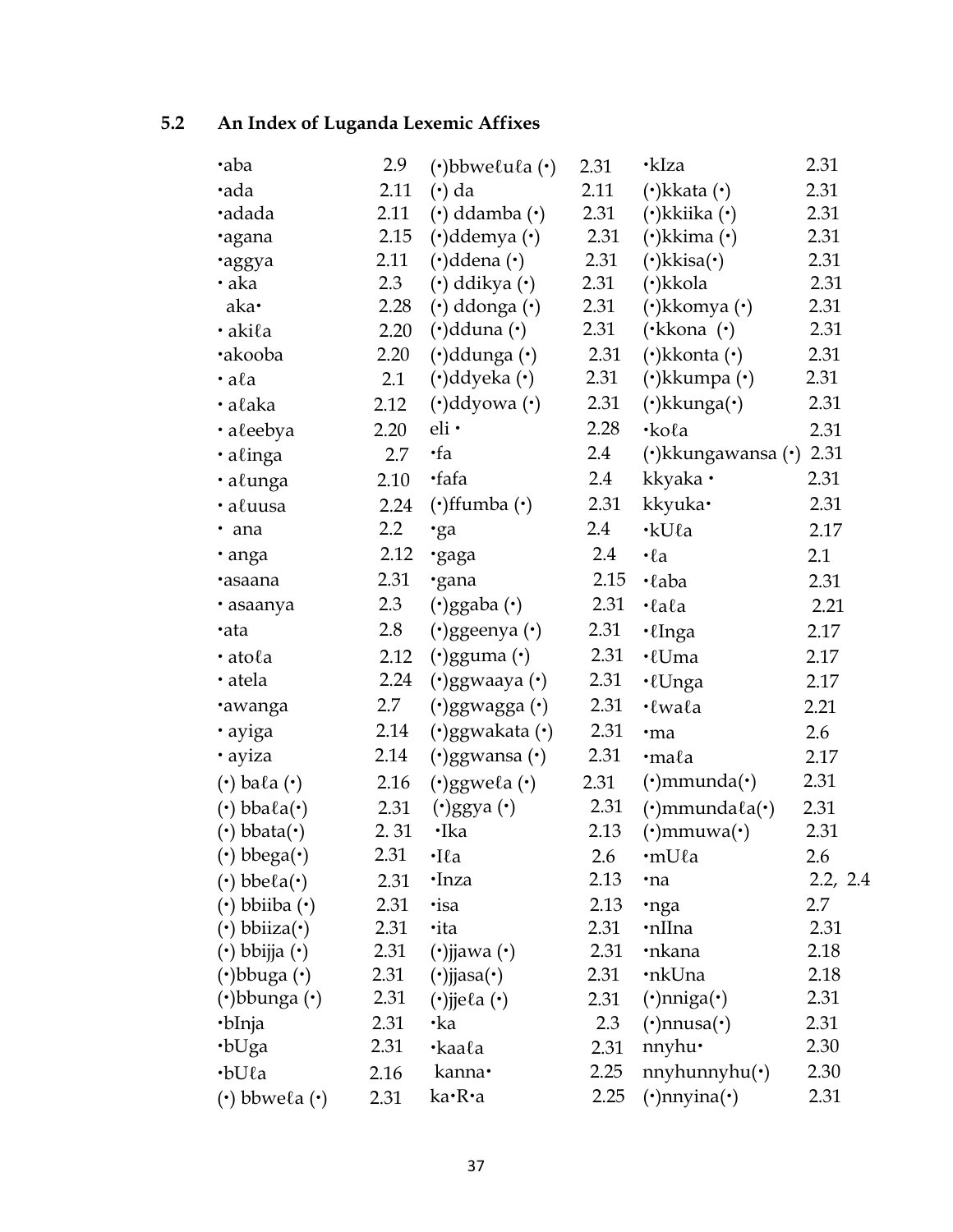| 2.31       |                            |                 |                                   |                  |
|------------|----------------------------|-----------------|-----------------------------------|------------------|
| 2.31       | •tanda                     | 2.22            | •wIsa                             | 2.13             |
| 2.28       | ·tandala                   | 2.22            | •wIta                             | 2.13             |
| 2.28       | $(\cdot)$ ttaasa $(\cdot)$ | 2.31            | •wUda                             | 2.11             |
| 2.28       | $(\cdot)$ ttaba $(\cdot)$  | 2.31            | •wUka                             | 2.3              |
| 2.28       | $(\cdot)$ ttona $(\cdot)$  | 2.31            | •wUla                             | 2.3              |
| 2.26       | $(\cdot)$ ttunda           | 2.31            | •wUna                             | 2.2              |
| 2.5        | $(\cdot)$ ttUUka $(\cdot)$ | 2.31            | •wUnya                            | $2.2\phantom{0}$ |
| 2.31       | ∙tUnda                     | 2.22            | ·wUpa                             | 2.26             |
| 2.31       | •tUndala                   | 2.22            | •wUta                             | 2.8              |
| 2.31       | ∙tUUka                     | 2.23            | •wUwa                             | 2.1              |
| 2.30       | ∙Uba                       | 2.9             | ·yaka                             | 2.21             |
| 2.31       | ∙Uda                       | 2.11            | ·yana                             | 2.31             |
| 2.27, 2.28 | ∙Uga                       | 2.31            | ·yanja                            | 2.19             |
| 2.28       | ·Uka                       | 2.3             | 'yIga                             | 2.14(iii)        |
| 2.28       | $\cdot$ Ula                | 2.3             | •yIza                             | 2.14(i)          |
| 2.27       | •Uma                       | 2.6             | •yUna                             | 2.5              |
| 2.27, 2.28 | ·Una                       | 2.2             | •yUnja                            | 2.19             |
| 2.30       | ∙Uta                       | 2.8             | ·za                               | 2.31             |
| 2.28       | •va                        | 2.23            | <b>·zImba</b>                     | 2.21             |
| 2.31       | •wa                        | 2.1             | $(\cdot)$ zzaa $\ell$ a $(\cdot)$ | 2.31             |
| 2.31       | •wada                      | 2.11            | $(\cdot)$ zzomba $(\cdot)$        | 2.31             |
| 2.30       | ·waga                      | 2.4             |                                   |                  |
| 2.31       | wagu·                      | 2.28            |                                   |                  |
| 2.30       | waka•                      | 2.28            |                                   |                  |
| 2.30       | •wala                      | 2.1             |                                   |                  |
| 2.30       | wali•                      | 2.28            |                                   |                  |
| 2.31       | •wama                      | 2.6             |                                   |                  |
| 2.30       | wamu·                      | 2.28            |                                   |                  |
|            | •wana                      | 2.2             |                                   |                  |
|            |                            | 2.7             |                                   |                  |
| 2.31       |                            | 2.26            |                                   |                  |
|            | •wata                      | 2.8             |                                   |                  |
| 2.8        | ·watu·                     | 2.28            |                                   |                  |
| 2.12       | •wIka                      | 2.13            |                                   |                  |
| 2.12       | $\cdot$ wI $\ell$ a        | 2.6             |                                   |                  |
|            | 2.30<br>2.30<br>2.29       | •wanga<br>·wapa |                                   |                  |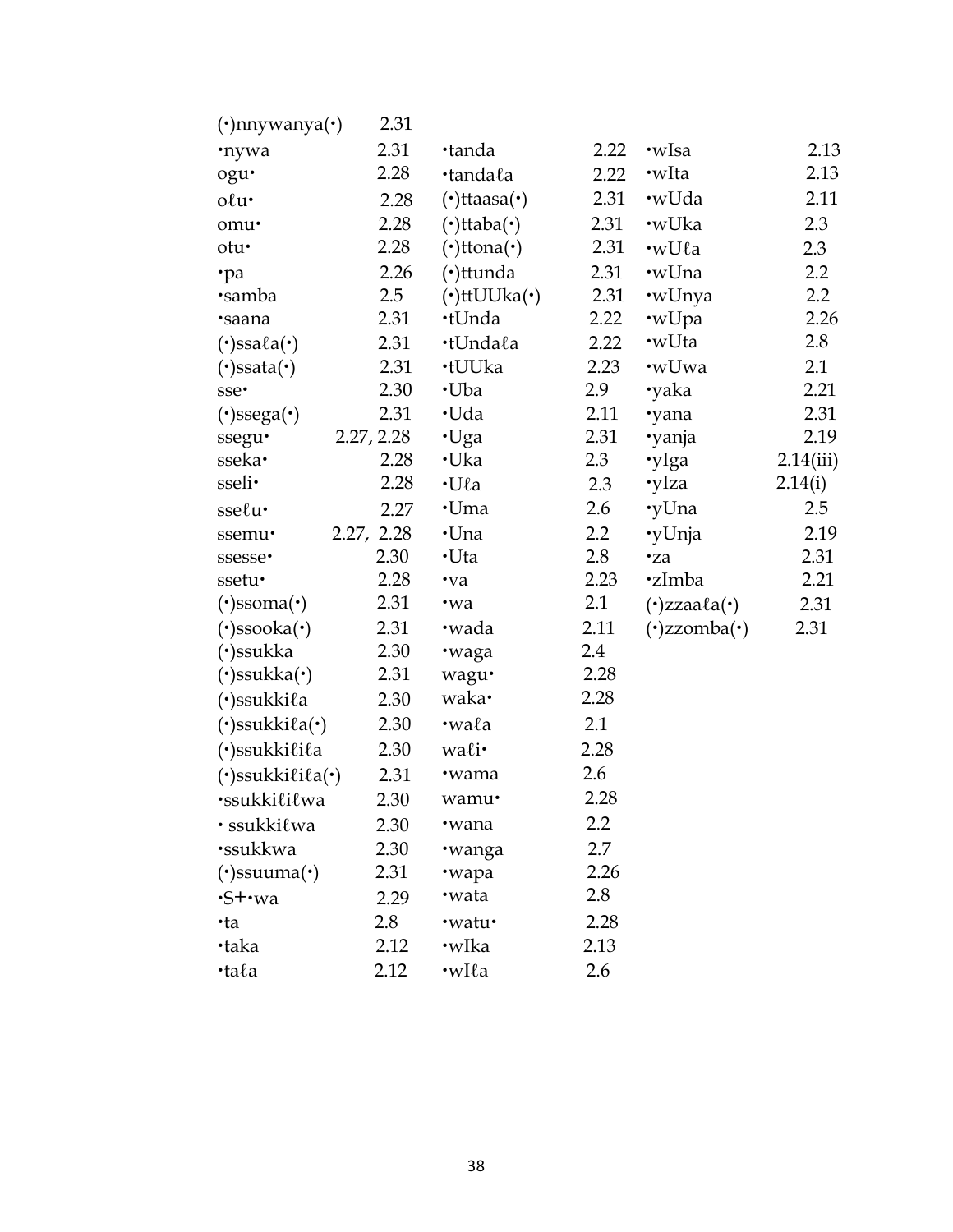#### **5.3 A Method of Coining Luganda –Language Terms**

If a Luganda-language term is to be coined using English as the source language, then it is asserted that, provided that the Pegitosca Creterion (see Section 1.1) is fulfilled,

$$
T_{E} = [E_{E} + \Theta_{U}] = [\Theta_{U} + E_{L}] = T_{L}
$$

where the English-language term  $T<sub>E</sub>$  is equated to the sum of the Englishlanguage expression  $E_{E}$  and the universal-semantic content  $\Theta_{U}$ ; and  $T_{E}$  is set equal to the Luganda –language term  $T_{\text{\tiny L}}$  which , in turn, is the sum of  $\Theta_{\text{\tiny U}}$  and  $E_{\text{\tiny L}}$ the Luganda –language expression. Six steps to be taken in the coining process are stipulatable:

- (i) conduction of a morphological analysis of  $T_{E}$
- (ii) conduction of an underlying syntactic analysis of  $T_{E}$
- (iii) universal-semantic representation of  $T_{E}$
- (iv) reduction of the syntactic representation of  $T<sub>L</sub>$  to one of the two Lexeme Formation Rules (LFRs) (introduced in Section 1.7)
- (v) conduction of a morphosyntactic synthesis of  $T_{\text{L}}$  by using the Glossary in Sections 2-4 and the Indexes in Secttions 5.1 and 5.2
- (vi) graphological representation of  $T_L$ .

#### **5.4 Example Coinages**

| (ia)          | "work"                | $=$ | omulimu                             |
|---------------|-----------------------|-----|-------------------------------------|
| (i <b>b</b> ) | "energy"              | $=$ | amalimuwika (See Sec 2.13(i), LFR1) |
| (iia)         | "space"               |     | ebbanga                             |
| (iib)         | "time"                | $=$ | ekiseela                            |
|               | $(iic)$ "spacetime" = |     | ebbangasseela (See LFR2)            |
| (iii)         | "sound"               |     | eddoboozi                           |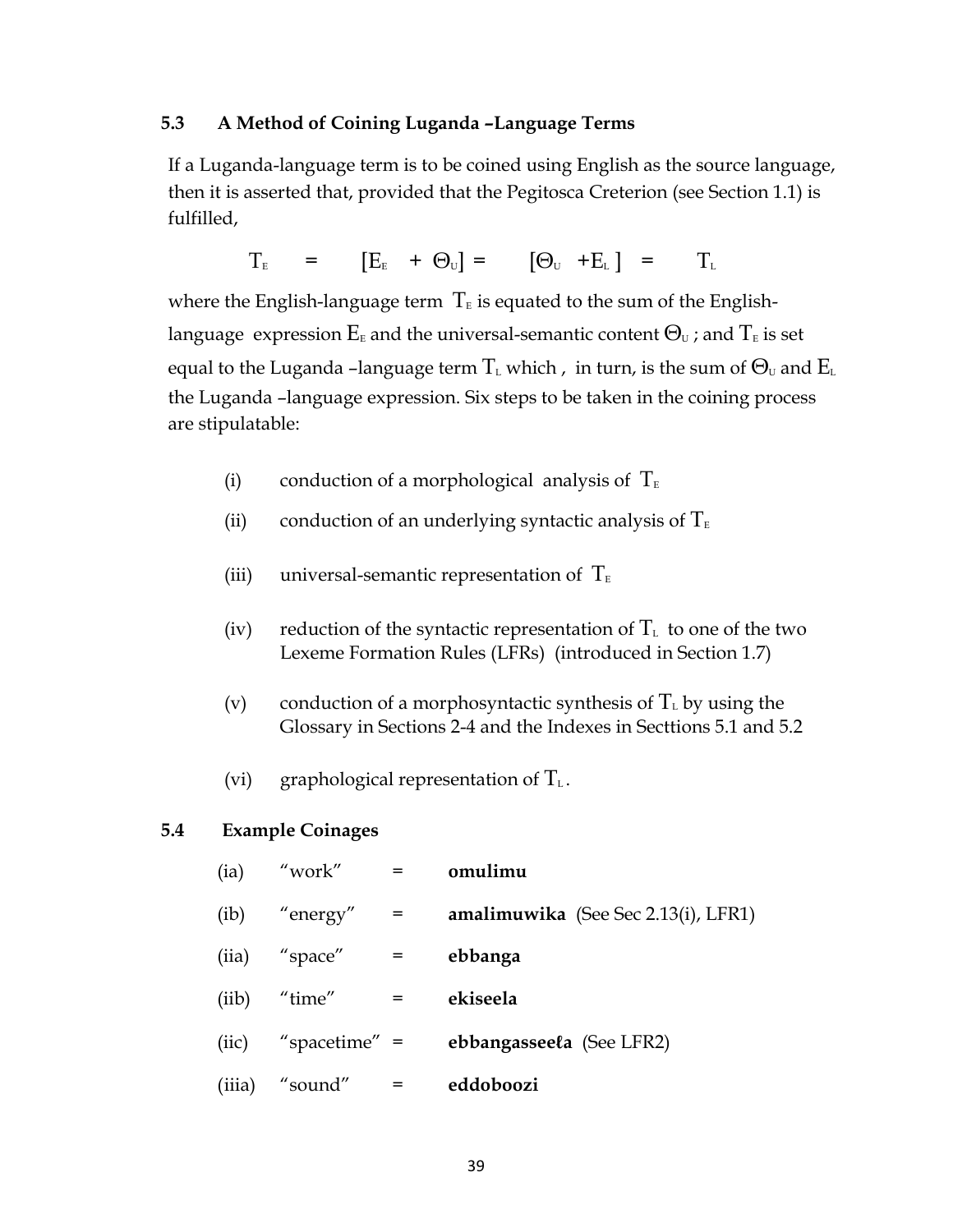|       | (iiib) "ultrasound" =          | eddoboozissukkilila (See Sec 2.31(xviii), LFR2)              |                                                                       |  |
|-------|--------------------------------|--------------------------------------------------------------|-----------------------------------------------------------------------|--|
|       |                                |                                                              | (iiic) "ultrasonic" = ssukkititaddoboozi (See Sec 2.31 (xviii), LFR2) |  |
|       | $(iva)$ "isotherm" =           | LFR1)                                                        | olubugumunkana (See Sec 2.18(i), Sec 3,                               |  |
|       | $(ivb)$ "isohel" =             | LFR <sub>1</sub> )                                           | olusanankana (See Sec 2.18(i), Sec 3,                                 |  |
|       | $(va)$ "tetra-" =              | nnya                                                         |                                                                       |  |
|       | $(vb)$ "-hedron" = ebyenyi     |                                                              |                                                                       |  |
|       |                                |                                                              | (vc) "tetrahedron" = ssemwenyinnya (See Sec 2.27(iii), LFR2)          |  |
|       | (via) Latin "moles" = ekitole  |                                                              |                                                                       |  |
|       |                                | (vib) modern Latin "molecula" =                              | <b>akatolepa</b> (See Sec 2.26)                                       |  |
|       | $(vic)$ "molecule" = akatolepa |                                                              |                                                                       |  |
| (vid) |                                | $H_2O + CO_2 + NaCl + NH_3 \longrightarrow NaHCO_3 + NH_4Cl$ |                                                                       |  |

Akatolepa kamu ak'amazzi, n'akatolepa kamu aka karbonidioxiidi, n'akatolepa kamu aka sodiumukloriidi, n'akatolepa k'ammonia bwegatta ne muvaamu akatolepa ka sodiumuhyidrogenikarbonaati n'akatolepa ka ammoniumukloriidi.

$$
(vie) \qquad 2NAHCO3 \longrightarrow Na2 CO3 + H2O + CO2
$$

(Waggulu wa temperatuura ya 270<sup>0</sup> C) obutolepa bubili obwa sodiumuhyidrogenikarbonaati bubumbulukuka ne muvaamu ak'atolepa aka sodiumukarbonaati, akatolepa akamazzi, n'akatolepa ka karbonidioxiidi. (See Section 4.3)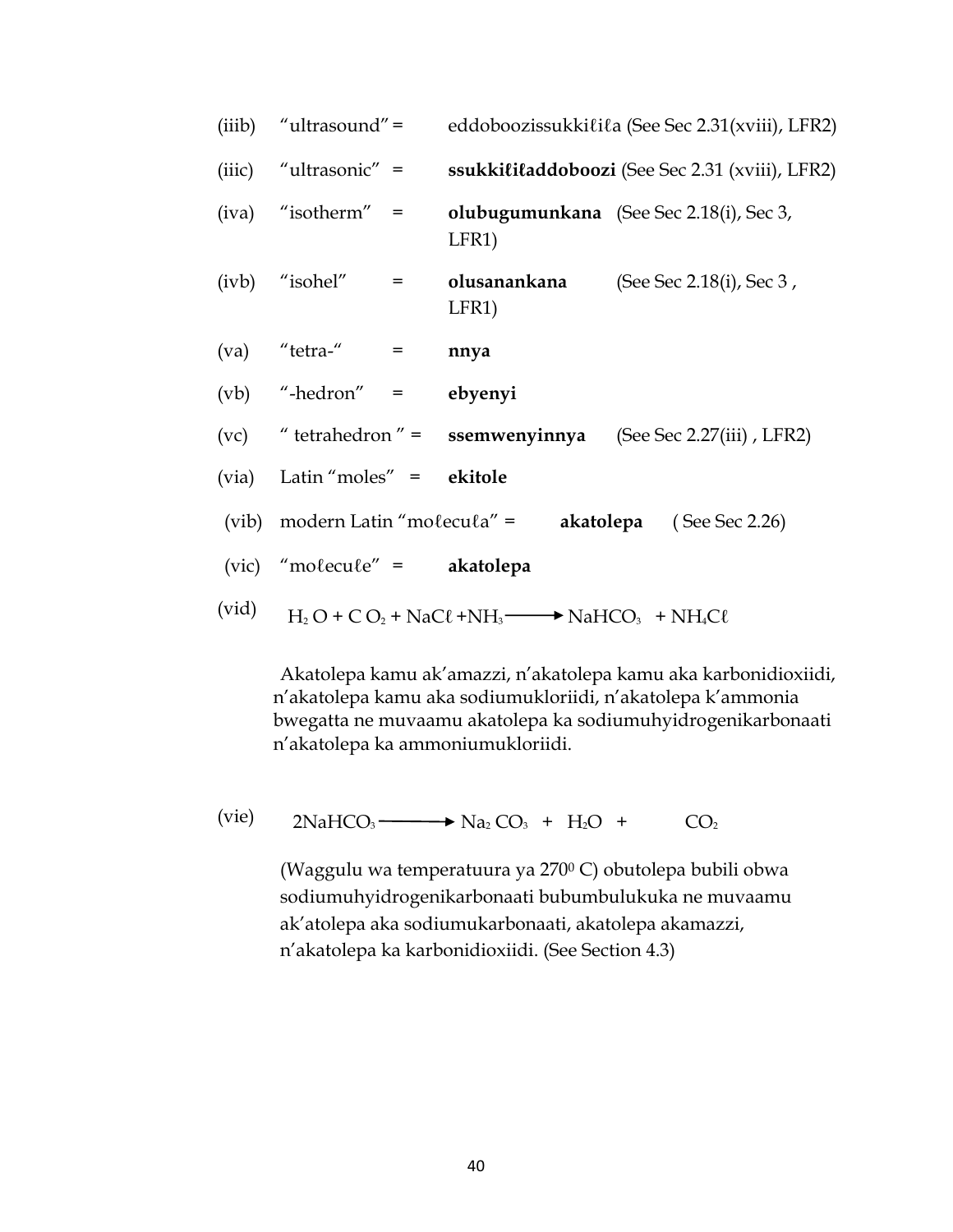| <b>REGNUM</b>        | <b>ANIMALIA</b>  | <b>OBWAKABAKA</b> | OBWENSOLO          |
|----------------------|------------------|-------------------|--------------------|
| Subregnum            | Metazoa          | Otwakabaka        | Otwazinnanvannyuma |
| <b>PHYLUM</b>        | <b>CHORDATA</b>  | <b>AKASOLYA</b>   | AKAZINNALUGUWA     |
| Subphylum            | Vertebrata       | Otusolya          | Otwazinnalugongo   |
| Superclassis         | Tetrapoda        | Omusiga           | Ogwazinnamagulwana |
| <b>CLASSIS</b>       | <b>MAMMALIA</b>  | <b>ESSIGA</b>     | ELYAZINNAMABEELE   |
| Subclassis           | Theria           | Otusiga           | Otwenjizzi         |
| Infraclassis         | Eutheria         | Watusiga          | Watwenjizziwawu    |
| Cohortus             |                  |                   | Akazinnabinuulo-   |
|                      | Ferungulata      | Akasiga           | kkambwe            |
| Superordo            | Ferae            | Ettuba            | Elyenkambwe        |
| <b>ORDO</b>          | <b>CARNIVORA</b> | <b>OMUTUBA</b>    | OGWENDYA-          |
|                      |                  |                   | <b>NNYAMA</b>      |
|                      |                  | Otutuba           | Otwazinnabigele-   |
| Subordo<br>Fissipeda |                  |                   | jjaseemu           |
| Superfamilia         | Canoidea         | Omunyilili        | Ogwembwa           |
| <b>FAMILIA</b>       | <b>CANIDAE</b>   | OLUNYILILI        | <b>OLWEMBWA</b>    |
| Subfamilia           | Caniae           | Otunyilili        | Otwembwa           |
| <b>GENUS</b>         | CANIS            | EKIKULILO         | <b>EKYEMBWA</b>    |
| <b>SPECIES</b>       | FAMILIARIS       | <b>ENJU</b>       | <b>BBULIJJOWA</b>  |
| (See Section 4.4)    |                  |                   |                    |

# (vii) A not very detailed classification of the dog is as follows:

| (viii.) "anaemic" | $=$ | oku•saayi•wuna         | F•saayiwuna (See |
|-------------------|-----|------------------------|------------------|
|                   |     | Sec 2.2, Sec 3, LFR 1) |                  |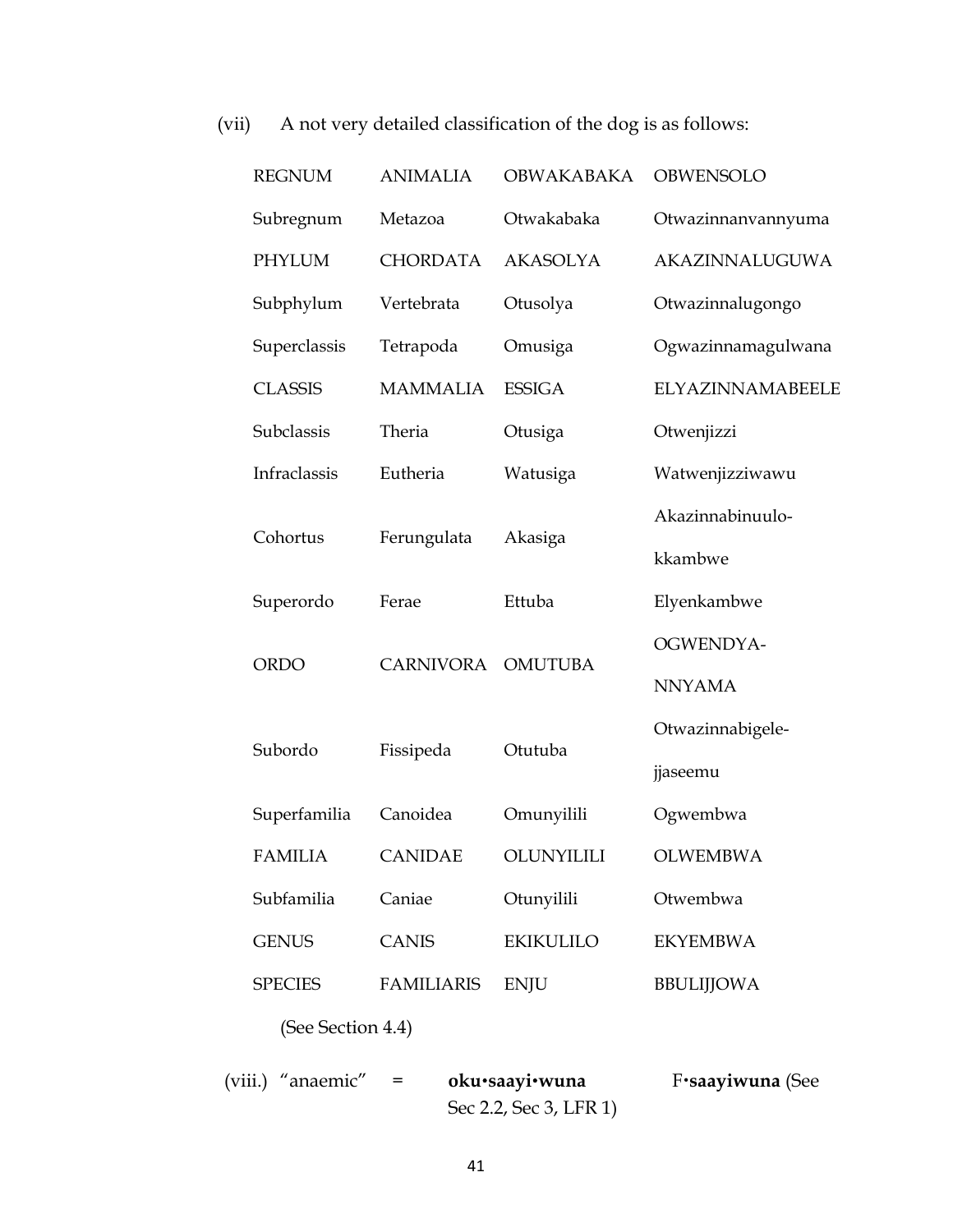| (ix) | "hepatitis"<br>$=$ |     | omubumbayaka (Sec Sec 3, 2.21(iii), LFR 1) |
|------|--------------------|-----|--------------------------------------------|
| (xa) | "anti-Christian"   | $=$ | Omukristoka (See 2.3(v), LFR 1)            |

- (xb) "non-Christian" = Omukristona (Sec 2.2(iii) , LFRI)
- (xc "pro-Christian" = Omukristola (Sec 2.1 (iii), LFR1)

# **5.5 Conclusion**

It would be utterly misleading to conclude this contribution with even a near claim that the problem spelt out in Section 1.2 has at least been theoretically disposed of. Notwithstanding, if it can be proved that the direction of our probem–solving enterprise is the correct one, then it is legitimate to hope that with concomitant refinement of the project, Luganda's transformation into a medium of scientific discourse will emerge on the horizon. Let the method of coining Luganda-language terms be made more formally precise.

Between the general English sentence form in (xi) and the general Luganda sentence form in (xiii) is the universal-semantic formula in (xii):

$$
\hspace{1cm} \mbox{(xi)} \quad N_3'' \; + \; V g_{\mbox{\tiny{[O\!E]}}} \; + \; \left[ N_1'' \; + V g \; + \; \left\{ \begin{matrix} \varnothing \\ \{N_2'', \, A'', \, S'\} \\ \{N_2'', \, A dv'', \, P'\} \\ N_2'' \end{matrix} \right\} \right]
$$

$$
\begin{array}{ll}\n\left(\begin{array}{cc}\n\text{xii}) & r_4(z'') \, \Phi E \\
\end{array}\right) & \left.\begin{array}{c}\n\begin{array}{c}\n\begin{array}{c}\n\begin{array}{c}\n\end{array} \\
\end{array} & \begin{array}{c}\n\end{array} \\
\end{array} & \begin{array}{c}\n\end{array} \\
\end{array} & \begin{array}{c}\n\end{array} \\
\end{array} & \begin{array}{c}\n\end{array} & \begin{array}{c}\n\end{array} & \begin{array}{c}\n\end{array} & \begin{array}{c}\n\end{array} & \begin{array}{c}\n\end{array} & \begin{array}{c}\n\end{array} & \begin{array}{c}\n\end{array} & \begin{array}{c}\n\end{array} & \begin{array}{\n\end{array} & \begin{array}{\n\end{array} & \begin{array}{\n\end{array} & \begin{array}{\n\end{array} & \begin{array}{\n\end{array} & \begin{array}{\n\end{array} & \begin{array}{\n\end{array} & \begin{array}{\n\end{array} & \begin{array}{\n\end{array} & \begin{array}{\n\end{array} & \begin{array}{\n\end{array} & \begin{array}{\n\end{array} & \begin{array}{\n\end{array} & \begin{array}{\n\end{array} & \begin{array}{\n\end{array} & \begin{array}{\n\end{array} & \begin{array}{\n\end{array} & \begin{array}{\n\end{array} & \begin{array}{\n\end{array} & \begin{array}{\n\end{array} & \begin{array}{\n\end{array} & \begin{array}{\n\end{array} & \begin{array}{\n\end{array} & \begin{array}{\n\end{array} & \begin{array}{\n\end{array} & \begin{array}{\n\end{array} & \begin{array}{\n\end{array} & \begin{array}{\n\end{array} & \begin{array}{\n\end{array} & \begin{array}{\n\end{array} & \begin{array}{\n\end{array} & \begin{array
$$